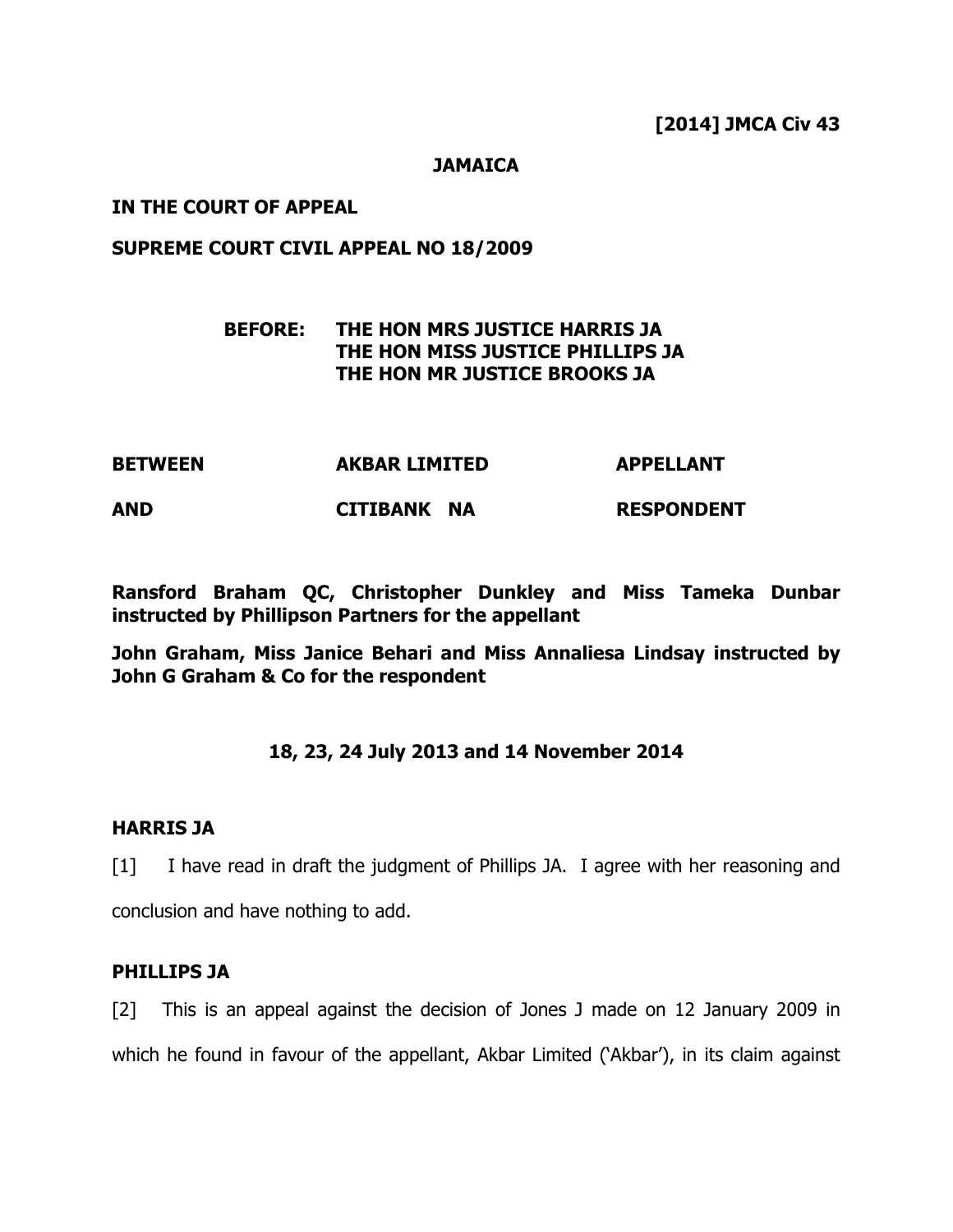the respondent, Citibank NA ('Citibank'), for inducement of breach of a contract but made no order as to damages.

### Background

[3] Akbar was at the material time a company incorporated in Jamaica engaged in carrying on the business of a restaurant. Sometime in May of 1997, Akbar and Herman Chen entered into negotiations for the lease by Mr Chen to Akbar of premises located at 53 Gloucester Avenue in the parish of St James. A lease agreement was subsequently signed by Rajiv Bakshi, a director of Akbar. The agreement did not bear a date of signing but it stated that the date of commencement of the lease was 1 July 1997 for a period of 10 years with monthly rent of \$100,000.00 to be paid in advance on the first day of each month. The lessee covenanted to pay, on the commencement of the lease, two months' rent representing a security deposit of \$200,000.00. Clause 4(a) of the agreement stated:

> "That the Lessee shall be at liberty at its own expense to construct an external kitchen for its use together with the leased premises, provided that the building plans and location of said kitchen on premises belonging to the Lessor, are first approved in writing by the Lessor and the Saint James Parish Council."

[4] By letter dated 19 June 1997, Ms Audrey Wilson of Audrey Wilson and Company, attorneys-at-law for Mr Chen, wrote to Mrs Jeanne Robinson-Foster of Messrs Watt, King and Robinson, attorneys-at-law for Akbar, indicating that Mr Chen had executed the lease and that she was instructed to send the executed lease to Mrs Robinson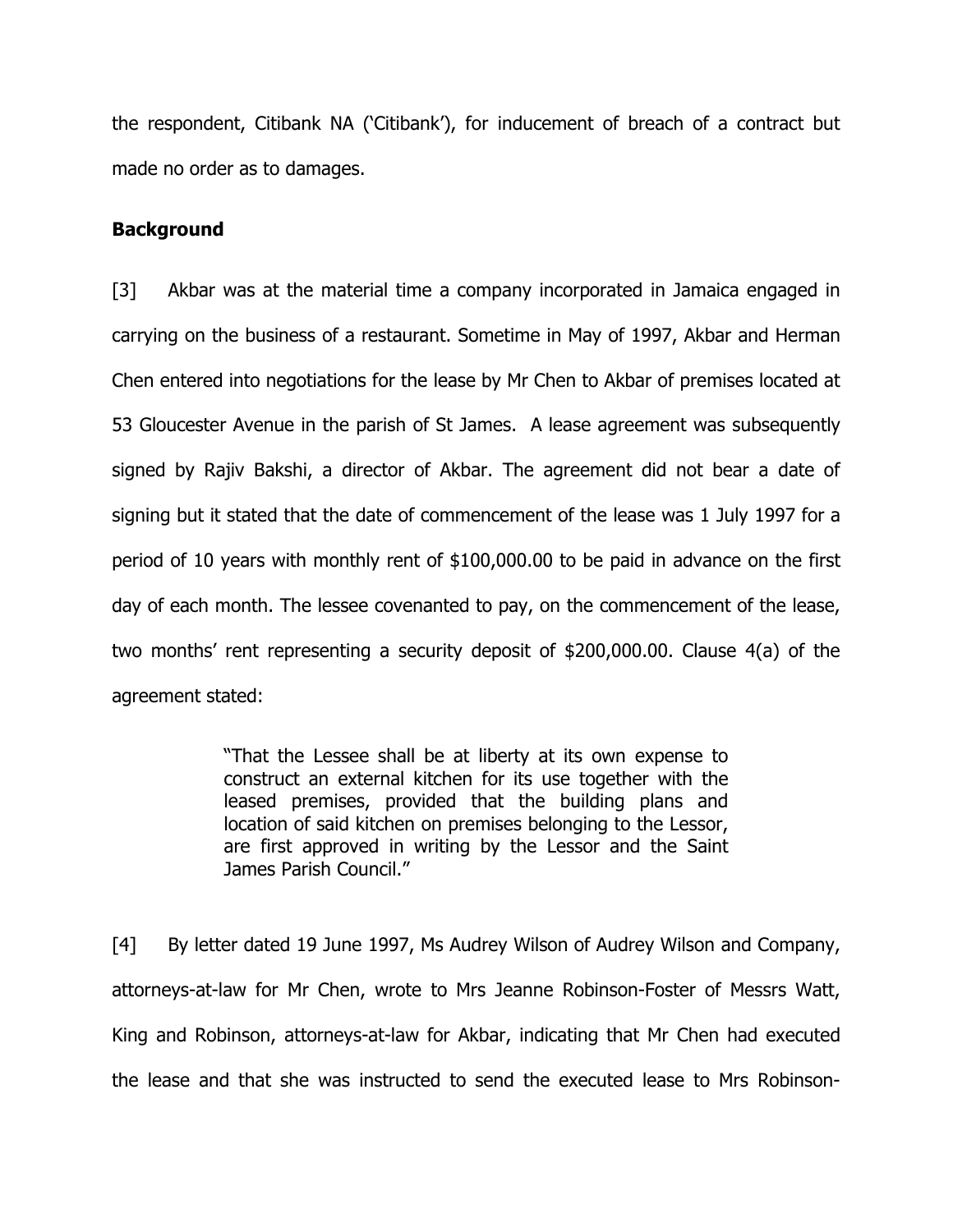Foster upon receipt of rent, security deposit and costs payable by Akbar. Mrs Robinson-Foster then relayed this information to Akbar by means of a letter dated 25 June 1997. In this letter, she requested that Akbar "immediately let us have a cheque" for the total amount payable, being \$362,855.00. Ms Wilson again wrote to Mrs Robinson-Foster, by letter dated 23 July 1997, requesting an explanation for the "silence from your clients after executing the … lease" and requesting the payment of the sum due. It appears from further correspondence between the parties that Akbar made a payment of \$200,000.00 into the account of Mr Chen sometime in August 1997, and Mrs Robinson-Foster thereafter requested a copy of the duly executed lease. There followed a letter from Ms Wilson on 2 September 1997 indicating that she was unsure of the basis on which the sum of \$200,000.00 had been paid in light of the fact that Akbar ought to have paid security deposit of \$200,000.00 in addition to the first month's rental to "commence the lease" plus attorney's costs billed to Akbar by her (which costs were, according to the agreement, "half of the costs and disbursements of and incidental to the preparation and stamping of the lease and counterpart").

[5] By letter dated 6 October 1997, Mrs Robinson-Foster wrote to Ms Wilson referring to an earlier conversation between both of them on 3 October, in which they had confirmed that the sum owing was rental for September and October 1997, security deposit of \$200,000.00 and half of the costs of the agreement. She enclosed cheques for outstanding rent of \$200,000.00, for security deposit of \$200,000.00 and the costs of \$47,855.00. She indicated that the sums were being sent solely in exchange for the executed lease and the keys for the premises. The cheques were returned by Ms Wilson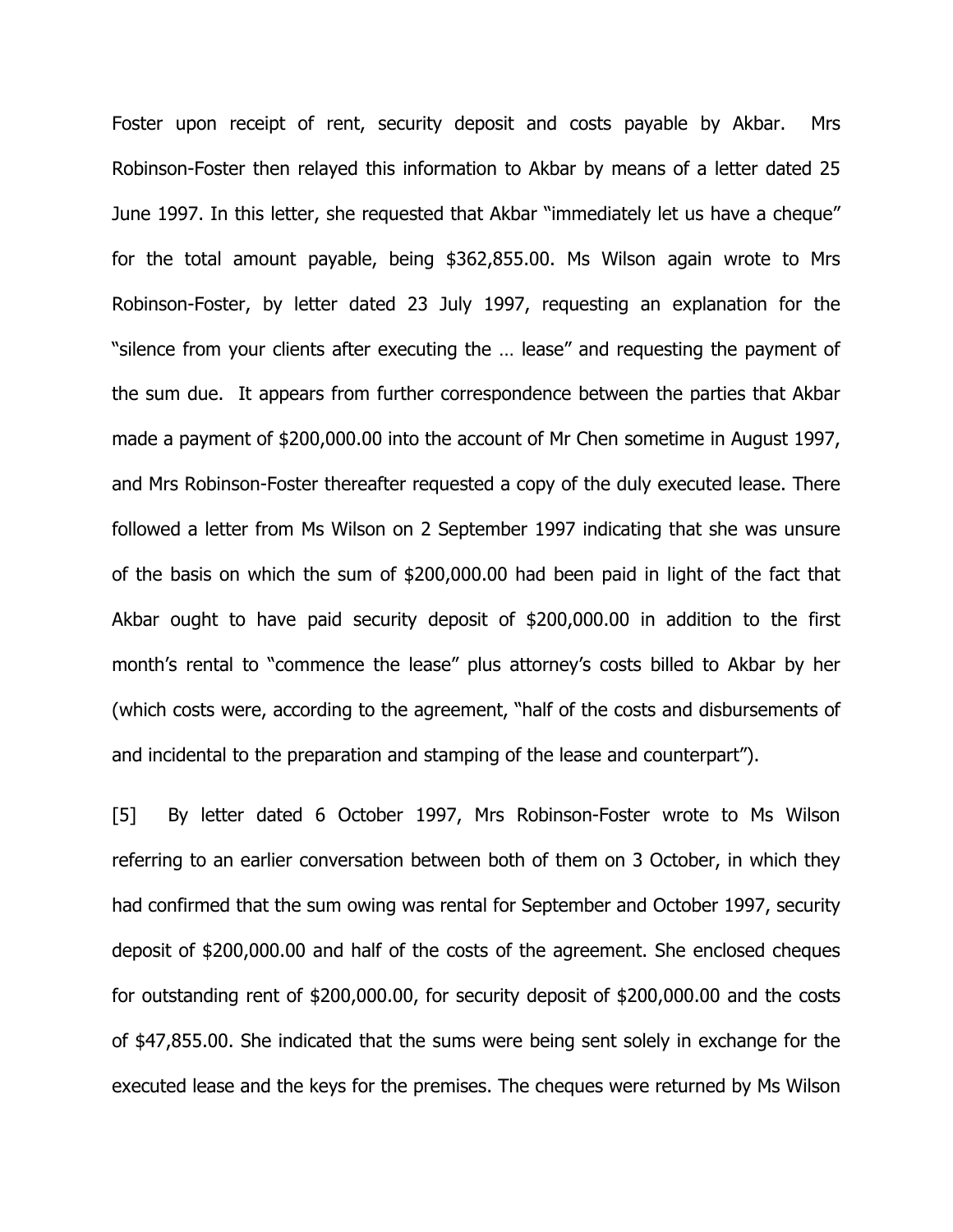by letter dated 8 October in which she asserted that what had been agreed was that the sum which ought to have been paid up to 2 October was \$600,000.00 plus attorney's costs, of which Akbar had deposited \$200,000.00. She indicated that they were in a "quandry as to how [Akbar] had come by Mr Chen's account number". She also indicated that Mr Chen had given firm instructions that he would not be executing the lease and did not wish to do business with Akbar since it "had displayed an inability to perform". The cheques were resent to Ms Wilson by Mrs Robinson-Foster by letter dated 9 October, Mrs Robinson-Foster stating that Akbar intended to abide by Ms Wilson's directions in her previous letter that the lease had been duly executed. She indicated that Akbar had given \$50,000.00 to Mr Chen for the construction of the kitchen at the side of the building, pursuant to authorisation given by Ms Wilson and that in accordance with the authorisation Akbar had obtained approval of the building plans for construction of the kitchen and Mr Chen had in fact pursued the construction. She further stated that furnishings belonging to Akbar were on the premises and that Mr Chen had previously offered to give Akbar the keys to the premises at the time when the furnishings were placed there, but Akbar had refused because Mr Chen had had some items on the premises, which were to be removed by him.

[6] Ms Wilson again returned the cheques to Mrs Robinson-Foster stating, by letter, that this would be her response, as many times as the cheques were sent, as she had no instructions to accept payment. She also indicated that though Mr Chen had affixed his signature to the lease document in June, the signature had not been attested, and she had no instructions to complete the attestation. She denied authorising the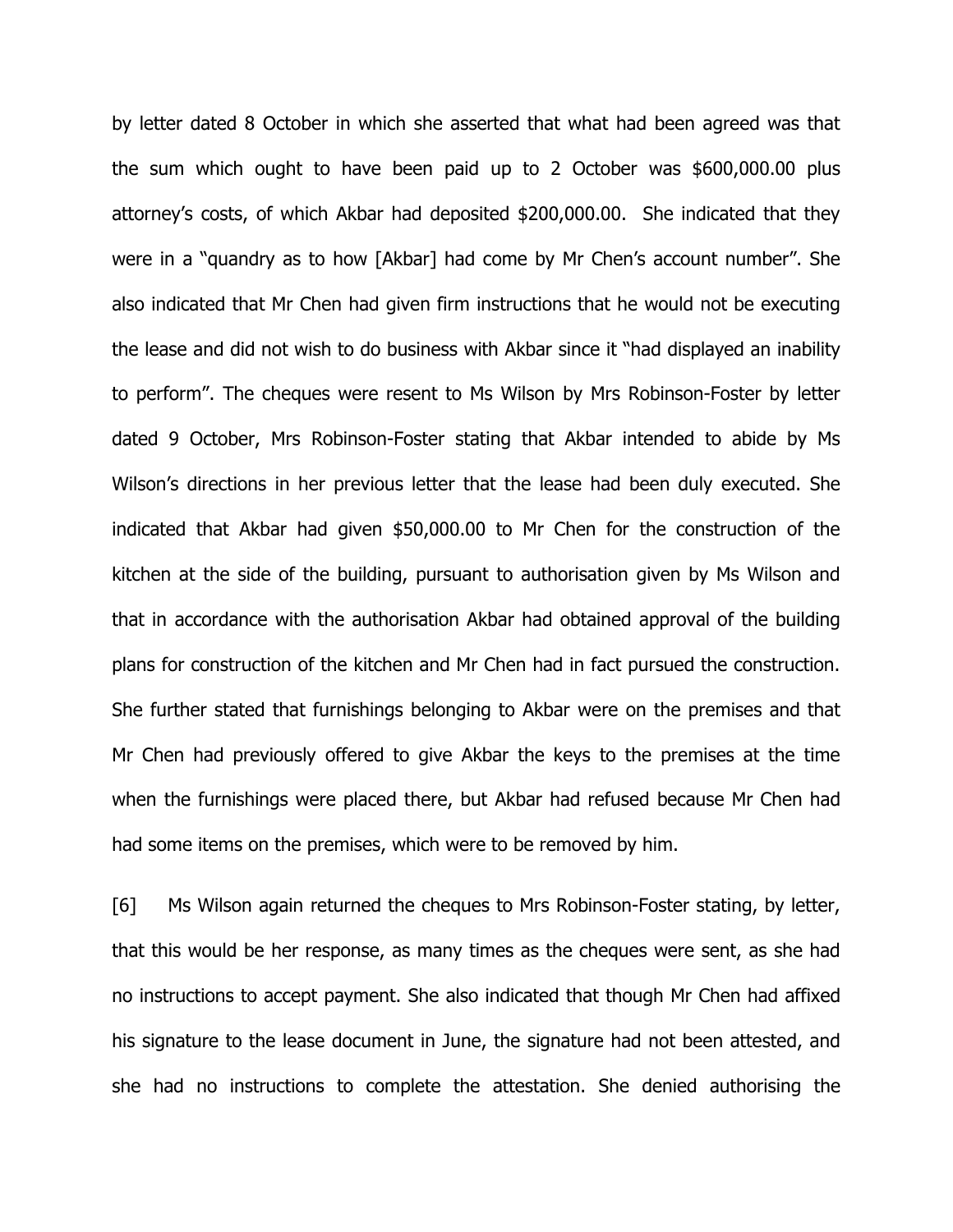construction of the kitchen, but indicated that she had "merely outlined the terms subject to which [Mr Chen] was prepared to authorise construction and in the absence of an approved building plan, "we" must deny your allegations that same was approved". The record reveals no further communication between the attorneys until Mrs Robinson-Foster, by letter dated 27 October, wrote to Ms Wilson indicating that Mr Chen had "dumped" Akbar's equipment and furnishings on the property of someone totally unconnected to Akbar. Akbar subsequently commenced proceedings against Mr Chen in Suit No CL-A 233/1997 claiming specific performance of the lease agreement, and in November of that year, Akbar filed an application for an interlocutory injunction restraining Citibank or its agents from entering into a lease or rental agreement in respect of the property and from obtaining occupation or possession of the premises; and restraining Mr Chen from granting a lease to Citibank or to any other person or from transferring ownership of the property to any person without such transfer being made subject to the 10 year lease in favour of Akbar until the suit for specific performance was determined. This application was served on Citibank in December 1997. It is not clear from the record what the conclusion of that suit was, or if it was determined at all. The application for the injunction, however, was heard and determined in January of 1998 when it was refused.

[7] It does not appear from the record on what date Citibank entered the picture in relation to the property at 53 Glouchester Avenue. However, there appears in the record a series of correspondence between 6 October 1997 and February 1998 involving: Citibank and its attorney; Citibank's attorney and Ms Wilson; Mr Chen and his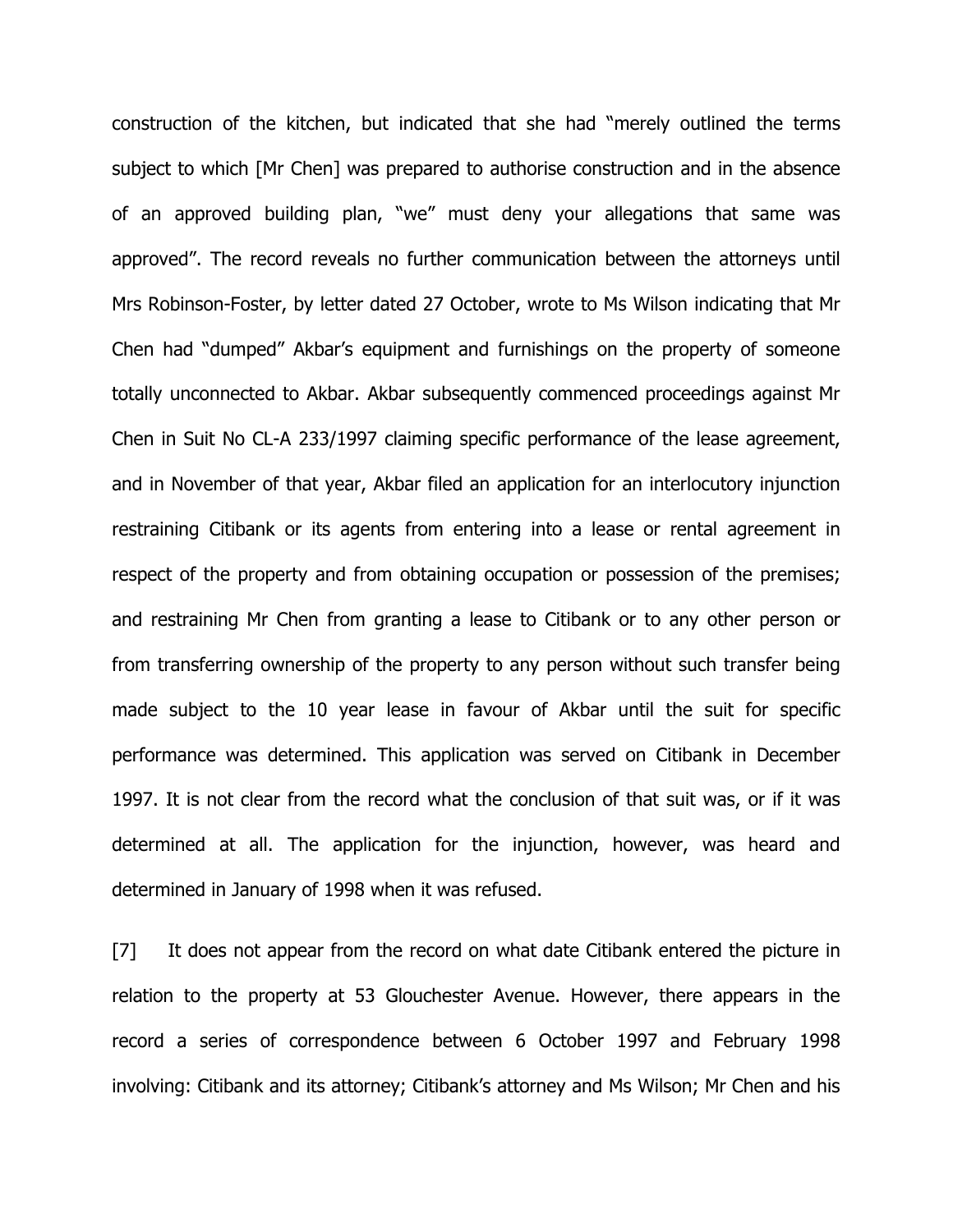wife and Citibank; and Ms Wilson and Citibank. The correspondence reveal that there were negotiations concerning the terms of a written lease to be executed between Citibank and Mr Chen. They included a letter dated 6 October 1997 from Mr Trevor Patterson, attorney-at-law, to a Mr Robert Abrahams, one of Citibank's officers, in which Mr Patterson made some observations and comments after reviewing a photocopy of what he indicated that he understood to be the form of the lease proposed by the landlord. By letter dated 28 October, Mr Patterson wrote to Ms Wilson, enclosing a draft of the proposed lease, incorporating his suggestions on behalf of Citibank and indicating that Citibank was anxious to complete. By letter dated 7 November, Citibank's vicepresident, Mrs Dorothy Parkins, wrote to Mr Chen stating that Citibank had amended the lease to include a special provision to deal with "the Rajiv Bakshi situation" and detailing aspects of that provision. Then, by letter dated 12 February 1998, Mrs Parkins wrote to Mr and Mrs Chen indicating that Citibank was delighted at concluding the lease and enclosing the executed lease agreement and cheques representing payment of one month's rent and one month's security deposit. She also requested a return of Citibank's "Refundable Good Faith Binder of \$25,000.00 which was sent to you in our letter of October 2, 1997".

[8] Akbar filed another action against Mr Chen by commencing Suit No CL-A 115/2000, although the exact date of the action is unclear. It thereafter filed an amended writ of summons in which Citibank was added as a second defendant. The reliefs sought were: damages for breach and/or repudiation by Mr Chen and inducement of the breach and/or repudiation by Citibank of the lease agreement;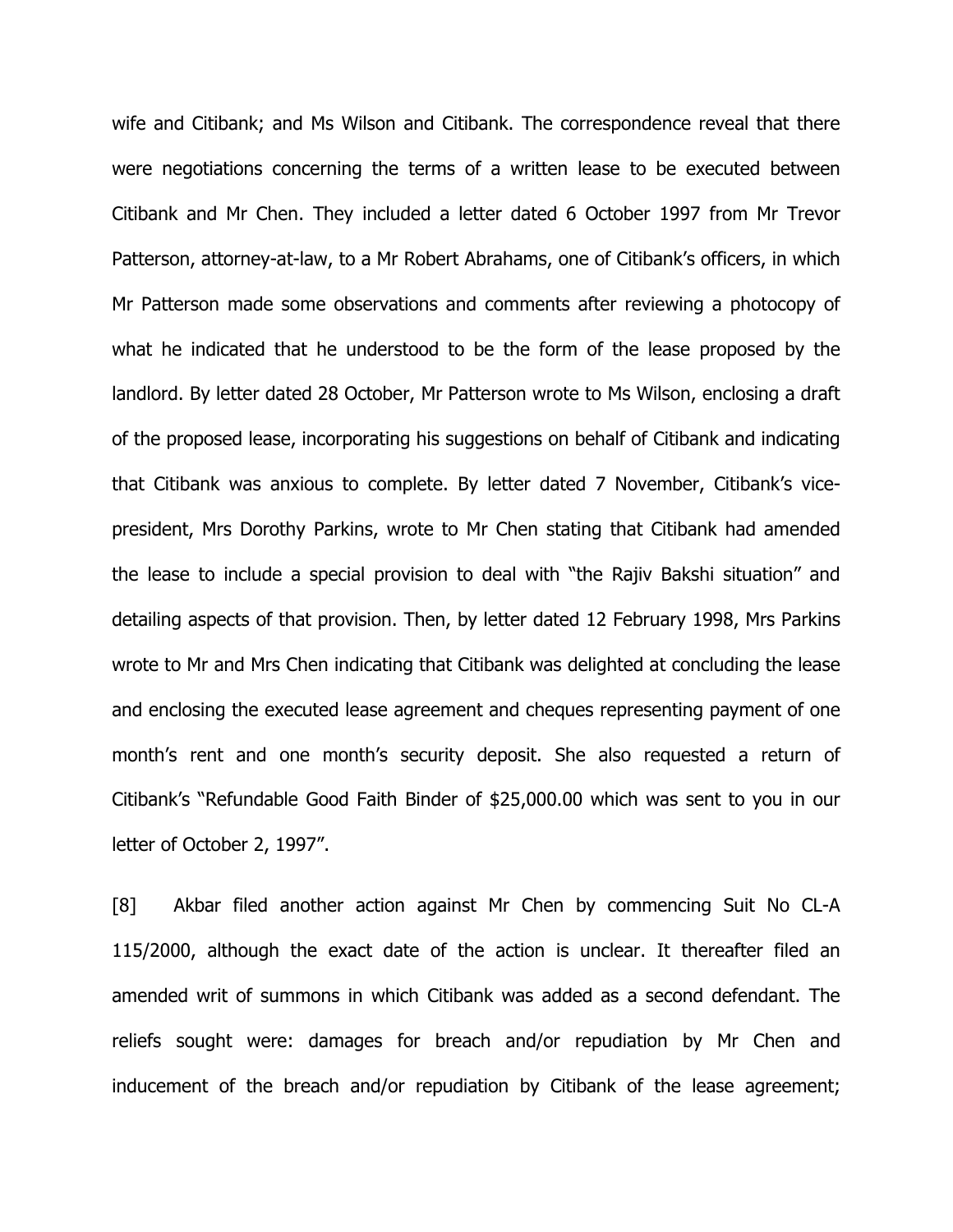recovery of the sum of \$6,838,350.00 for special damages; interest at a commercial bank rate; costs; and further or other relief. In its statement of claim filed in 2000, Akbar alleged in paragraph 5 that the lease agreement had been varied by the parties "partly orally, partly in writing and partly by conduct with respect to the commencement date thereof". It appears that this statement of claim was amended in 2005, although the previous suit number CL-A 233/1997 seems to have been inserted on the document by mistake. In this amended statement of claim, paragraph 5 was amended to state that the variation was partly oral and partly written "with respect to the commencement of rent payments thereunder as being September  $1<sup>st</sup>$ , 1997". Paragraphs 6, 7 and 8 detailed that the agreement was orally varied at meetings between Mr Chen and Mr Chen's servants or agents and Akbar's servants or agents in or about the months of July and August 1997 and during teleconferences between the attorneys for both parties. The variation in writing was, it was alleged, contained in and/or to be inferred from the various correspondence between the attorneys-at-law for the parties. In so far as variation by conduct was concerned, it had been varied by: Mr Chen's conduct in continuing the construction of the kitchen at the premises on behalf of Akbar beyond 6 June 1997, for which work he was paid \$50,000.00 by Akbar; Mr Chen accepting delivery to the premises of Akbar's newly purchased restaurant equipment and permitting them to be stored on the premises; acceptance by Mr Chen of the \$200,000.00 as deposit and/or rent in or about August 1997; and Mr Chen allowing access to the premises to Akbar's servants or agents until late September.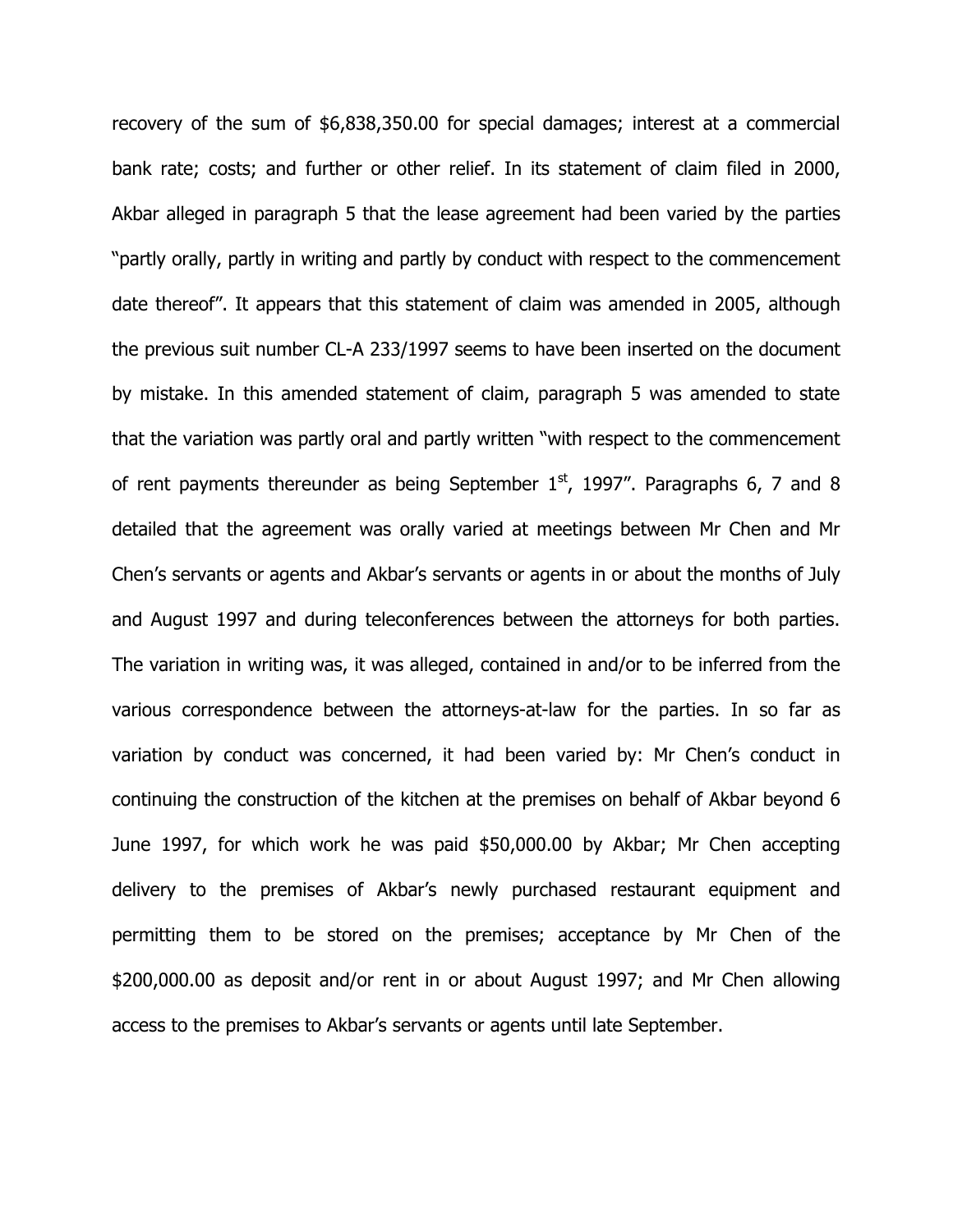[9] The amended statement of claim also included particulars of inducement at paragraph 10, which were as follows:

> "(a) In or about the early part of September 1997, the Second Defendant through its servant(s) or agent(s) approached the Claimant and made an offer of J\$1,000,000 for the Claimant to either assign the lease for the premises to the Second Defendant or abandon same, which offer was rejected by the Claimant;

> (b) The Claimant was orally advised by the First Defendant that in or about [sic] latter part of September 1997 he was approached by the Second Defendant who made a better rental offer for the Premises than that to be paid by the Claimant;

> (c) In or about December 1997 the Second Defendant was served with the Writ of Summons, Summons for Interlocutory Injunction and Amended Affidavit in Support of Summons for Injunction, all in Suit No CLA 233/1997 and dated November  $28<sup>th</sup>$ , 1997, which documents set out in detail the Claimant's claim against the First Defendant with respect to the Premises.

> (d) In or about February of 1998 following the discharge of the injunction over the Premises in Suit No. CLA 233/1997, the Second Defendant, knowing full well that the said suit was still pending before the Court, proceeded to enter into a lease agreement for the Premises with the First Defendant."

[10] It appears that Mr Chen died some time in 2000 and no order was obtained from the court with respect to representation on behalf of his estate for the purpose of continuing these proceedings. Citibank, however, filed a defence on 13 Dec 2000 in which it did not admit, among other things, the allegations contained at paragraphs 6, 7 and 8 of the statement of claim. It admitted that it had approached Mr Chen with a view to entering into a contract to lease the ground floor of the building but denied that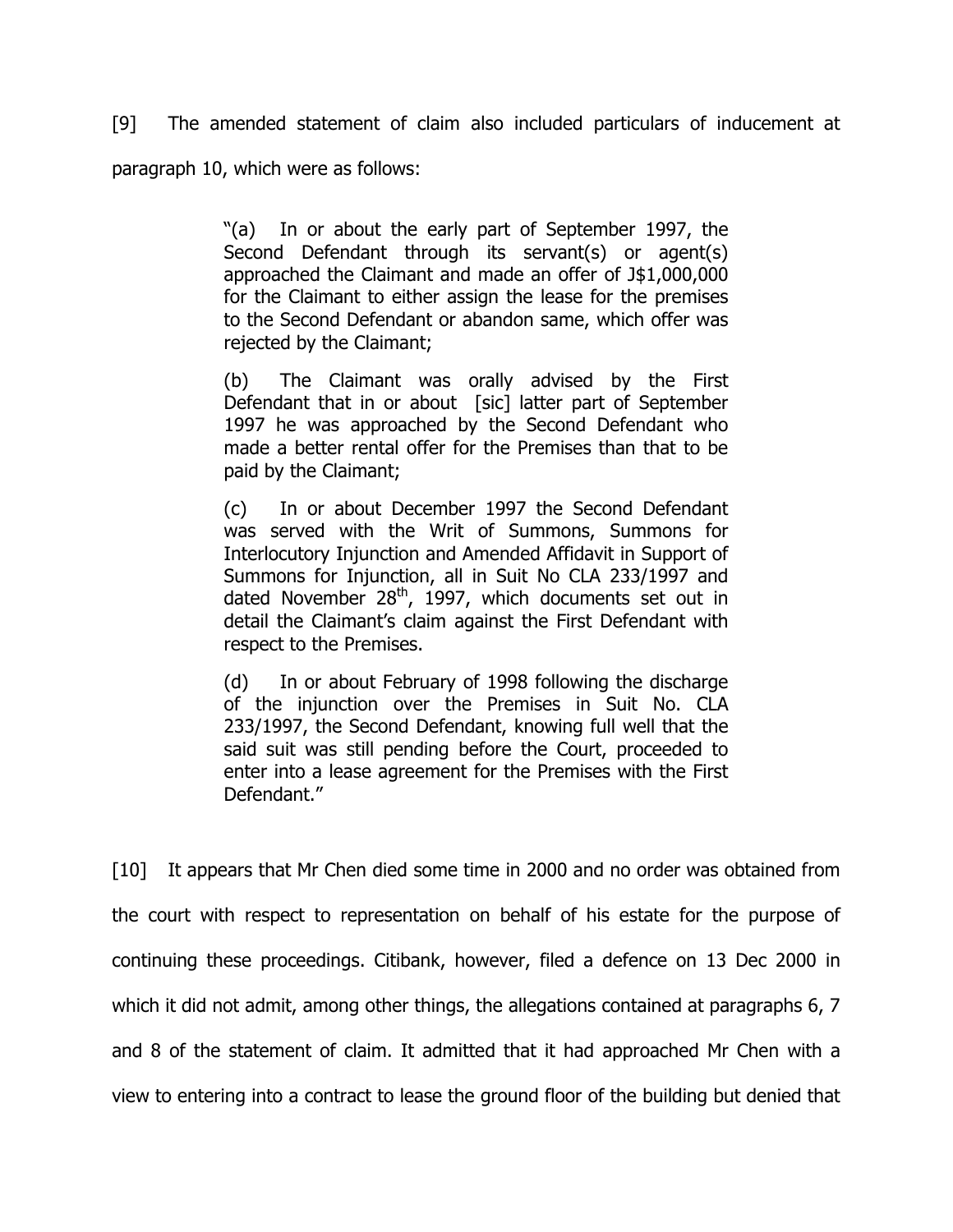it had induced Mr Chen "to breach the alleged lease agreement". It also asserted that it did not know of a subsisting contractual relationship between Akbar and Mr Chen when it entered into the lease agreement with Mr Chen.

[11] In his witness statement, dated 24 February 2006, Mr Bakshi stated that his attorneys had informed Mr Chen's attorneys that the "commencement date (of the lease) would be subject to the construction of the kitchen. He said that a "suitable kitchen was essential to the operation of a restaurant". He confirmed that although Mr Chen's attorneys had indicated that Mr Chen would take no responsibility for the kitchen, he (Mr Chen) had been allowed to construct the same. The plans for the construction of the kitchen had been approved by the Parish Council, and had been handed over to Mr Chen, who had acted in accordance with his (Mr Bakshi's) position. He said that he had acquired furniture and equipment through Workers Bank by way of negotiations commenced in August, and although completed in September he had access to the same in August, and they were taken to the leased premises in August, with the knowledge and consent of Mr Chen. In September, the construction of the kitchen was nearing completion. He stated that that was why funds had been sent by his attorneys to Mr Chen's attorneys in October 1997, and payment of the sum of \$200,000.00 was in payment of the full rental up to October 1997. The security deposit was also paid then. The funds, he said, were paid consequent on a discussion he had had with Mr Chen that workmen would be going to the premises on 9 October to attend to the interior of the premises in accordance with the lease agreement.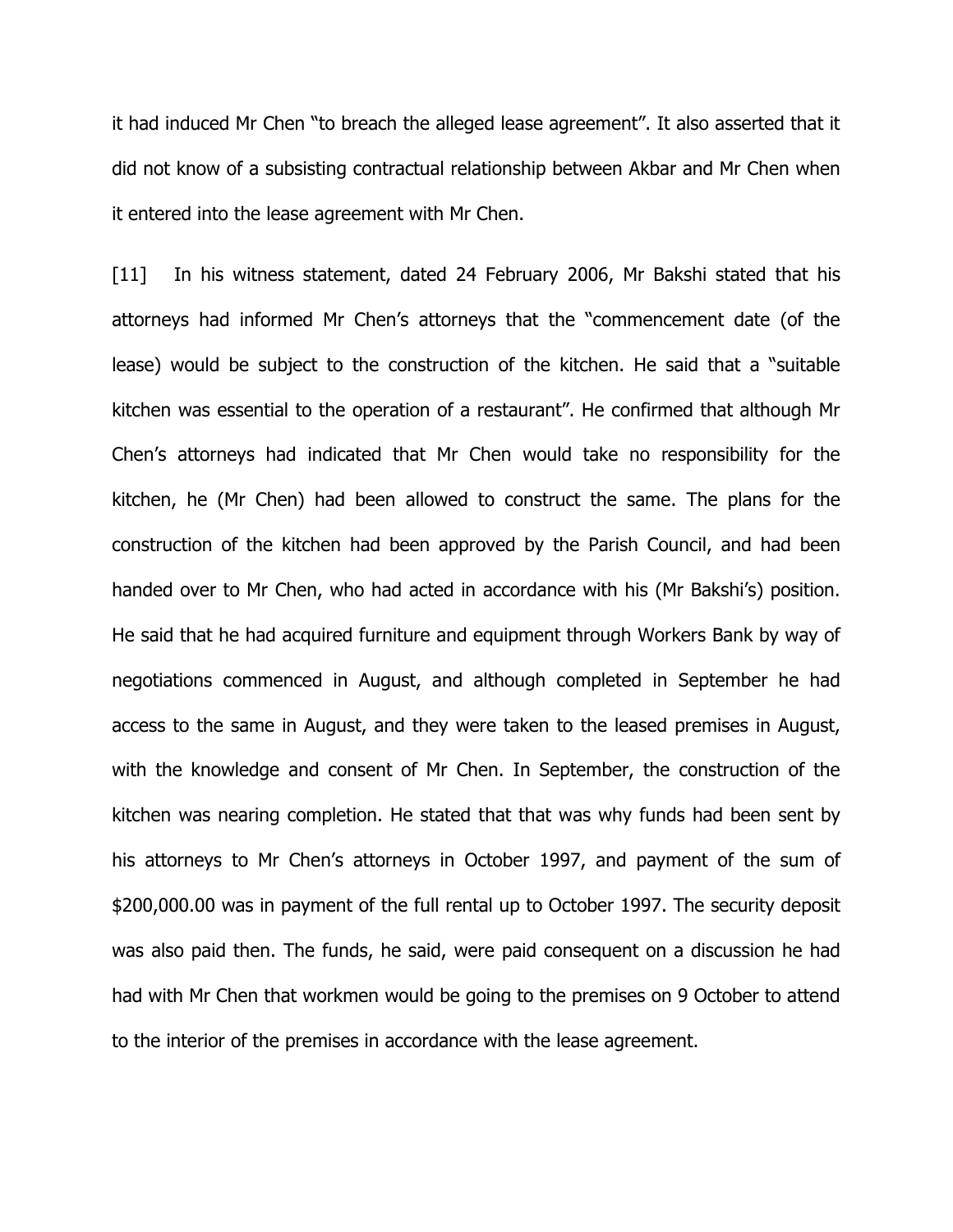[12] Mr Bakshi said that in constructing the kitchen, Mr Chen had built a two-storey building which was not in keeping with the approval which had been obtained, and on which he (Mr Chen) had expended additional funds. He stated further that he had been anxious to commence business before the Christmas season so that he could start benefitting from the investments made, including the purchase of the furniture and equipment, the construction of the kitchen, and the employment of Indian workmen, for whom he had obtained work permits, in order that they could be deployed in Jamaica. Then, he said, he had become aware that Mr Chen was in discussions with Citibank for lease of the premises. His enquiries of Mr Chen had only produced statements that the premises was more suited for a bank than a restaurant. Mr Chen, he said, was encouraged to pursue those negotiations. He asserted that he had spoken to Mr Peter Moses, the country officer of the Jamaican operation of Citibank at the time, about the location of the new restaurant in Montego Bay, and that Mr Howard Mitchell, who was general legal counsel for Citibank at the time, had offered him \$1,000,000.00, "to step away from the lease with Mr Chen". That, he said, had not occurred, and he was later informed that Mr Chen had entered into the lease with Citibank.

[13] Mrs Dorothy Parkins' witness statement dated 28 February 2006 stated that Citibank had decided to open a branch in Montego Bay and as a vice president, in relationship management of the institution, she had been requested by Mr Moses to secure a lease over suitable property and to make the necessary arrangements for the bank to conduct its operations. With the assistance of a real estate agent, she said, she had viewed several properties including 53 Gloucester Avenue. She said that she was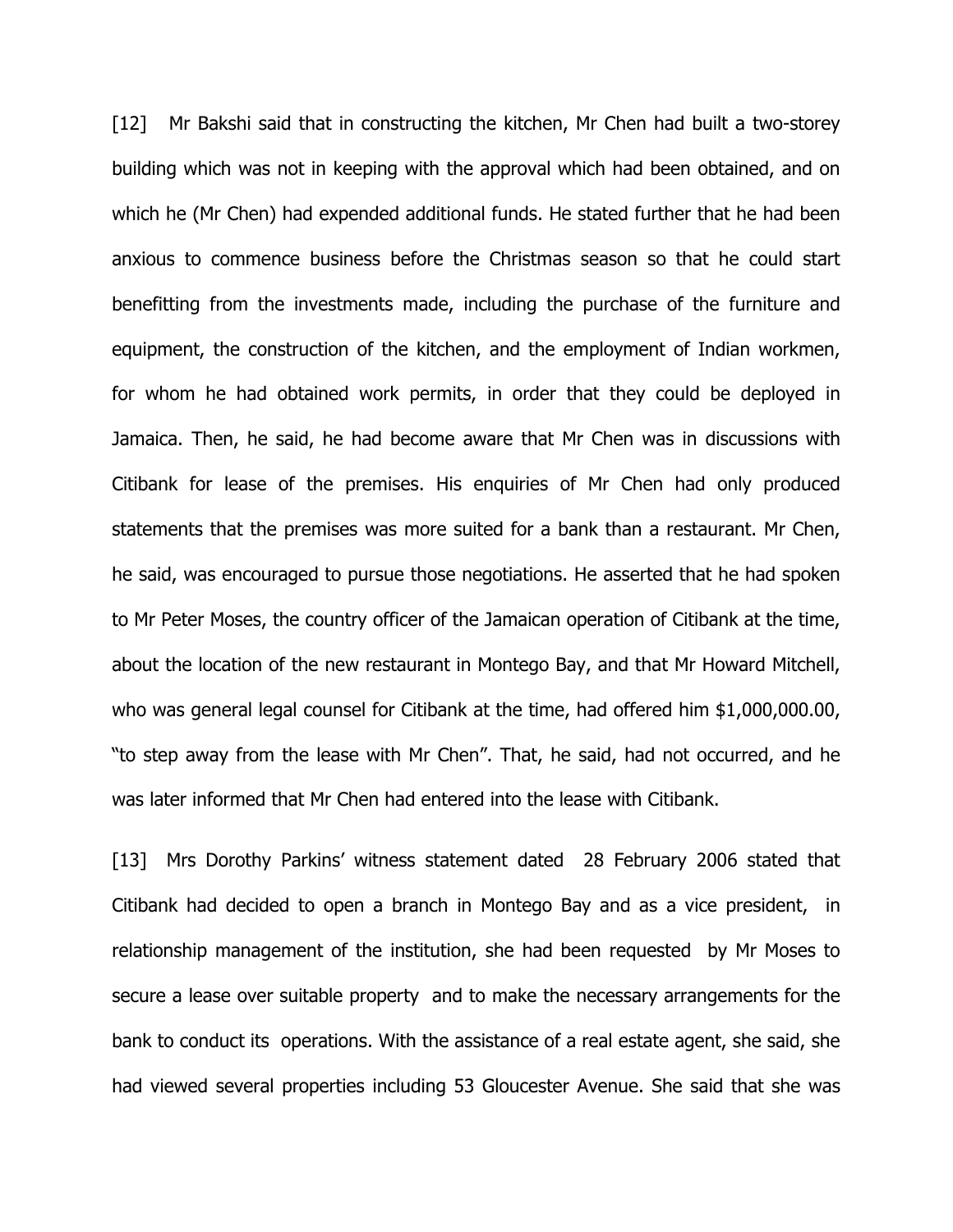told by Mrs Chen that there was another tenant upstairs but she also said, initially that she had not been told about Akbar. She indicated that she had noticed a little outhouse that was being built on the side of the building, and that there was some kitchen equipment in the space that Citibank would be renting. She said that she was told that the building was a part of a kitchen. In answer to her enquiry of Mrs Chen in respect of the reason for the kitchen equipment being in the premises, Mr Chen, who had arrived on the property, answered stating that "he had entered into an agreement with Akbar Limited, which had failed to pay the agreed amount of money and as a result, the contract was forfeited. He was, therefore, free to deal with whomever he wished". After several meetings with Mr and Mrs Chen, she said the lease was finalised. She stated that she had never had any interaction with Mr Bakshi.

[14] Mr Moses, in his witness statement, dated 29 May 2006, stated that he had been employed with the company for over 32 years. He said that Howard Mitchell had only been employed to Citibank in a legal capacity during the period 3 October 1977 - 22 September 1978. Mr Mitchell, he said, had not been employed to Citibank during the period that the bank had been in negotiation with Mr Chen in respect of the lease of 53 Gloucester Avenue, and he had not been instructed to conduct any negotiations on behalf of Citibank. He said that he (Mr Moses) was part of the team that had made the decision to open the branch of the bank in Montego Bay, but he had not made any offer to anyone with regard thereto, nor had he instructed anyone to do so.

[15] Mr Mitchell's witness statement, dated 11 May 2006, confirmed the period that he had acted as general counsel for the bank. He denied that he had ever had any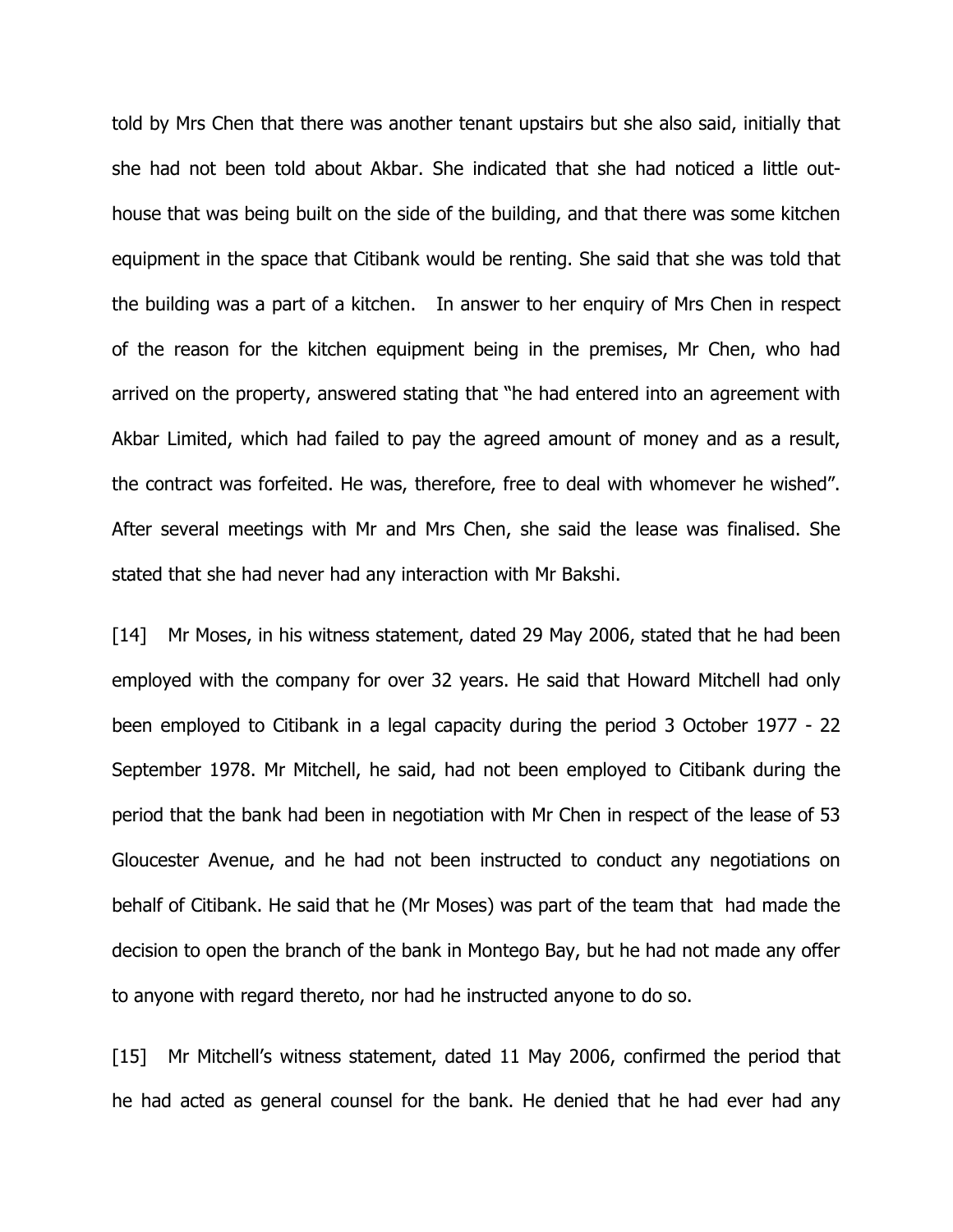negotiations with Mr Bakshi, or that he had ever acted on behalf of the bank in relation to the lease at 53 Gloucester Avenue or made any offer to Mr Bakshi for the amount of \$1,000.000.00 on behalf of Citibank or at all. He stated that the firm in which he had been a partner, during 1986 - 1996, namely Clinton Hart and Company, had also not done any work for the bank, during that time, in relation to the lease at 53 Gloucester Avenue.

[16] The matter was heard by Jones J who found that there was a valid and enforceable contract between Akbar and Mr Chen. He found further that on 6 October 1997 when Akbar's attorneys had sent the three cheques to Mr Chen's attorneys, there was still a subsisting lease agreement and that when Mr Chen returned the cheques "he was not to have discharged the lease agreement and he was therefore in breach". In relation to Citibank's contention that it thought that the contract between Akbar and Mr Chen had been forfeited, the learned judge relied on **Emerald Construction Co Ltd v** Lowthian and Others [1966] 1 WLR 699 as authority for the principle that for the tort of inducement to be proven, it is sufficient if the defendant who has procured the inducement was recklessly indifferent, and he found that the "smoking gun" was the good faith cheque of \$25,000.00 sent by Citibank to Mr Chen on 2 October 1997. He also found that Citibank had accepted the word from Mr Chen that the contract was at an end and had not gone further to find out more when it could easily have done so. As previously stated at paragraph [2], the judge made no award of damages to Akbar as he was of the view that he was unable to assess any damages. He, however, awarded costs to Akbar.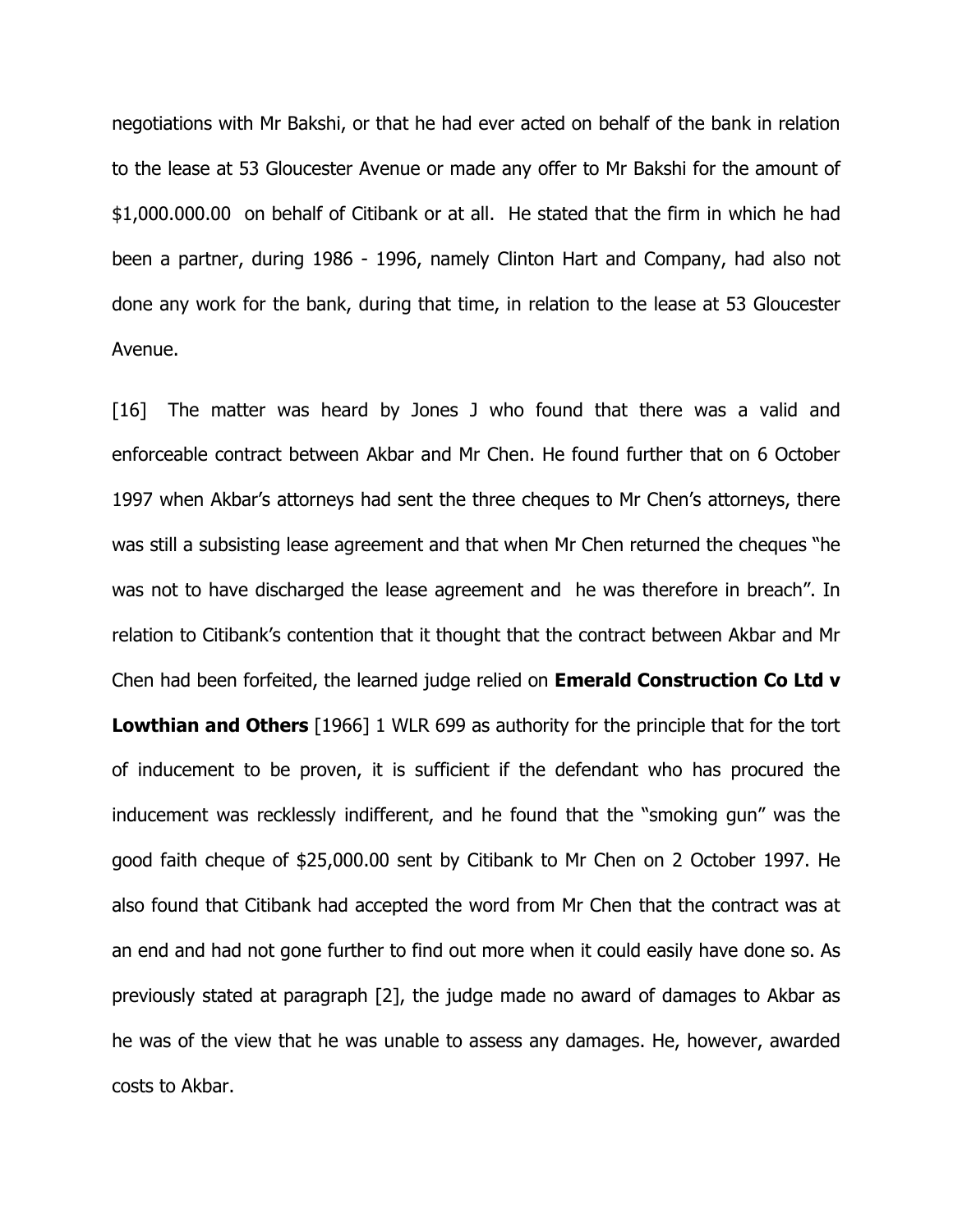[17] Akbar filed two grounds of appeal as set out hereunder:

" a) The Learned Trial Judge having found for the Appellant on liability erred in failing to find that the Appellant was entitled to an award of General Damages against the 2<sup>nd</sup> Defendant, notwithstanding the numerous authorities in law to that effect.

 b) The Learned Trial Judge erred in failing to find that there was sufficient evidence before the Court upon which to infer the special damage loss claimed by the Appellant."

Citibank also challenged the judgment of Jones J by filing a counter-notice of appeal

setting out the following grounds:

" (a) There was insufficient evidence on which the learned trial judge could properly base a finding that a lease agreement existed or was proved and if it was that the respondent had knowledge of the lease agreement/contract between the appellant and Herman Chen;

 (b) There was insufficient evidence on which the learned trial judge could properly base a finding that when the respondent paid the good faith binder it intended to induce a breach of contract or that the tender of the good faith binder by the respondent did in fact amount to inducement in law so as to induce Herman Chen to breach the contract with the appellant;

(c) That the learned judge erred in entering judgment in favour of the appellant even though the appellant had not proved that it has suffered any loss;

(d) That the learned judge erred in awarding costs to the respondent [sic] even though no damages were awarded to the respondent [sic] as there was no evidence on which the judge could base any such award;

(e) Even if costs were to be awarded to the appellant for a part of the trial costs should be awarded to the respondent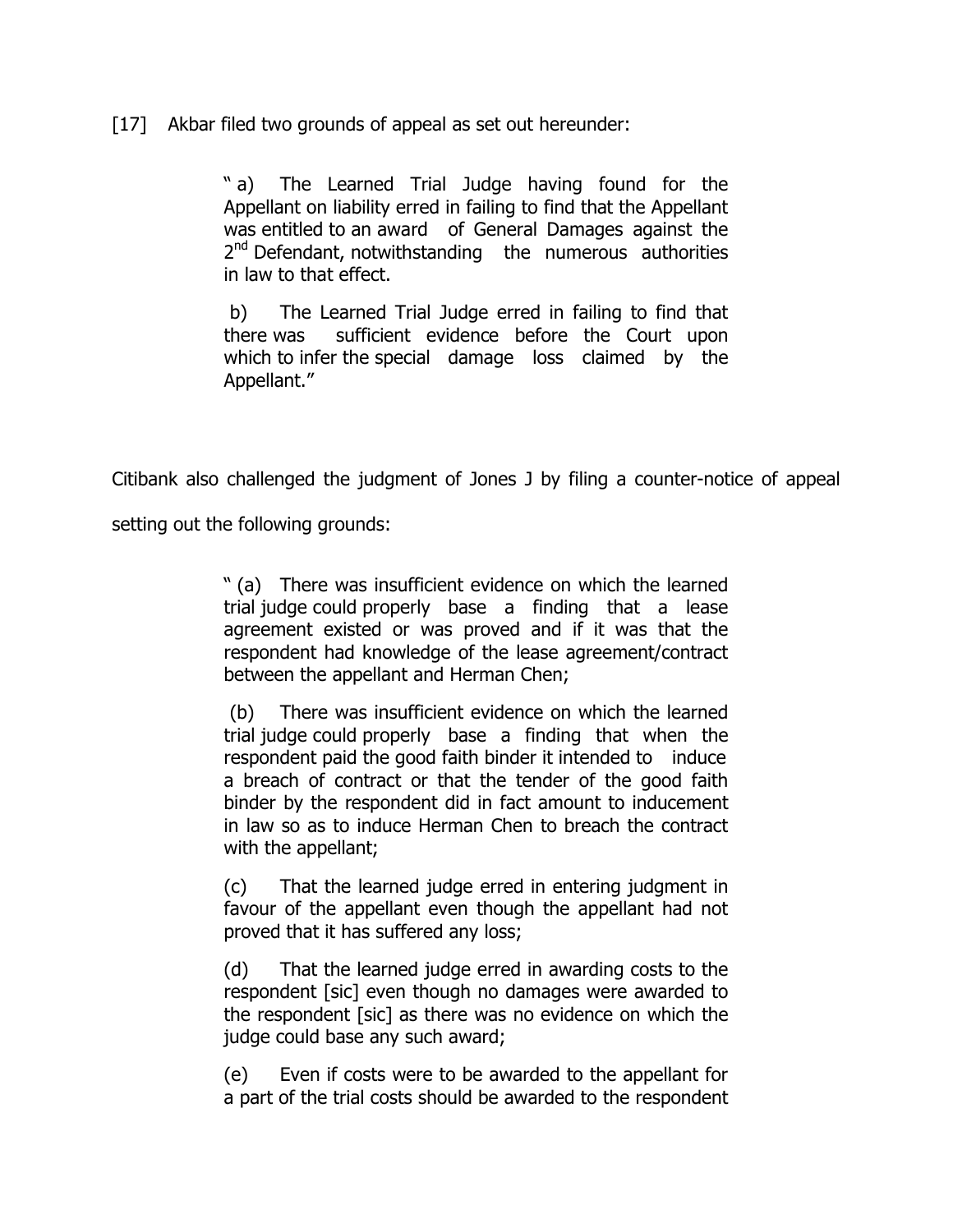for the  $2^{nd}$  December 2008 and the  $12^{th}$  January 2009 when the matter continued for the appellant to make further submissions and to provide further authorities to support its contention that there was evidence on which an award of damages could be made."

### **Submissions**

### For Akbar

[18] Before the court, Mr Braham QC, first made submissions in relation to the counter-notice of appeal, which concerns in part the judge's findings on liability. He submitted that there was direct evidence of the lease and if there was not, Citibank was put on notice as to the existence of the lease between Akbar and Mr Chen. He referred to the witness statement of Mr Bakshi and submitted that there was evidence contained therein supporting the existence of the lease between Mr Chen and Akbar.

[19] Queen's Counsel submitted that there is no requirement in law that a lease must be witnessed, although this is done to prevent fraud. He further argued that even though the cheques that were paid for rental for September and October together with the costs had been returned, the payment supported Akbar's contention that the lease commenced in September or October when the kitchen was to be completed. Counsel argued that even if payments were in fact to be made in July 1997, the mere fact of not doing so would not automatically terminate the lease as there was a provision in the lease for forfeiture and there was no evidence that Mr Chen had exercised the option to forfeit the lease. In any event, it was argued, even if Mr Chen did forfeit the lease, Akbar was entitled to apply for relief from forfeiture. However, he contended, even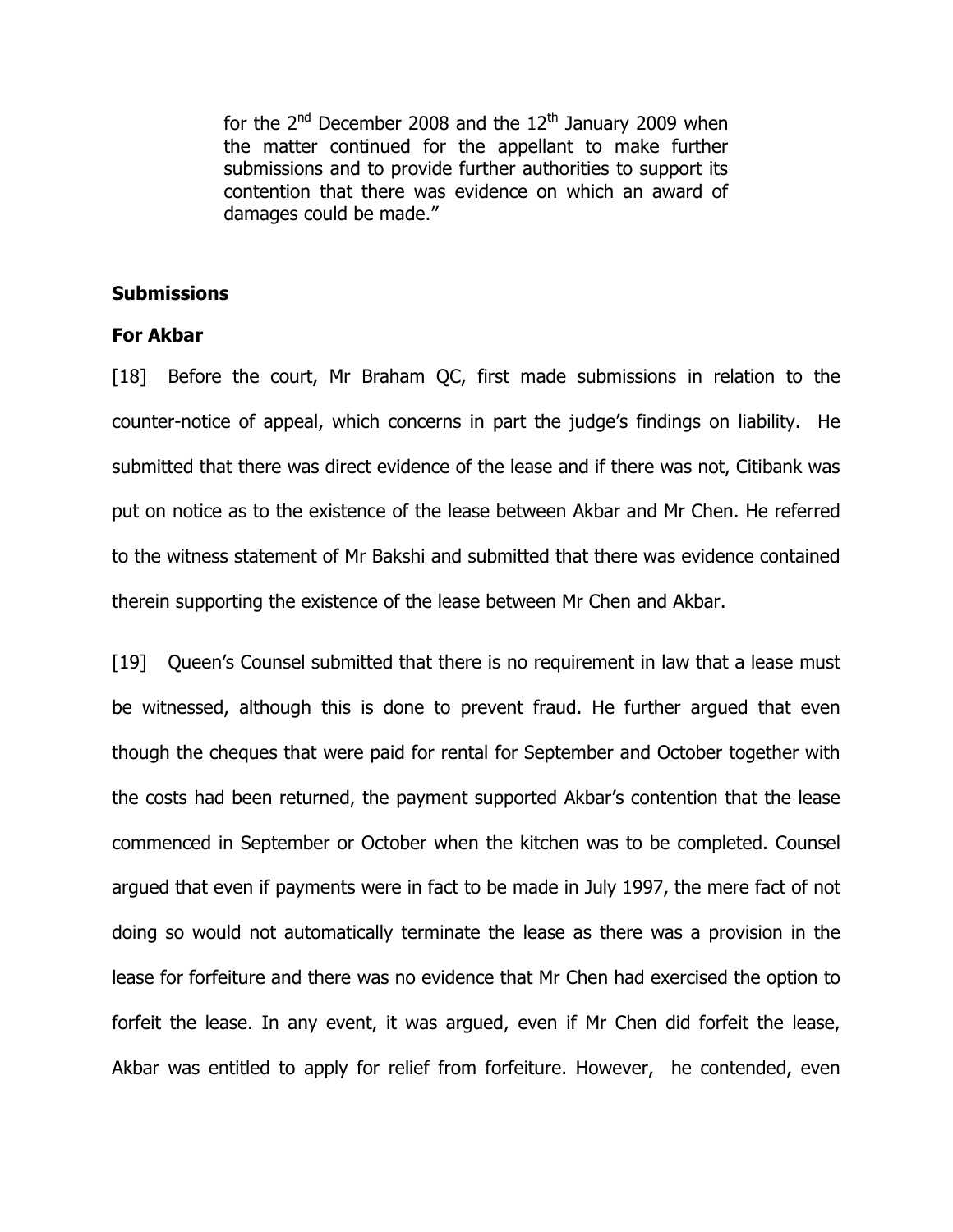before the question of a possible breach came up for consideration, the learned judge had to consider whether the term commenced in July 1997 or some later date. Counsel argued that at the end of the day, the question for the judge was: did the parties, notwithstanding the signed document, agree to extend the date of commencement to coincide with a date when the kitchen was completed or in a state of readiness? If this was so, and there was evidence to support this, it was submitted, there was no breach by Akbar.

[20] Relying on Clerk & Lindsell on Torts  $19<sup>th</sup>$  edn, it was submitted also that to induce a third party to break its contract with another without reasonable justification or excuse is a tort, and in order to establish this tort, the claimant must establish that the alleged tortfeasor had knowledge of the contract and had the requisite intention to breach or cause the breach of contract. Similarly, it was argued, recklessness may import intention under the modern authorities. For this latter submission, counsel relied on **Emerald Construction Co Ltd v Lowthian and Others**. It was further submitted that the element of intent would be sufficiently established if the third party intended for the contract-breaker to bring the contract to an end by breach of it if there was no way of bringing it to an end lawfully.

[21] Counsel submitted that there was evidence before the learned judge on which he could have properly concluded that Citibank had knowledge of the contract or lease between Akbar and Mr Chen. Counsel referred to the evidence of Mrs Parkins, as contained in her witness statement as to her observations on her visit to 53 Gloucester Avenue. Counsel submitted that Citibank would have been put on notice that Mr Chen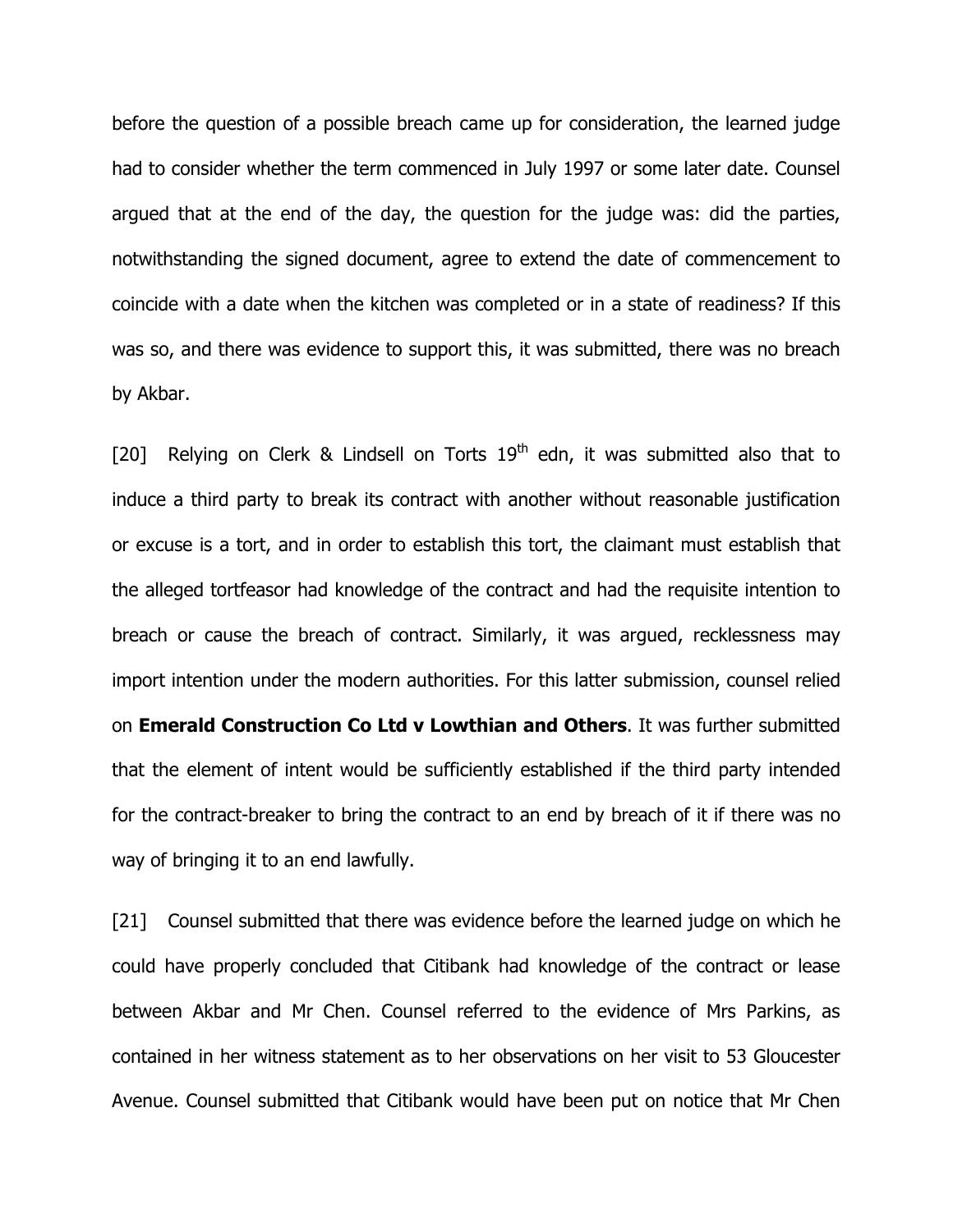had in fact entered into an arrangement or lease for the premises to be used as a restaurant. There would be no basis for putting the kitchen equipment on the premises unless Mr Chen had given permission for the said premises to be used as a restaurant, he argued. Further, it was significant that Mrs Parkins said that Mr Chen had told her that he had entered into a lease but that the lease had been breached and had therefore been forfeited. It was argued that having received this information, Citibank ought to have enquired further of Akbar or Mr Chen as to the nature of the lease and ought to have investigated as to whether the lease was terminated or not. However, Citibank made no attempt to satisfy itself that the lease had been terminated. Counsel submitted that the judge would have been entitled to infer from that evidence that Citibank was reckless as to whether there was a lease. In support of these submissions, counsel referred to Clerk & Lindsell on Torts (op cite). However, it was submitted, Citibank's recklessness was likely to have been occasioned by clause 4(g) of the lease between Citibank and Mr Chen in that the clause did not affirm that there was a lease which had been terminated or forfeited. The clause stated that discussions between Mr Chen and Akbar had been terminated and that Mr Chen had not granted or agreed to grant any lease to Akbar. It was submitted that this clause was in direct contradiction to the evidence of Mrs Parkins.

[22] Mr Braham also submitted that even if at the time when negotiations commenced between Citibank and Mr Chen, Citibank was unaware of the lease, certainly by the date of the conclusion of the lease, in February 1998, Citibank was well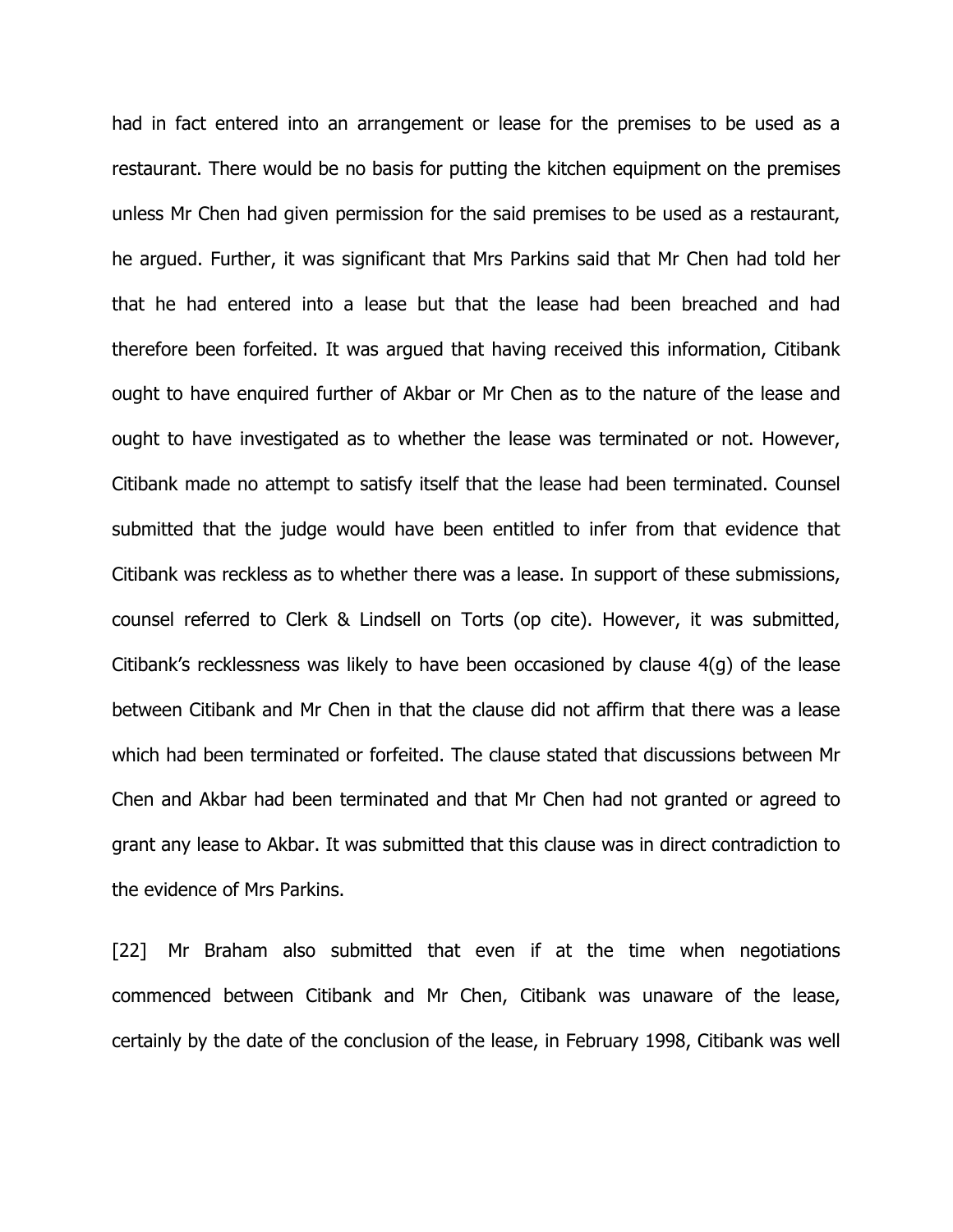aware of its existence. Further, as at February 1998, Citibank had had sight of the claim filed in the 1997 suit.

[23] It was submitted that Citibank's conduct in this matter occurred with full knowledge that there was a lease between Mr Chen and Akbar and that Citibank ought to have been aware that a lease for the same property or for property which included premises leased by Akbar would, of necessity, compel Mr Chen to breach the lease between himself and Akbar. It was submitted that Citibank in entering an agreement or lease inconsistent with that of Akbar is to be taken to have induced a breach of contract. Counsel relied on DC Thompson & Co Ltd v Deakin & Others [1952] 2 All ER 361 to support this submission.

[24] In relation to damages, while conceding that special damages as pleaded in the claim could not be pursued in light of the lack of supporting evidence, Mr Braham nonetheless submitted that Akbar was entitled to special damages as Mr Bakshi had paid \$50,000.00 to Mr Chen towards the construction of the kitchen and had paid \$200,000.00 into Mr Chen's bank account, which had not been returned.

[25] On the issue of general damages, Mr Braham submitted that there was no requirement to give evidence of specific damage because damages in relation to an inducement of breach of contract are at large. The court is entitled to infer loss based on the evidence. For this submission counsel relied on **Exchange Telegraph Co Ltd v** Gregory and Co [1896] 1 QB 147, Goldsoll v Goldman [1914] 2 Ch 603, British Motor Trade Association v Salvadori and Others [1949] 1 Ch 556, McGregor on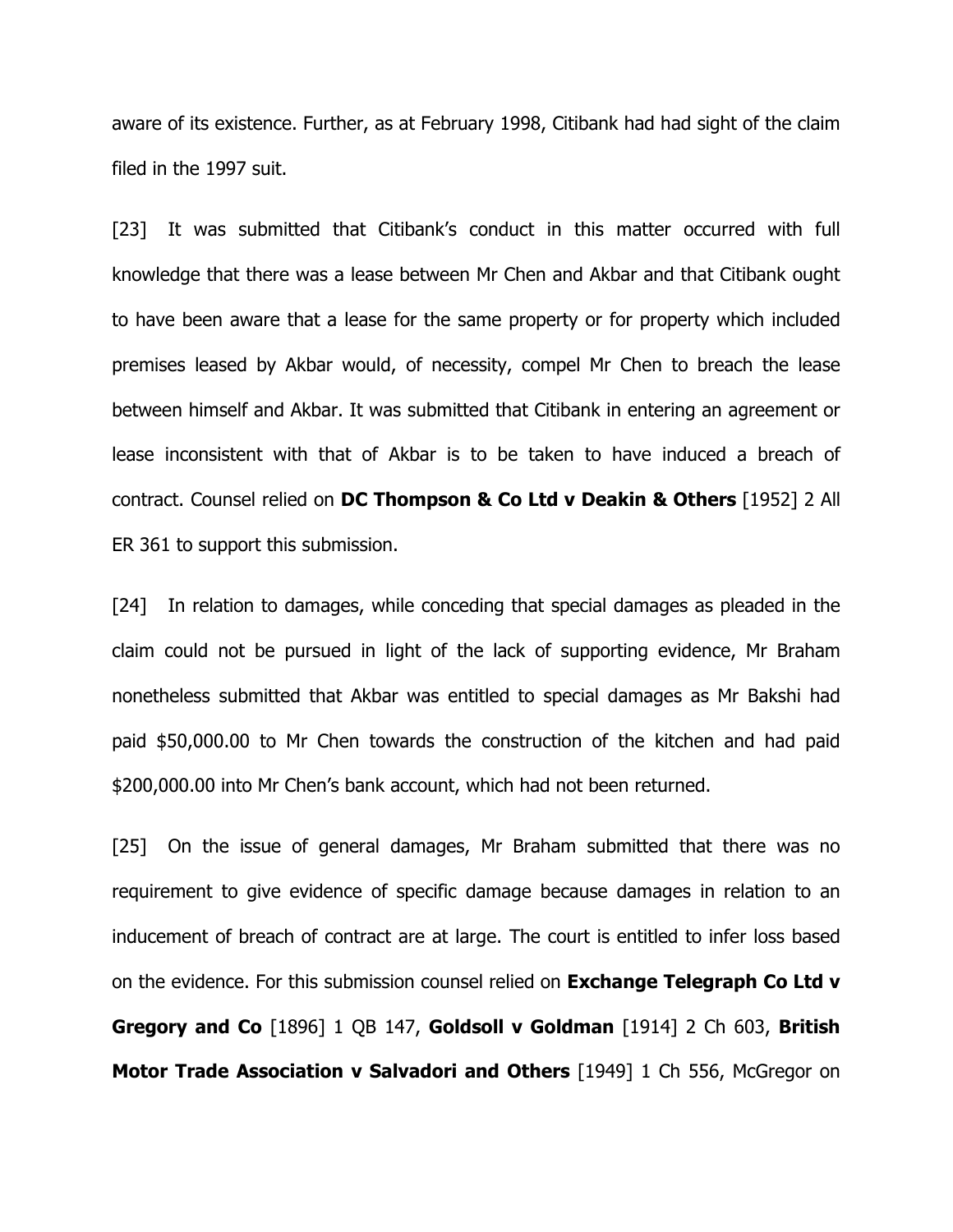Damages 17 edn, pages 1455-1456, paras 40-002 to 40-0005 and **Rookes v Barnard** [1964] AC 1129. Mr Braham indicated to this court, however, that although Akbar was relying on **Rookes v Barnard**, it would not be seeking exemplary damages. In this case, counsel argued, the lease of the premises that Akbar was entering into was a thing of value and Akbar had been deprived of this. Further, this thing of value was priced by Akbar and Mr Chen at \$100,000.00 per month to be increased annually for a period of 10 years with an option to renew. The judge ought to have used this deprivation as the basis for assessing Akbar's general damages, counsel submitted. Akbar ought to be compensated for the denial of the use and occupation of the premises, based on the rental. It was submitted that it is reasonable to infer from the rental that the loss initially would be at least \$100,000.00 per month. In addition, in determining a reasonable award, the court is entitled to take into account the inconvenience and hurt that was occasioned by the breach of the lease. When all the circumstances are considered, the equivalent of the lease for a period of seven years would be reasonable, which would amount to \$8,400,000.00. It was his submission that to this sum should be added the costs of \$250,000.00, that is the total of the sums proven as being spent by Akbar, and interest should be added to these sums from February 1998 when Citibank entered into the lease with Mr Chen up to the present. The judge, he argued, was therefore in error when he found that he did not have a basis for assessing damages.

[26] Learned Queen's Counsel submitted that as an alternative to the award mentioned above, the court is at liberty to award damages based on the gains or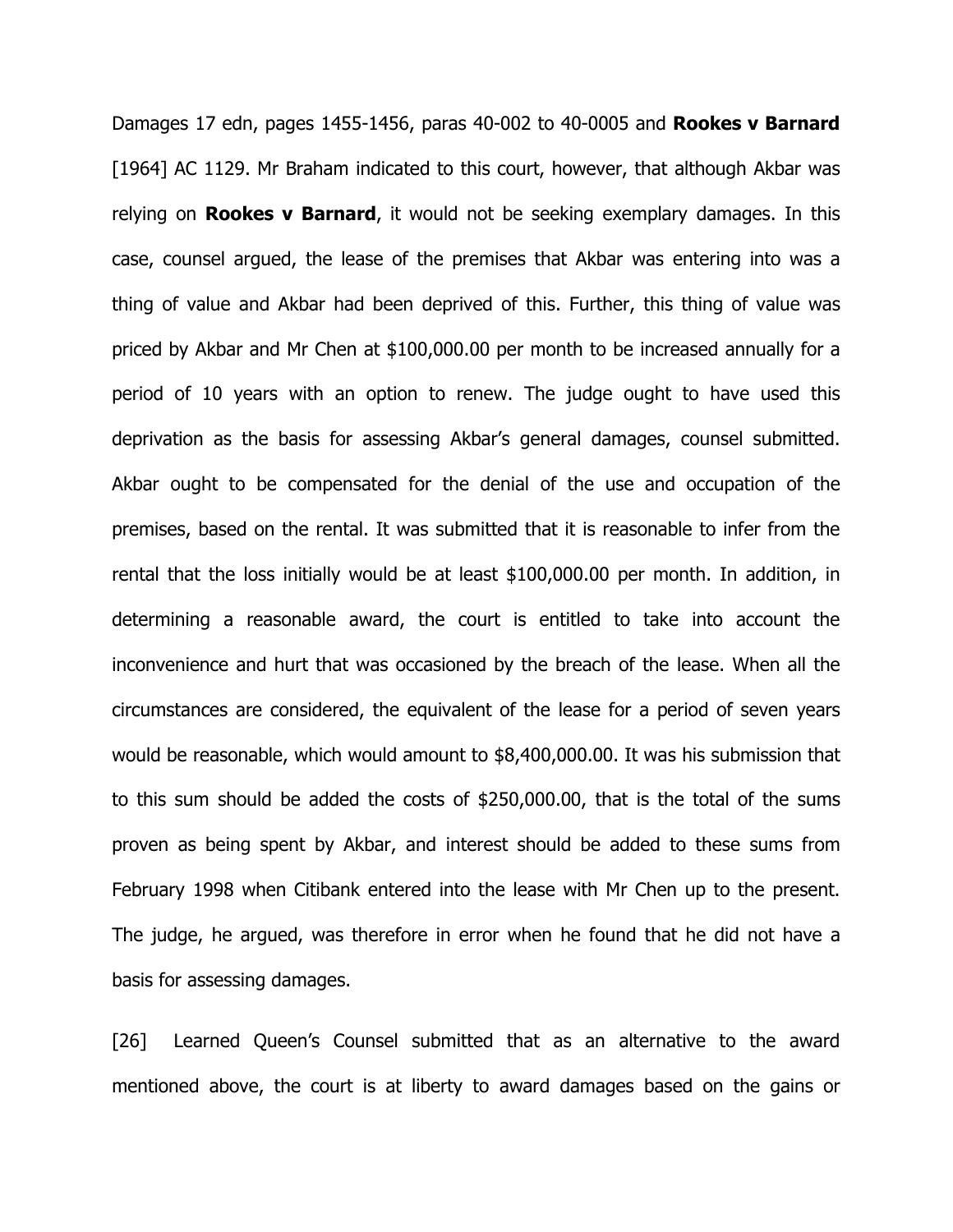benefits which accrued to Citibank arising from its unlawful action. This would be a claim for restitution and on this principle Akbar would not be required to prove its losses. Counsel referred to and relied on **Sempra Metals Ltd (formerly** Metallgesellschaft Ltd) v Inland Revenue Commissioners and Another [2007] 4 All ER 657. Learned Queen's Counsel submitted that the benefit or gain that Citibank obtained for its unlawful action was the lease of the premises to it. In that lease the rent is \$95,000.00 per month, payable by Citibank for a period of five years. Based on the clear benefit to Citibank, the sum of \$5,700,000.00 may be ordered in favour of Akbar and to this should be added the sum of \$250,000.00 with interest. Counsel also submitted that there ought not to be any pleading issues barring this course since Akbar had claimed damages generally, and in any event, the court is entitled to proceed in this manner pursuant to rule 8.7(1)(a) and (b) of the Civil Procedure Rules (CPR).

[27] On the question of costs, it was submitted that once this court upholds the lower court's determination as to liability and allows the appeal as to damages, there can be no question that costs should follow in favour of Akbar. It was further submitted that even if the court was minded to dismiss the appeal as to damages, the learned trial judge was not in error to impose costs in favour of Akbar since Akbar succeeded on liability.

#### For Citibank

[28] Mr Graham for Citibank submitted that if it is being contended that there was a lease, there are matters that must be certain, such as, the commencement, duration,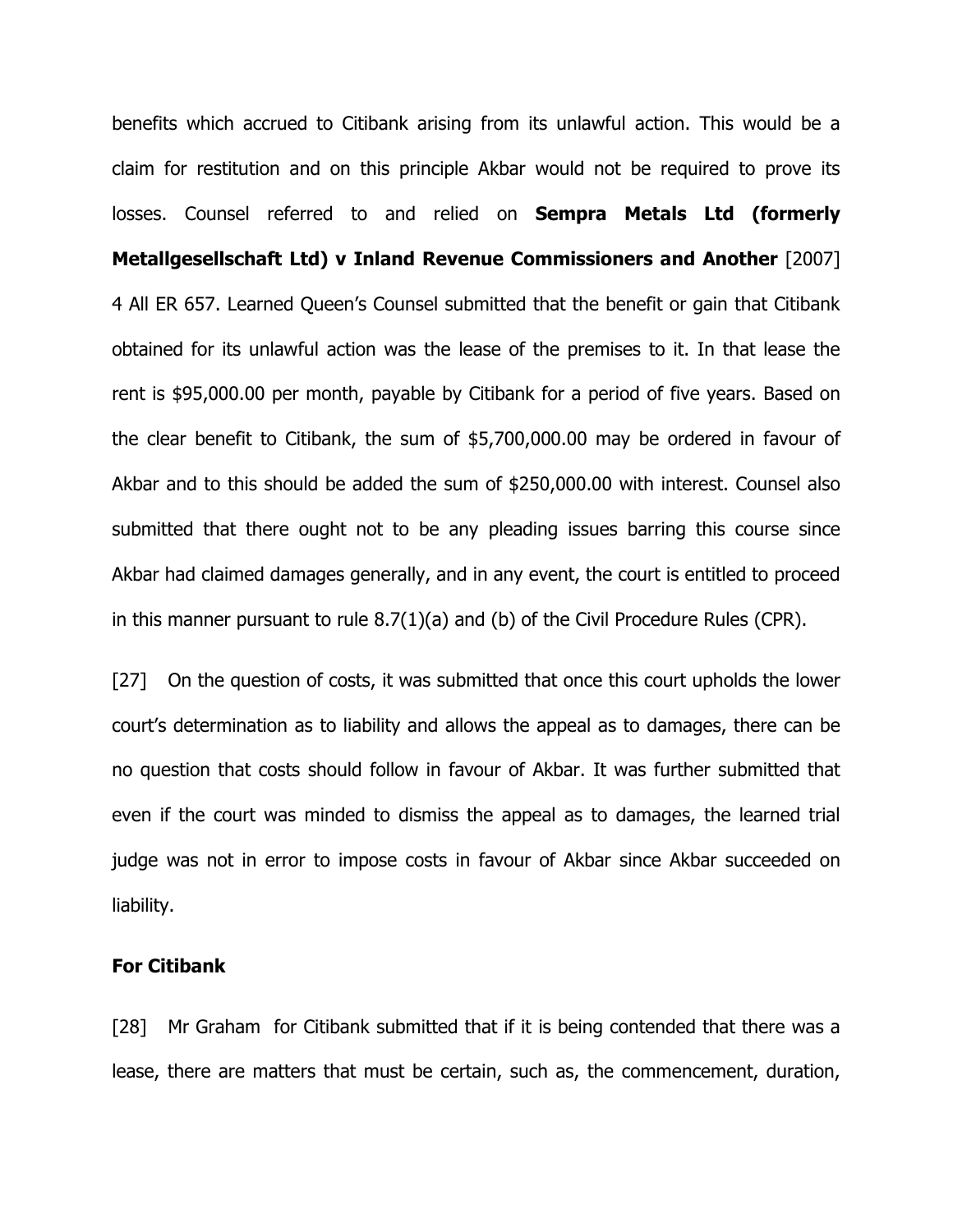and ending of the term of the lease. The lease which Akbar contends existed between itself and Mr Chen falls woefully short of the first requirement of certainty, he argued. Further, based on the correspondence it was not open to the learned trial judge below to find that the commencement date was capable of being ascertained. To support this submission, counsel relied on Lace v Chantler  $[1944]$  KB 368 where it was held that the commencement of a lease described as "at the end of the war" was uncertain. Counsel referred to the amended statement of case in which the lease was pleaded as beginning on 1 September 1997. Counsel argued that the correspondence revealed that building approval of the plans was a pre-condition of the lease. However, according to the evidence given on behalf of Akbar, the kitchen had not been completed. The construction of the kitchen and the approval for the building plans were matters of uncertainty, counsel argued. What existed therefore was the lease agreement that was not signed and returned to the attorney for the lessee (Akbar), no kitchen being built and no building approval obtained. Akbar could not put forward any document to show the date on which the lease should have commenced. On the evidence of Akbar, no lease came into being.

[29] He further submitted that Akbar did not get a signed lease from the attorneys for Mr Chen and in so far as offer and acceptance are concerned, the signed lease would have to be delivered to the other party for the offer to be communicated. Mr Chen signed the lease but it was subject to other financial obligations being carried out. Counsel submitted that there being no certainty of commencement, every other element would be uncertain and the notice to the world that this document would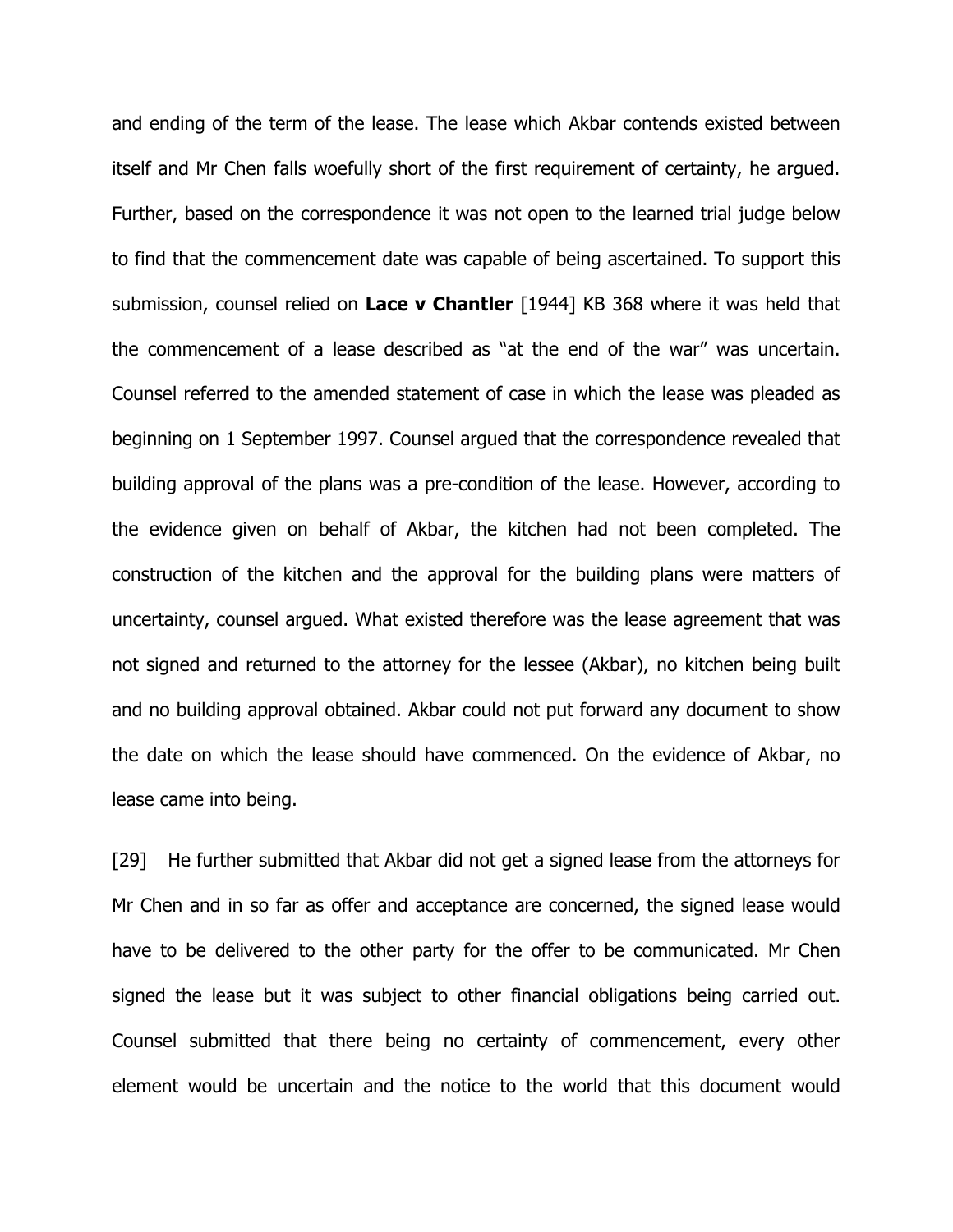provide was hopelessly flawed. Counsel referred to the term in the lease agreement between Akbar and Mr Chen which provided that the amendment of the lease would be binding only where it was reduced to writing and signed by both parties. Counsel submitted that it was not sufficient for the judge to say that at the time the cheques were returned there was a lease agreement in place. Counsel also submitted that the evidence of Mrs Parkins as to what Mr Chen had told her about there being a lease between him and Akbar must be taken in the context that it was coming from a layman.

[30] With respect to whether it had been proven that Citibank had procured the inducement of the breach of contract by Mr Chen, Mr Graham submitted that the question was whether Citibank had sufficient knowledge that it was inducing a breach. Counsel referred to and relied on OBG Ltd and Others v Allan and Others [2007] 4 All ER 545 and submitted that this case emphasises that there has to be knowledge and intention and if the person who is accused of inducing the breach had an honest belief that he was not, then that negatived one of the primary ingredients. Citibank, it was submitted, could not have intended to induce the breach of a contract in respect of which one party to the contract had cogent bases for believing that he was no longer bound by the contract.

[31] Counsel submitted that the uncontroverted evidence was that Citibank would not have entered into the lease with Mr Chen if it had known that there was a lease subsisting between Mr Chen and Akbar; it was only on being assured that the contract was at an end that Citibank proceeded to enter into the agreement. Counsel further submitted that if the court was of the view that Mrs Parkins had "turned a blind eye"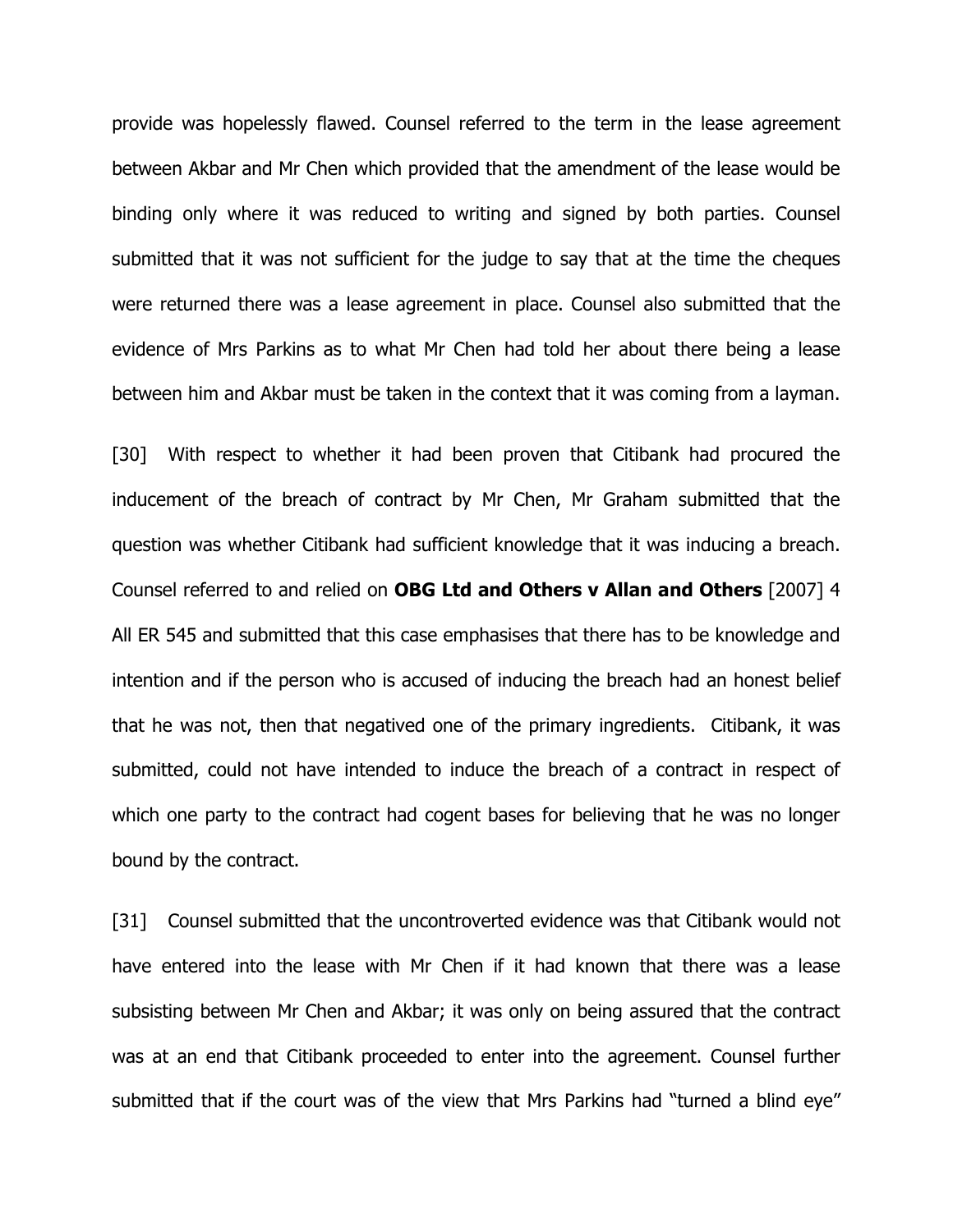and could have made further enquiries, then the question that would emerge would be to whom should she have made those enquiries? Counsel argued that the only other persons to whom she could have made enquiries were the attorneys-at-law for Mr Chen or Mr Bakshi. Had she made further enquiries, she would have discovered that a lease agreement had been prepared between Mr Chen and Akbar; the lease ought to have had effect when signed by Mr Chen and delivered to Akbar or its attorneys; and the correspondence between the parties showed that the lease would commence on 1 July 1997. Counsel submitted that it could not be said that Citibank deliberately turned a blind eye as Mrs Parkins asked questions of the only person whom she reasonably could have and received answers which made her comfortable. Finally, it was submitted that three of the requirements necessary for a finding of inducing breach of contract as set out by Morgan J in Aerostar Maintenance International Ltd and Another v Wilson and Others [2010] EWHC 2032 (Ch) had not been satisfied, that is, there was no evidence that: the conduct of Citibank was such as to procure or induce the breach of contract by Mr Chen; Citibank knew of the existence of the relevant term in the contract which Mr Chen had breached or had turned a blind eye to the existence of such a term; and Citibank actually realised that the conduct that was being induced or procured would result in a breach of the term.

[32] In relation to damages, Mr Graham submitted that a claim for special damages must be pleaded with full particulars so that it is known at the outset not only what is the amount of the loss or damage that Akbar alleged that it had suffered, but also how such amount is calculated. The burden of proof is on Akbar to do so. Counsel relied on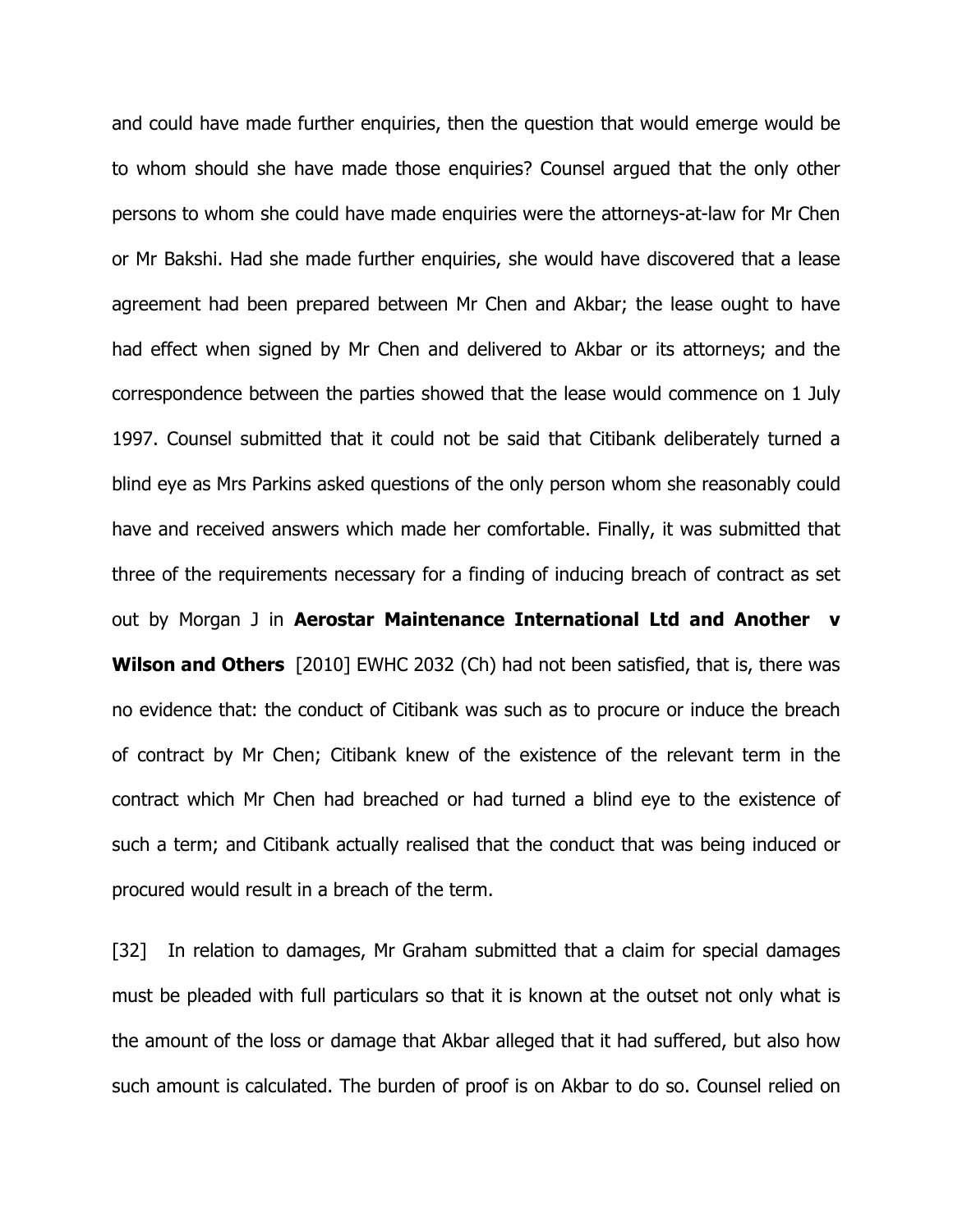Sempra Metals Ltd v Inland Revenue Commissioners. It was submitted that at first instance Akbar had conceded that it did not meet the standard required for an award of special damages. Counsel submitted that Akbar claimed the sum of \$6,838,350.00 as special damages but adduced no evidence to form the basis on which the learned judge could make an award. Referring to clause 4(a) of the lease, Mr Graham submitted that the kitchen had nothing to do with the workings of the lease. Further, it was submitted, there was no evidence of any construction being undertaken by Akbar. The sum of \$395,000.00 claimed for construction expenses, counsel contended, was a contrivance, a mistake or an attempt by Akbar to claim the monies which it had never paid. Counsel submitted further that there was nothing advanced to show loss of income for two and one half years; no cash projections were made available, no information was provided as to any market surveys done; and no airline ticket or receipt from a travel agency was provided to suggest that travel expenses had been incurred.

[33] Mr Graham submitted that there was no pleading or evidence on which to ground an award of general damages. Referring to **Exchange Telegraph**, he submitted that Citibank would have had no notice of the formula in relation to the rent proposed by Akbar. He contended that there should be pleadings and evidence should be adduced to show that it is appropriate for the court to infer that Akbar suffered loss and there should have been cash projections and market surveys, among other things. Mr Graham submitted that the evidence was not too far away as Akbar had commenced operating a restaurant two years later and there was not enough material to show what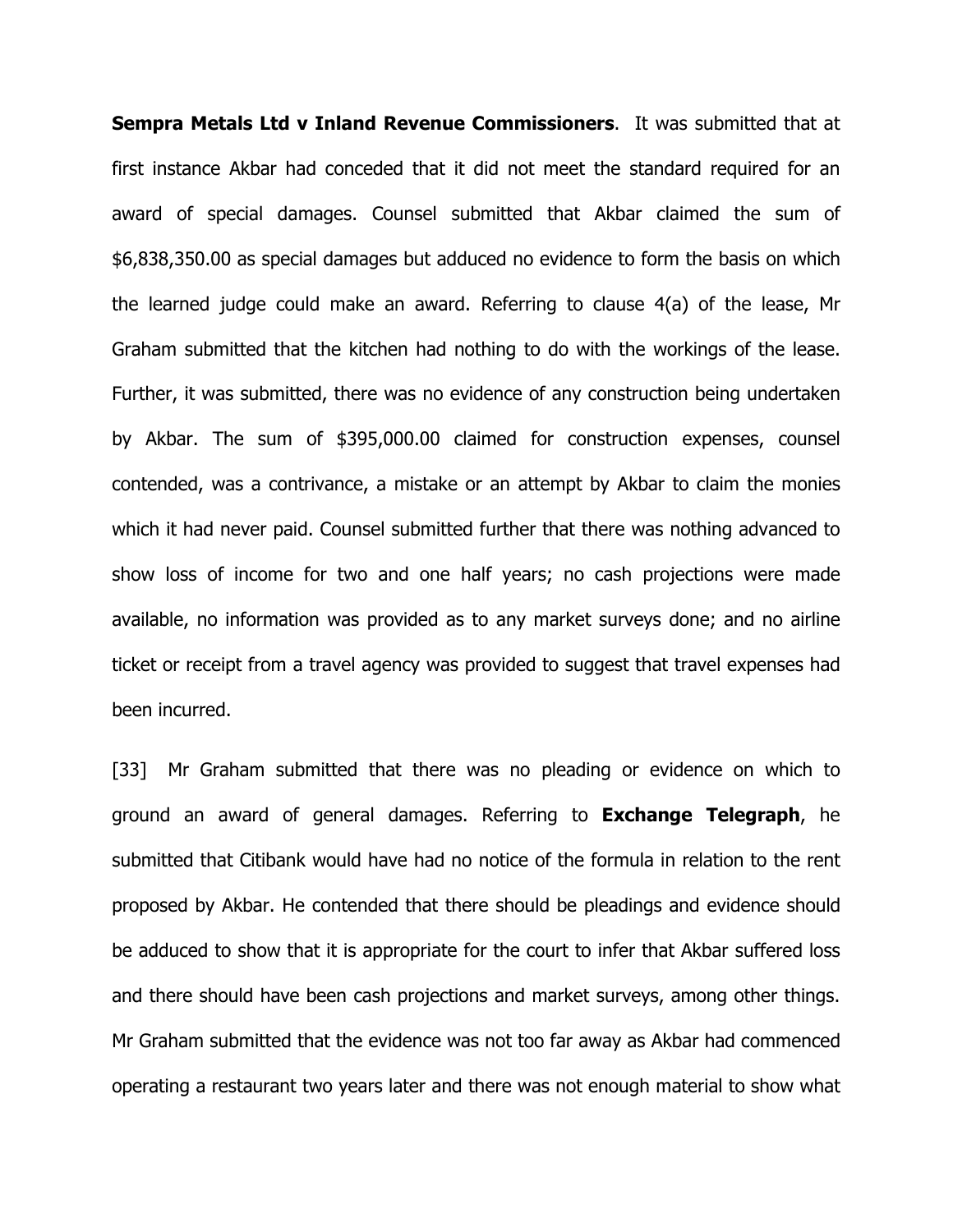the restaurant climate would have been. Referring to **Lonhro v Fayed (No 5)** [1994] 1 All ER 188, it was submitted that the fundamental principle that a litigant must know the case he has to meet would be turned on its head if, in the Court of Appeal, a claimant who had never made submissions similar to those being made by Akbar and had left it for the judge to trawl through the lease based on rent that Akbar had not paid, was granted damages in circumstances where there was nothing to show that the business would have succeeded when Akbar had information as it had business operations in Montego Bay and Kingston. In relation to the submission that an award could be made as damages for restitution, Mr Graham submitted that where one is making a claim for restitution, it ought to be pleaded and evidence of the extent to which the party who has done wrong has been enriched ought to be adduced. For this latter submission, counsel relied on Bullen and Leake and Jacob's Precedents of Pleadings.

#### Analysis

[34] Although the grounds of appeal are concerned solely with damages, in the light of the facts found by the learned trial judge, and the matters raised in the counternotice of appeal dealing with liability, I think it prudent to deal with the issue relating to liability first. I have therefore identified the issues arising on the appeal and the counter-notice of appeal, but intend to deal with them in the order in which I have set them out below.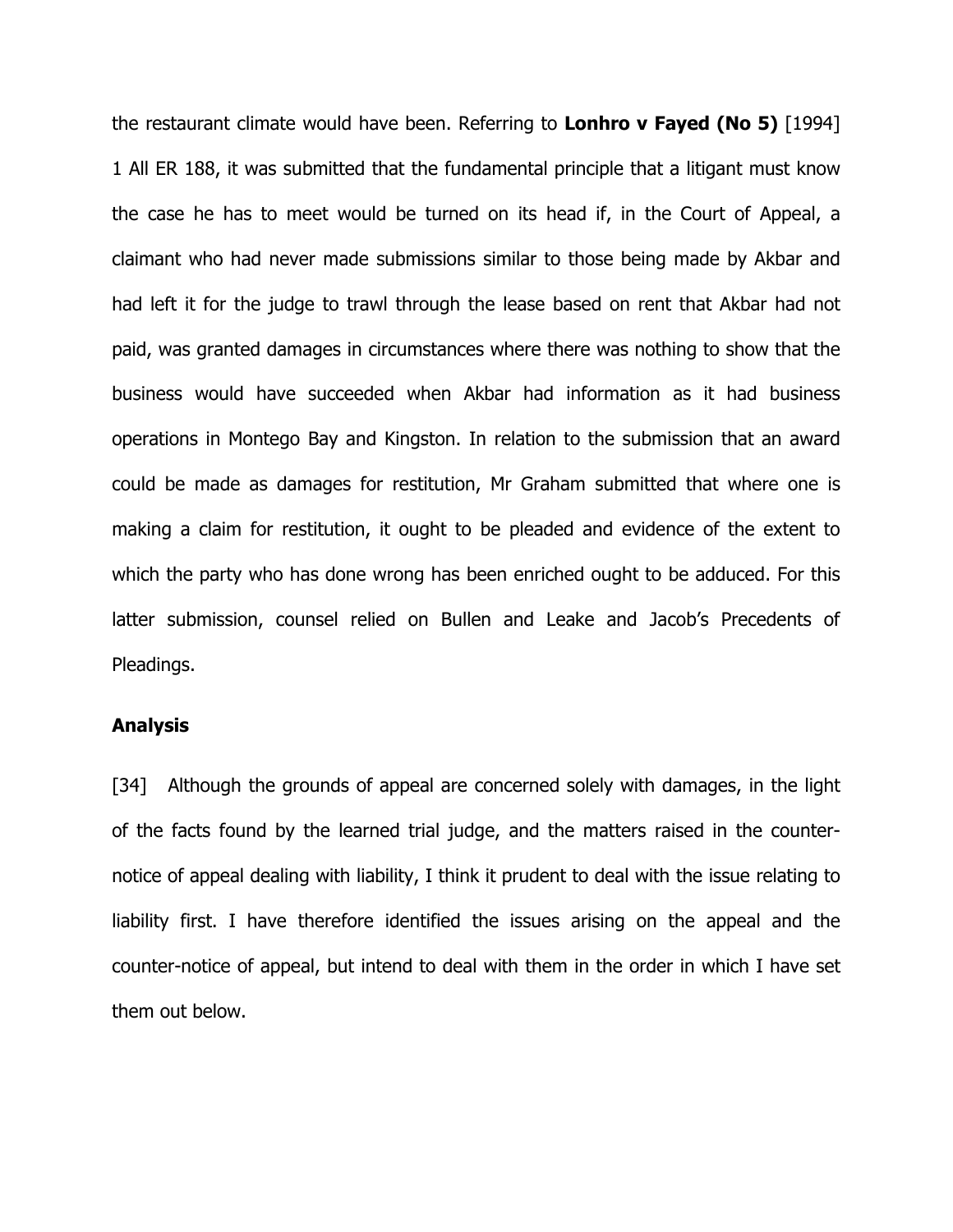#### Issues on appeal and counter-notice of appeal

i. Was there a lease agreement subsisting between Mr Chen and Akbar at the material time? (October 1997) (ground (a) of counter-notice)

ii. If the answer to (i) is in the affirmative, did Citibank know of the subsisting lease agreement? (ground (a) of counter-notice)

iii. Did Citibank induce a breach of the agreement by Mr Chen? (ground (b) of counter-notice)

iv. Ought the learned judge to have entered judgment in favour of Akbar on liability in circumstances where he was of the view that he was unable to assess damages? (ground (c) of counter-notice)

v. Ought the court to have made an award in relation to (a) inferred special damages and (b) general damages in the circumstances? (grounds of appeal (a) and (b); ground (c) of counter-notice)

vi. What is the appropriate order to be made in respect of costs in light of the fact that there was no award of damages made? (grounds (d) and (e) of counter-notice)

# Issue i - Was there a lease agreement subsisting between Mr Chen and Akbar at the material time?

[35] The learned trial judge made a specific finding that there was a valid and enforceable contract between Akbar and Mr Chen. Was he correct in making that finding? In my opinion, he was. The lease agreement was before the court. It was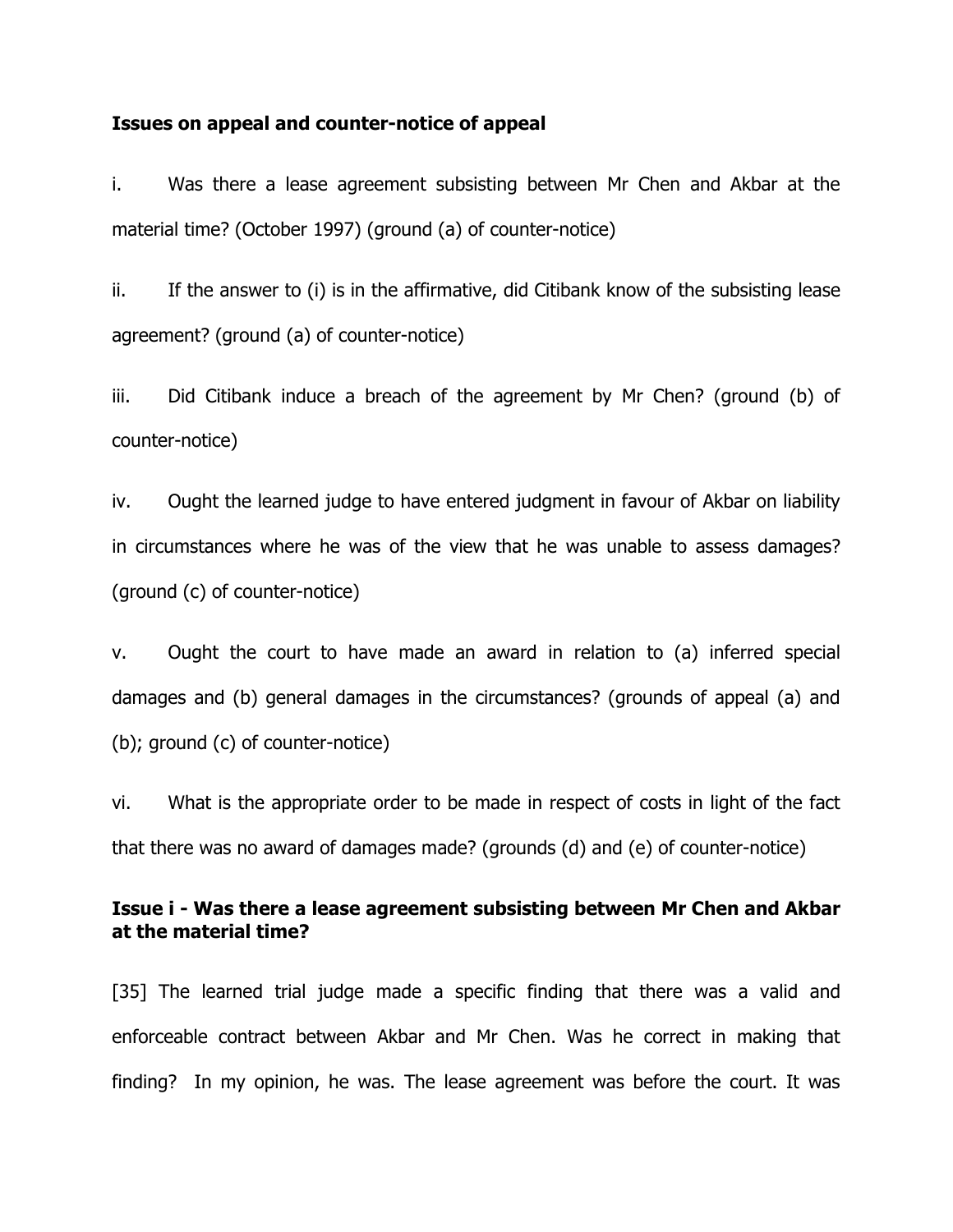signed by both parties. Mr Chen's signature had not been witnessed but there was no dispute that he had signed it, even his attorneys had written indicating that he had in fact done so. His signature not having been witnessed would not have affected the validity of the lease, and counsel for Citibank did not pursue that argument with any vigour. The document was signed and sealed on behalf of Akbar. There are certain essential terms for an agreement for a lease. These are the identification of the lessor and lessee; the premises to be leased; the commencement and duration of the term; and the rent or other consideration to be paid. Once those matters have been ascertained, offered and accepted, that is sufficient for a concluded agreement. Also, any other additional term must be and would have been unconditionally accepted by the parties, by way of their respective signatures on the document.

[36] In this matter the only controversy relates to the date of commencement of the lease. The agreement specifically stated that the lease was to commence on 1 July 1997. Clause 4(a) of the lease is set out in paragraph [3] herein and permitted Akbar to construct an external kitchen provided the building plans and location met with the approval in writing of Mr Chen and the Saint James Parish Council. Clause 4(j) stated that all the covenants, promises, terms and agreements were set out in the agreement and any changes to the agreement would not be binding on the parties unless reduced to writing and signed by them. There was no such document indicating any changes in the agreement in this case, but there were changes which were acted on by the parties and, in my view, operated as a variation of the same by conduct and agreement. I draw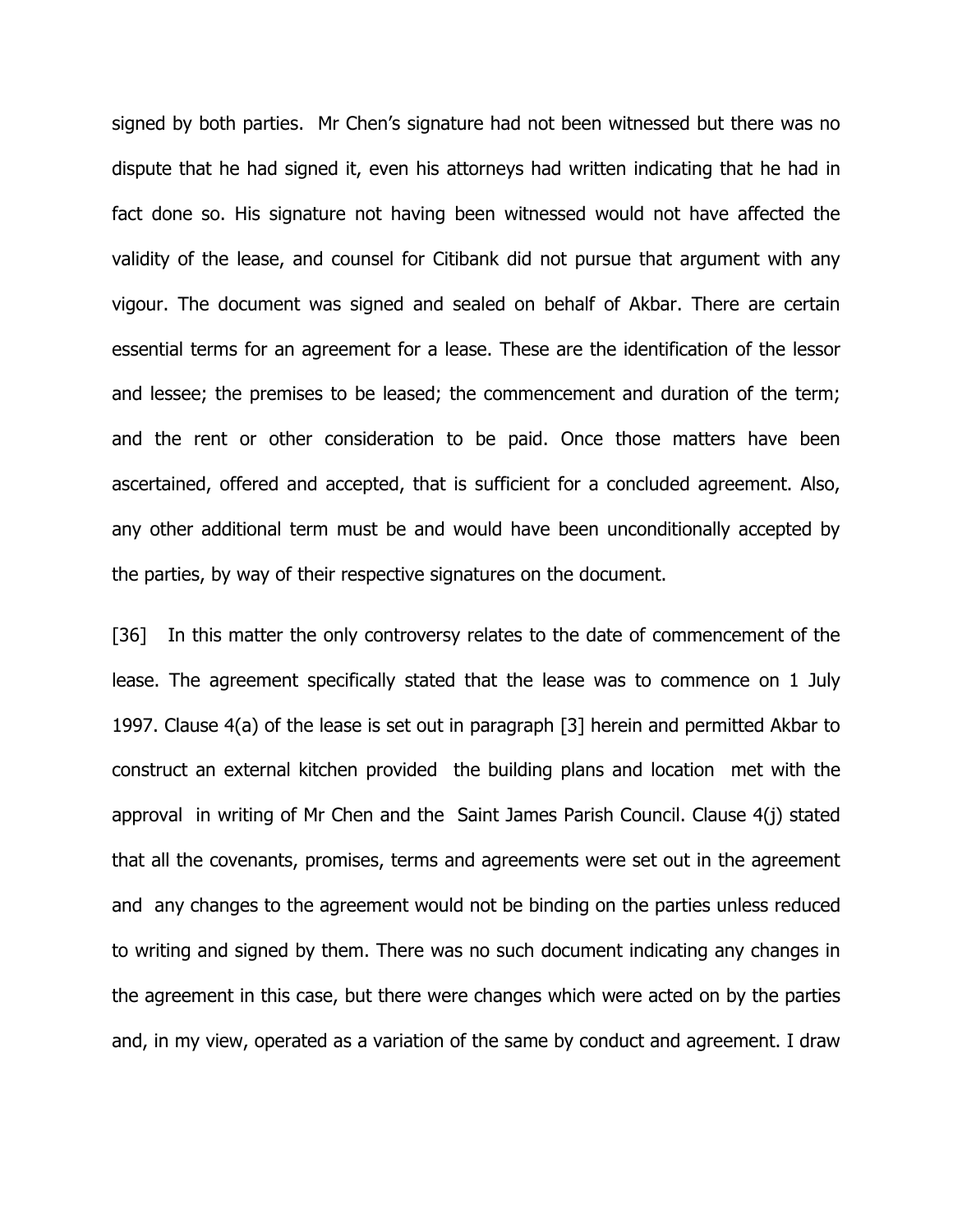support for this conclusion from the dictum of Moore-Bick LJ in Westbrook Resources

Ltd v Globe Metallurgical Inc [2009] EWCA Civ 310, at paragraph 12:

"It is well established that if a party to a contract who is entitled to receive performance of an obligation by a stipulated date represents to the other that he is willing to accept performance out of time and the other relies on that representation, he cannot insist on performance by the date originally stipulated. If the representation is made before the time for performance has come, the waiver will operate by way of equitable estoppel. If it is made after the time for performance is past it may also take effect as an election to affirm the contract."

The learned judge found that the contract in that case, even though it contained a clause requiring any variation to be in writing, was varied by application of these principles and he remarked further that there was no reason that that amendment clause itself could not be varied orally.

[37] The evidence of Mr Bakshi is that the commencement date of the lease was changed to September 1997. He said this was done by way of verbal agreement between himself and Mr Chen, without it being reduced into writing, as their agreement required, because he thought "Herman Chen was an honourable man and a handshake would be good enough". As a consequence, in his view, his lease was not in jeopardy. There are several indicia to support the contention that the commencement date had changed, and that the date was September 1997: the kitchen was being constructed by Mr Chen instead of Akbar, although at Akbar's expense; on Mr Bakshi's evidence, the kitchen was never fully completed, but was ready for occupation in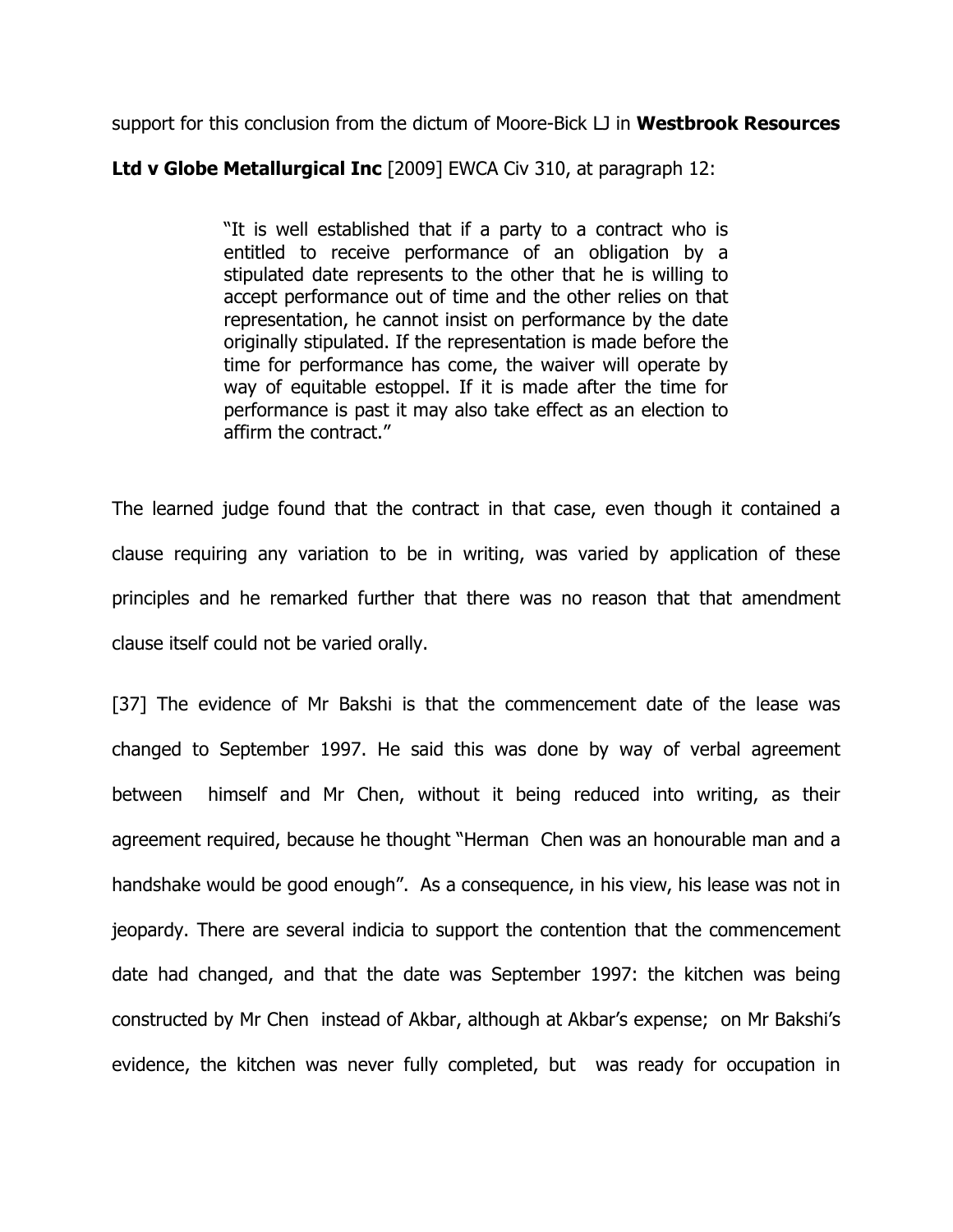September; the negotiation with Workers Bank for the funds to pay for the equipment for the kitchen was in August (although completed in September), but Akbar obtained early possession of the equipment which was placed in the premises at about that time, with the knowledge of Mr Chen; Akbar got possession of the premises in August 1997; the first payment for rental was lodged to Mr Chen's account in August; and Akbar obtained the work permits for the workers from India in September 1997.

[38] The evidence indicates that the adjustment to the commencement date was conditional on the completion of the construction of the kitchen, which was reasonably foreseeable and was also an essential requirement for the operation of a restaurant. In my view, Mr Chen having undertaken the construction of the same, and also adding to the construction to the building, by one floor, ought not to be heard to say that the commencement date remained at 1 July 1997, when the premises were not ready for occupation as a restaurant then. These facts are dissimilar to those in Lace v Chantler referred to by counsel for Citibank where, as previously indicated, a dwelling house was let to "the defendant for the duration of the war". That period was found quite correctly to be uncertain. I agree with Lord Greene, MR that:

> " .. A term created by a leasehold tenancy agreement must be expressed either with certainty and specifically or by reference to something which can, at the time when the lease takes effect, be looked to as a certain ascertainment of what the term is meant to be."

Lord Green later, in endorsing as correct, the law as stated in Foa's Landlord and Tenant,  $6<sup>th</sup>$  edn, page 115, made the point that: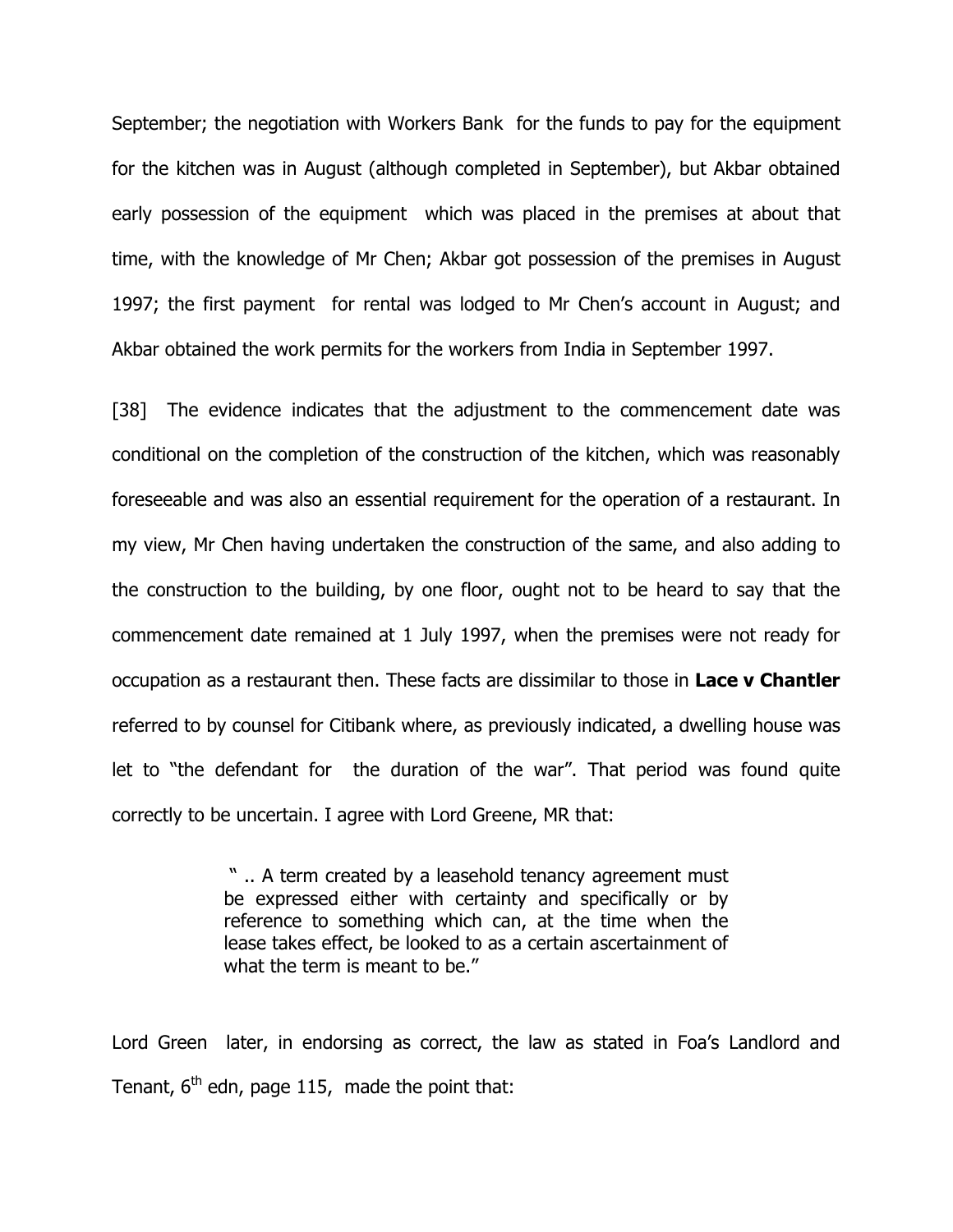"… The habendum in a lease must point out the period during which the enjoyment of the premises is to be had; so that the duration, as well as the commencement of the term, must be stated."

[39] In this case the lease was for 10 years, at a monthly rental of \$100,000.00, with the date for commencement being adjusted based on a collateral matter, which had some certainty as the kitchen was completed within two months of the original commencement date.

[40] The correspondence from Akbar's attorneys sending the two cheques of \$200,000.00 each, to Mr Chen's attorneys on 6 October 1997, indicated that the sums represented rental for the months of September and October and the security deposit respectively. There was no mention in that letter of the sum sent in August, perhaps because the funds were sent directly from Akbar to Mr Chen's account, to the concern of his (Mr Chen's) attorneys. Suffice it to say that as at 6 October 1997, once September was accepted as the commencement date of the lease, the rent for the months of September and October in respect of the premises would have been paid, as well as the security deposit required under the lease. Even if the commencement date had been 1 July 1997, the monies due at October 1997 would have been paid (including monies in respect of the security deposit) although late, but certainly before any acts had been taken to determine the lease in accordance with the terms of the lease. In my view, there definitely would have been a concluded and subsisting contract at the material time, on 8 October 1997, and ground (a) of the counter-notice must therefore fail.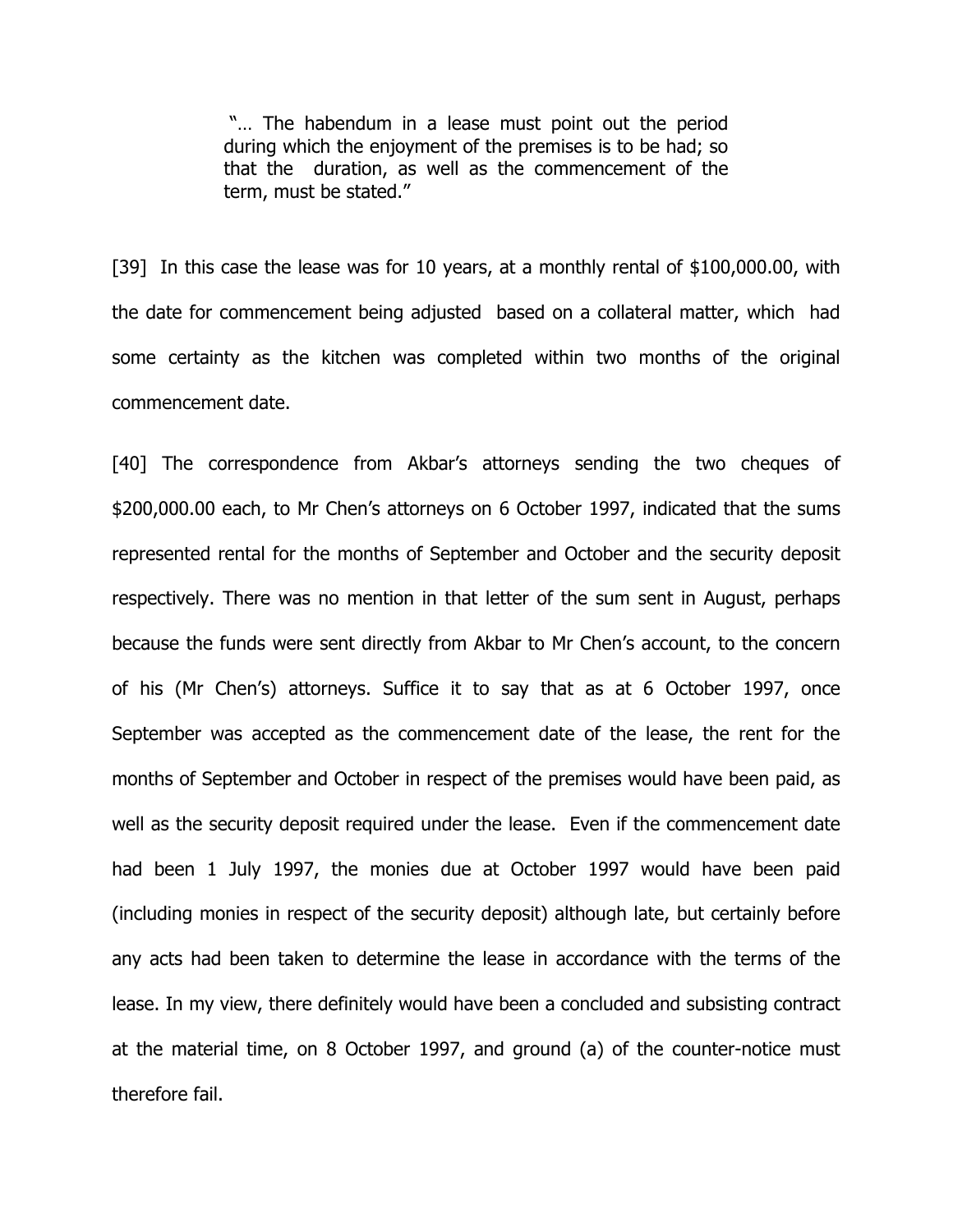[41] With that finding, it would be important for what is to follow, that it be noted that Mr Chen breached the contract, when on 8 October 1997 Ms Wilson returned Akbar's cheques and stated her instructions that Mr Chen did not wish to do business with Akbar.

#### Issue ii – Did Citibank know of the subsisting lease agreement?

[42] There is no doubt that Mrs Parkins, Citibank's representative, went to 53 Gloucester Avenue, and she saw "the out-house" being built on the side of the building, which she was told was a part of a kitchen. She saw kitchen equipment in the area Citibank proposed to lease, and she was told that Akbar had entered into an agreement to lease the premises, but there were problems and the lease had been forfeited.

[43] The learned judge found that Citibank accepted the word of Mr Chen that the contract was at an end and had not gone further to find out more when it could easily have done so. I agree. As indicated, although Mrs Parkins gave evidence that Mr Chen had told her who owned the kitchen equipment, and with whom he had entered into a contract for the lease of the premises, no direct contact was made with Akbar to ascertain the true status of the relationship between Akbar and Mr Chen. It appeared as if the intent of Citibank was that the less that was known of the situation, the better it would be able to protect its interests. No specific dates were given in Mrs Parkins witness statement, and in cross-examination she stated that she did not remember what time in the year she had visited the site, but in my view, the good faith cheque which was sent by Citibank to Mr Chen on 2 October 1997 was no doubt sent shortly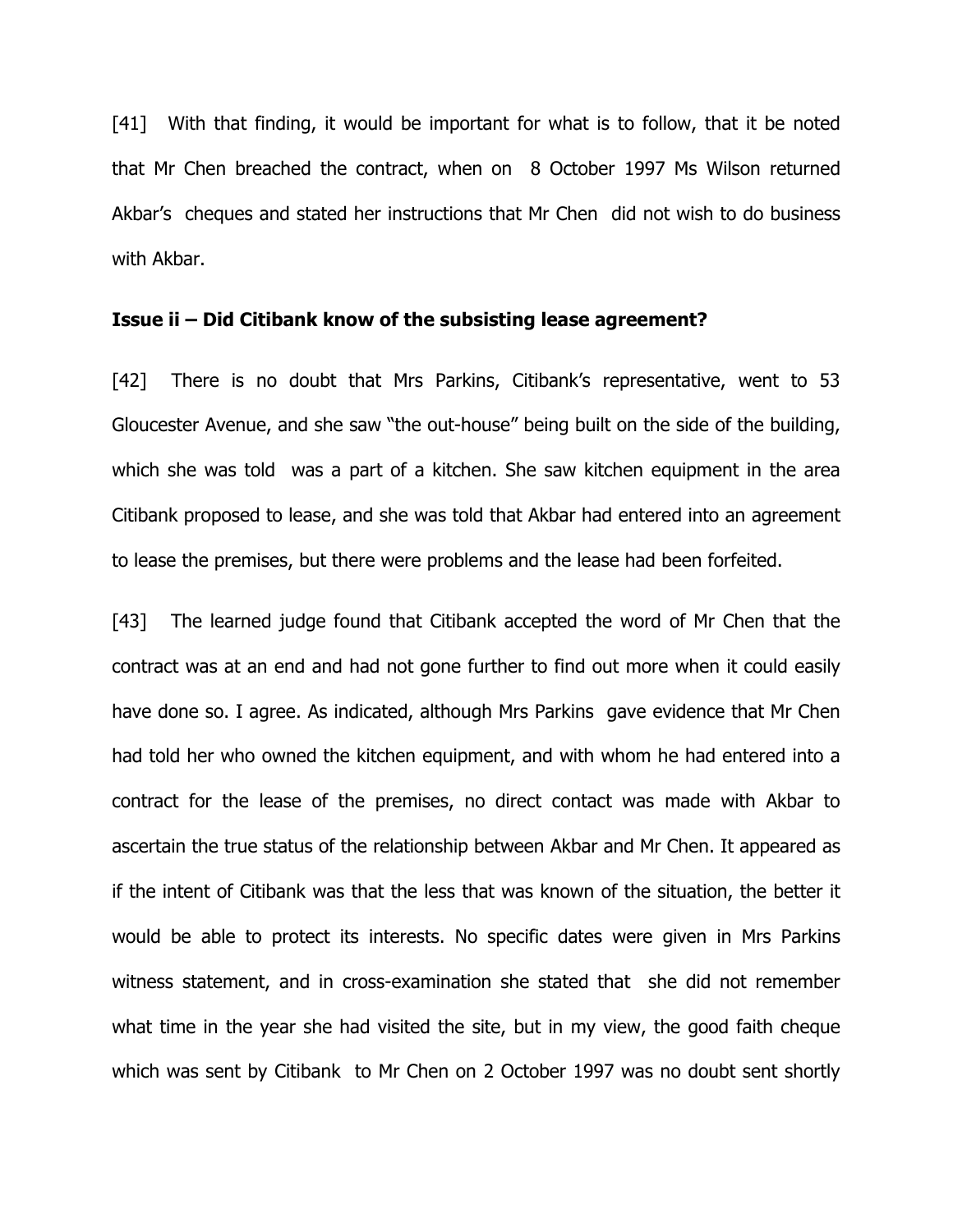after Mrs Parkins' visit to the premises, when she had been told of the contract with Akbar, although the lease was supposed to have been forfeited. Mrs Parkins stated further that she had not contacted Mr Bakshi although nothing had prevented her from so doing, save and except she said that she had no reason to do so.

[44] In Emerald Construction Co Ltd v Lowthian and Others, the defendants who were officers of a trade union of bricklayers knew of the existence of a labour only subcontract between the plaintiffs and the main building contractors but initially not what the specific terms of the subcontract were. The defendants made demands and continued to bring pressure to bear on the main contractors to get the labour contract terminated, even after they knew that the contract could be terminated lawfully if the plaintiffs did not maintain lawful progress. In these circumstances an injunction was granted to prevent interference with the subcontract and Lord Denning MR in his inimitable style, opined as follows:

> "Such being the facts, how stands the law? This 'labour only' sub-contract was disliked intensely by this trade union and its officers. But nevertheless it was a perfectly lawful contract. The parties to it had a right to have their contractual relations preserved inviolate without unlawful interference by others; see  $Quinn v$  Leathem by Lord Macnaghten. If the officers of the trade union, knowing of the contract deliberately sought to procure a breach of it, they would do wrong. see Lumely v Gye. Even if they did not know of the actual terms of the contract, but had the means of knowledge – which they deliberately disregarded  $-$  that would be enough. Like the man who turns a blind eye. So here, if the officers deliberately sought to get this contract terminated, heedless of its terms, regardless whether it was terminated by breach or not, they would do wrong." (emphasis supplied)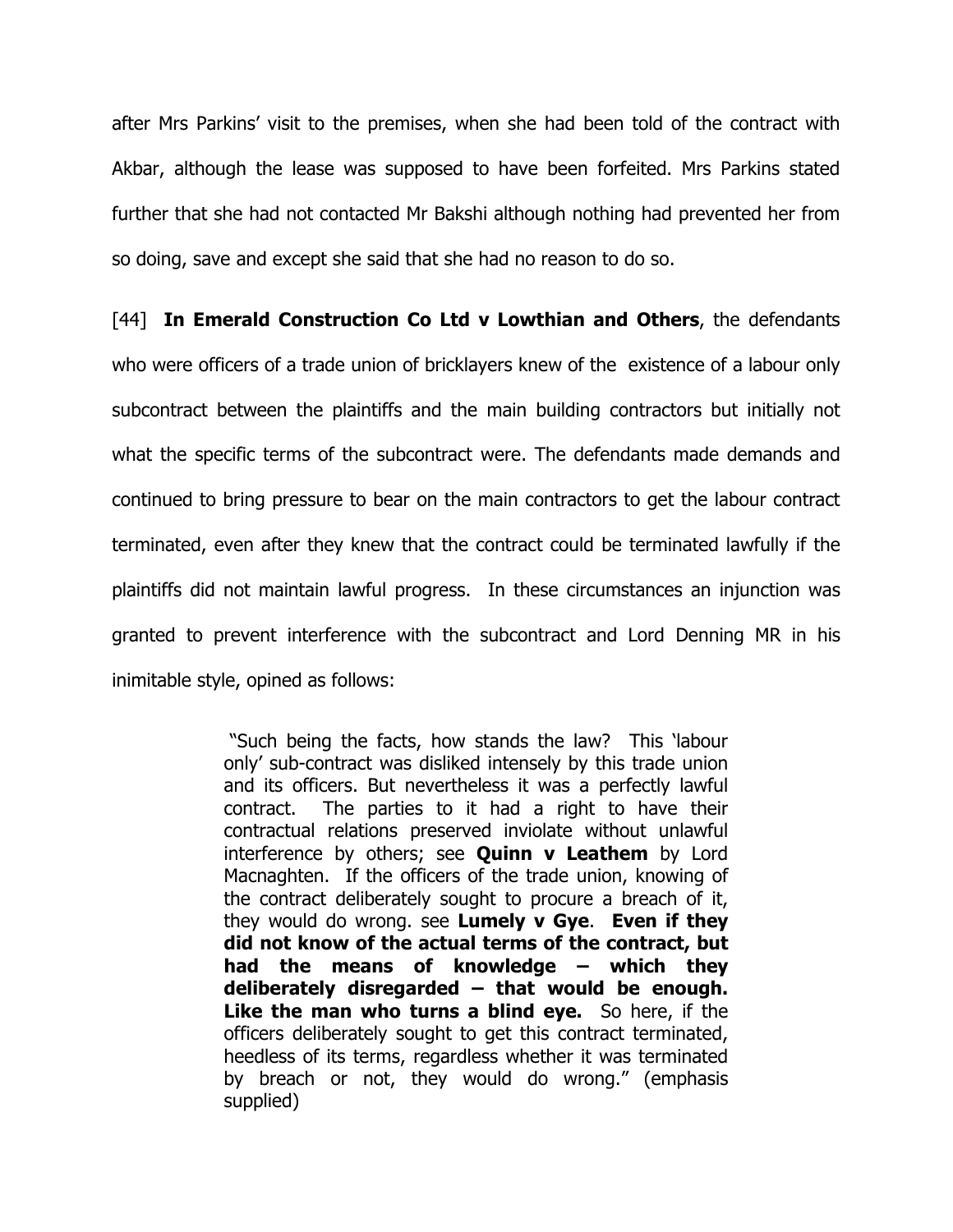[45] In the instant case, in my view, Citibank turned a blind eye or was recklessly indifferent as to whether Akbar's contract which it knew had existed was still subsisting at the time it wished to enter into a contract with Mr Chen for the lease of the property for the operations of Citibank. Citibank made no enquiries as to the terms of the contract and whether it had been or could have been terminated lawfully.

[46] The learned judge found that the letter of 2 October was the "smoking gun", in the factual situation, which letter, in my view perhaps gives an indication as to the reason the cheques were returned by Mr Chen's attorneys on 8 October 1997, to Akbar's attorneys, which the learned judge found was in breach of the contract with Akbar, and which did not discharge the lease agreement. In fact, there was correspondence from Mrs Parkins on 7 November 1997, indicating her amendment of the lease document being prepared between Citibank and Mr Chen, which included a "special provision dealing with the Bakshi situation". This clause, she stated, contemplated that if "Rajiv creates a problem we can terminate the Lease, remove tenants' fixtures and seek compensation in relation to other improvements which are irremovable by virtue of being incorporated in the real estate". Although this letter was sent after the date of the breach by Mr Chen, it is certainly confirmatory that Citibank was aware that as at 8 October, the date of Mr Chen's breach, there was the possibility of a lease still existing between Akbar and Mr Chen. There was also evidence that in September Mr Moses had been told by Mr Bakshi about Akbar's plans to locate a restaurant at 53 Gloucester Avenue, although this was denied by Mr Moses, and there is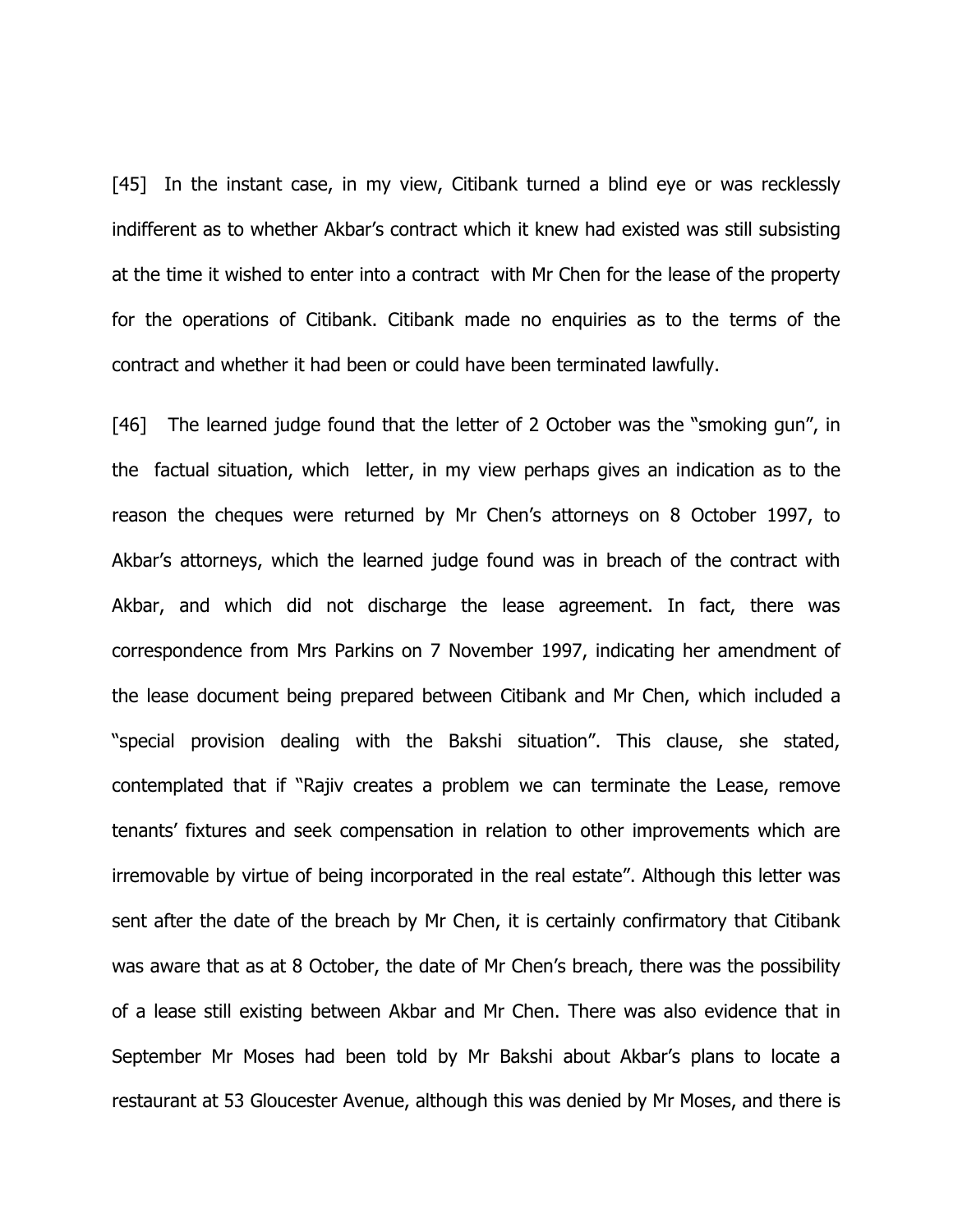too the controversial discussion which allegedly took place between Mr Bakshi and Mr Mitchell sometime between November and December of 1997. However, the learned judge made no findings with regard to these bits of evidence so I will make no comment on any potential impact that that evidence could have had on the case.

[47] In my opinion, the fact that the good faith cheque was sent shortly after the visit to the site, was indicative of knowledge by Citibank of the contract between Akbar and Mr Chen, or was evidence of Citibank being recklessly indifferent as to whether it subsisted or not. It also demonstrated the need by Citibank to act with some dispatch in an effort to successfully conclude the agreement between Mr Chen and Citibank. That Citibank wished to act with dispatch was confirmed by the letter of Mr Patterson dated 6 October in which he indicated that as at that date, which was four days after the good faith cheque was sent, he had a copy of the proposed lease between Citibank and Mr Chen, which was apparently prepared by Mr Chen's attorney. The letter of 27 October is also of significance as it shows that Akbar's equipment would have been removed from the premises while Citibank's legal representatives were reviewing the lease and it certainly points to a conclusion that Citibank continued to pursue negotiations even though Akbar's equipment was still visible on the premises. Although this removal is said to have occurred after the date of the breach by Mr Chen, it is indicative of Citibank's reckless disregard as to the subsistence of a lease between Akbar and Mr Chen.

[48] In my view, the finding that Citibank had knowledge of the contract between Akbar and Mr Chen was correct. Based on the evidence and the circumstances of this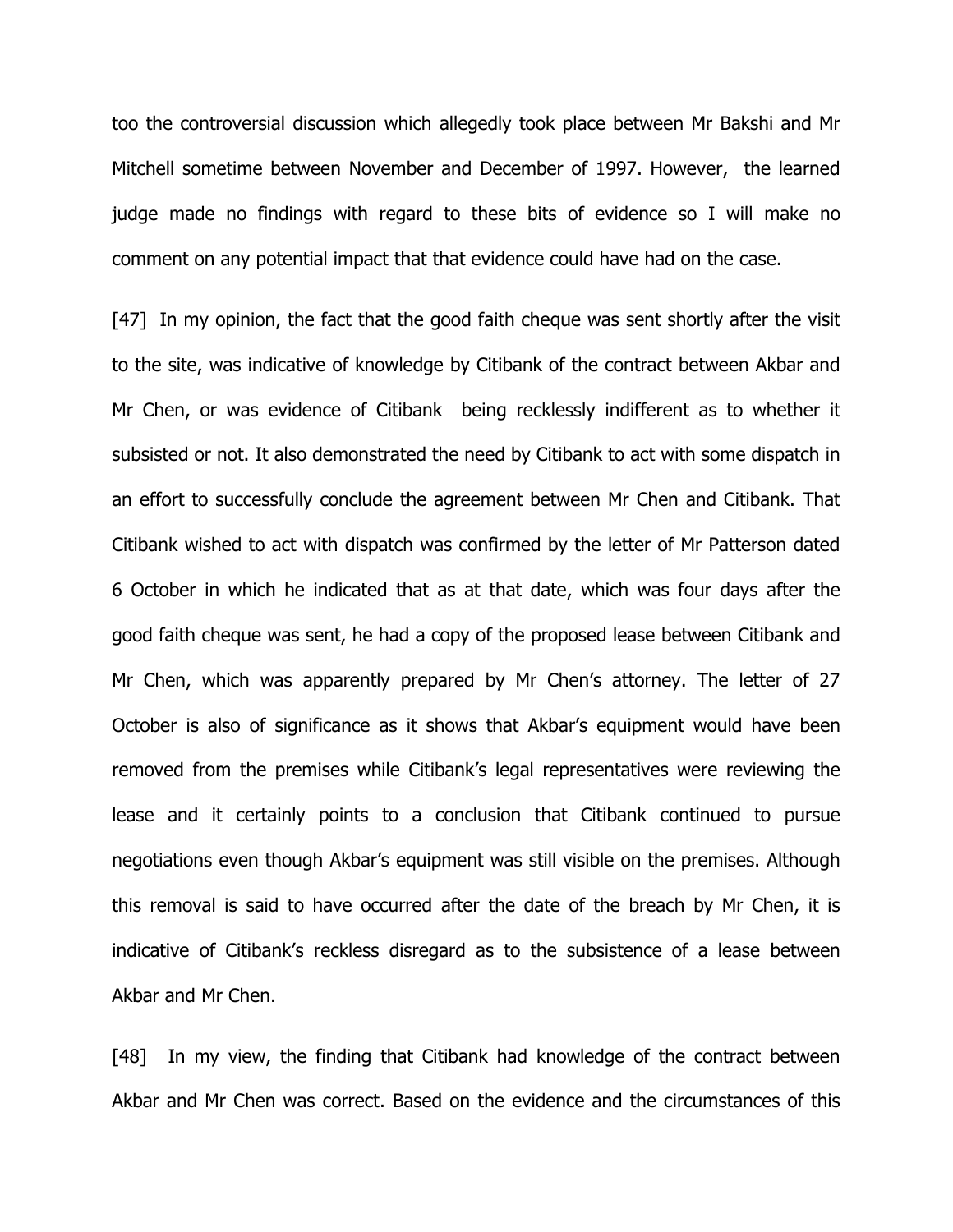case, the learned judge cannot be faulted for so finding. Ground (a) of the counter notice must therefore fail.

# Issue (iii) - Did Citibank induce a breach of the agreement by Mr Chen?

[49] A clear statement of the law on the inducement of a breach of a contract can be found in the speech of Lord McNaghten in **Quinn v Leathem** [1901] AC 495 at page 501, which statement has been endorsed in many authorities for over a century:

> " … I have no hesitation in saying that I think the decision that is the decision [in **Lumley v Gye**] was right, not on the ground of malicious intention that was not, I think, the gist of the action--- but on the ground that a violation of [sic] legal right committed knowingly is a cause of action, and that it is a violation of [sic] legal right to interfere with contractual relations recognised by law if there be no sufficient justification for the interference."

# [50] Transport and General Workers' Union v Middlebrook Mushrooms Ltd

[1993] IRLR 232, relied on by Akbar's counsel, is a case dealing with the plaintiff mushroom producers (employers) and the union, which failed to agree on the plaintiffs' proposal for overtime arrangements which were being imposed to reduce costs. The dispute led to industrial action, and 89 employees taking part in the industrial action were dismissed. The union gave notice of their intention to have the members picket supermarkets supplied by the plaintiffs and to distribute leaflets informing customers of the situation, and through the leaflet ask customers to support the dismissed strikers by refusing to buy mushrooms when shopping at the store in question. The judge at first instance granted the injunction preventing the picketing, but this was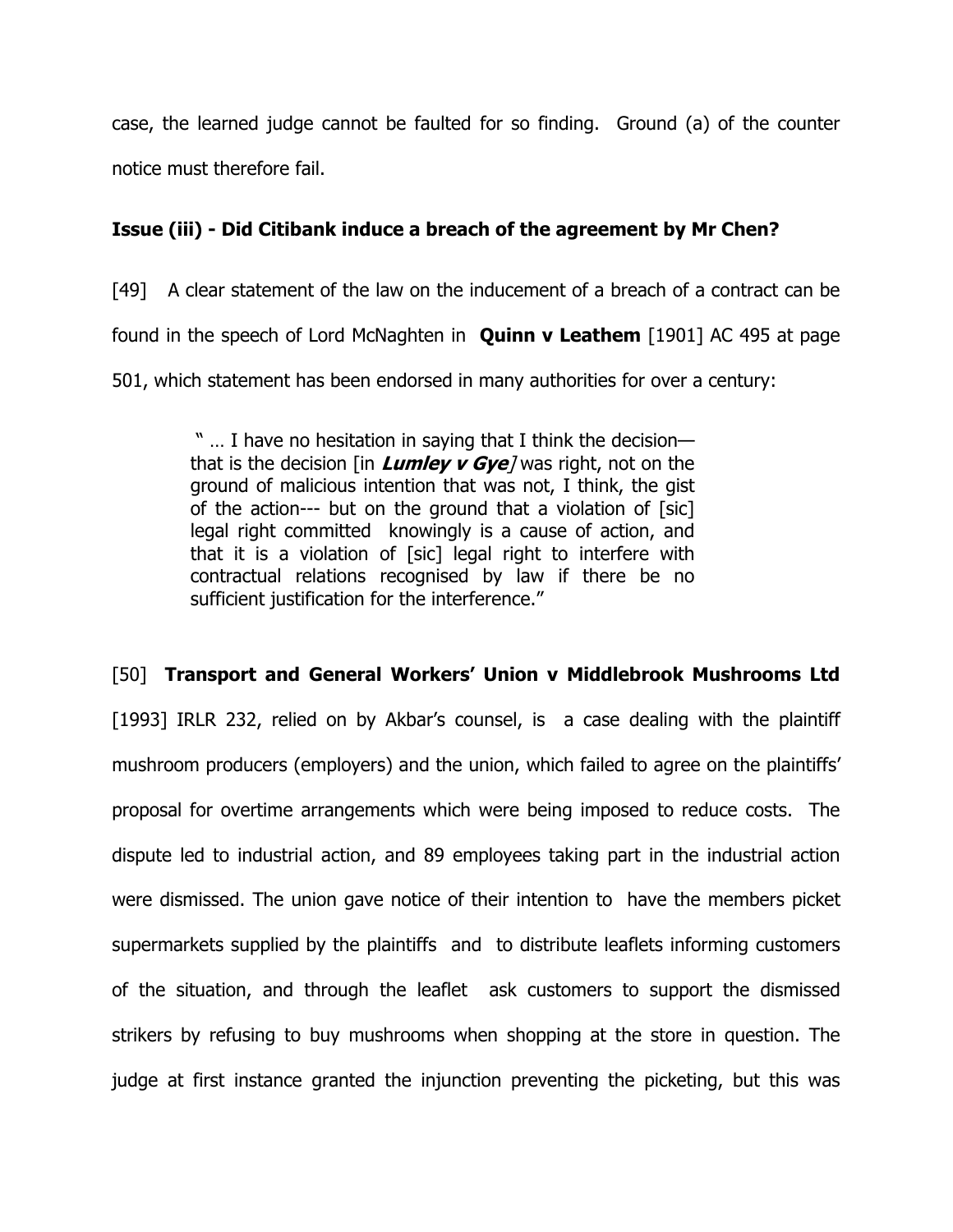overturned on appeal. The Court of Appeal held that this was not a case of direct interference but a case of indirect inducement and there had never been any suggestion of any unlawful means. Hoffmann LJ explained the difference in the law in this way:

> "The classic judgment of Jenkins LJ in DC Thomson v **Deak** in [1952] Ch 646 distinguishes between various forms of the tort. The primary form, exemplified by the leading case of Lumley v Gye  $[1853]$  2 E&B 216 was 'direct persuasion or inducement applied by the third party to the contract-breaker, with knowledge of the contract and the intention of bringing about its breach".

This, he said, should be contrasted with cases where the acts complained of do not

amount to a direct invasion of the plaintiffs' contractual rights. He stated:

 "The example given is the persuasion or inducement of a contracting party's employees, with the intention of causing that party to break or making it impossible for him to perform his contract, to refuse to perform services for him. In such a case Jenkins LJ says that the defendant can be liable only if he has used unlawful means, for example by inducing the employees to break their contracts of employment. This class of case is commonly called indirect inducement, by contrast with the direct inducement employed in **Lumley v Gye** which is unlawful per se."

The instant case is clearly one of direct inducement governed by the principles enunciated in Lumley v Gye.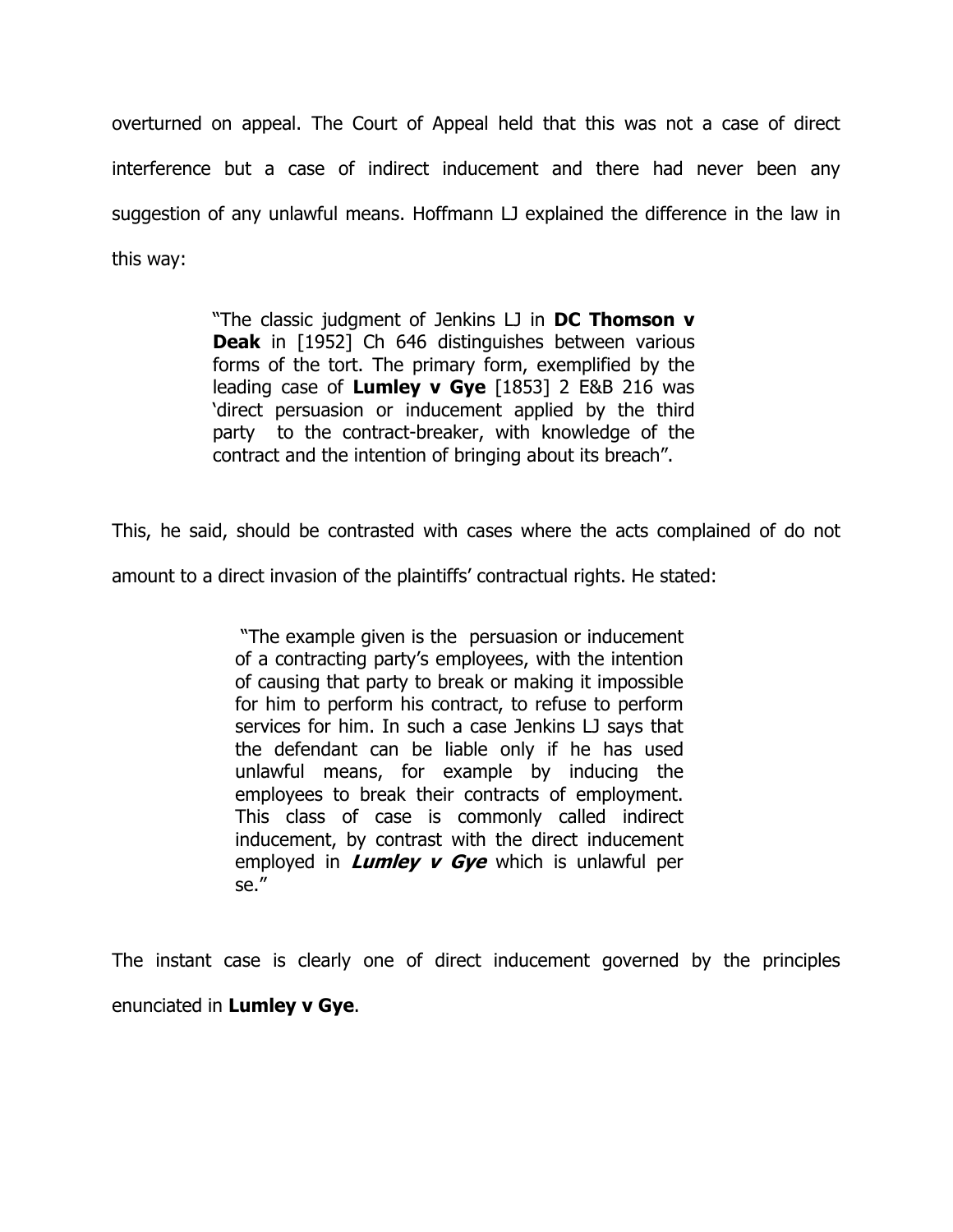[51] Lord Hoffmann set out the elements of inducing a breach of contract in **OBG** Ltd and Others v Allan and Others at para 39, in this way:

 "To be liable for inducing breach of contract, you must know that you are inducing a breach of contract. It is not enough that you know that you are procuring an act which, as a matter of law or construction of the contract, is a breach. You must actually realize that it will have this effect. Nor does it matter that you ought reasonably to have done so."

Lord Hoffmann dealt with what he described as what counts for knowledge for the purposes of liability for inducing a breach of contract and referred to and endorsed the dictum of Denning MR in Emerald Construction Co Ltd v Lowthian and Others (set out previously) indicating that that statement of the law had been followed in many cases without giving rise to any difficulty. Lord Nicholls also set out with clarity what the mental ingredient in the Lumley v Gye tort entailed. He stated on page 598 c-f:

> "[191]… The mental ingredient is an intention by the defendant to procure or persuade ('induce') the third party to break his contract with the claimant. The defendant is made responsible for the third party's breach because of his intentional causative participation in that breach. Causative participation is not enough. A stranger to a contract may know nothing of the contract. Quite unknowingly and unintentionally he may procure a breach of the contract by offering an inconsistent deal to a contracting party which persuades the latter to default on his contractual obligations. The stranger is not liable in such a case. Nor is he liable if he acts carelessly. He owes no duty of care to the victim of the breach of contract. Negligent interference is not actionable.

> [192] The additional, necessary factor is the defendant's intent. He is liable if he intended to persuade the contracting party to breach the contract. Intentional interference presupposes knowledge of the contract. With that knowledge the defendant proceeded to induce the other contracting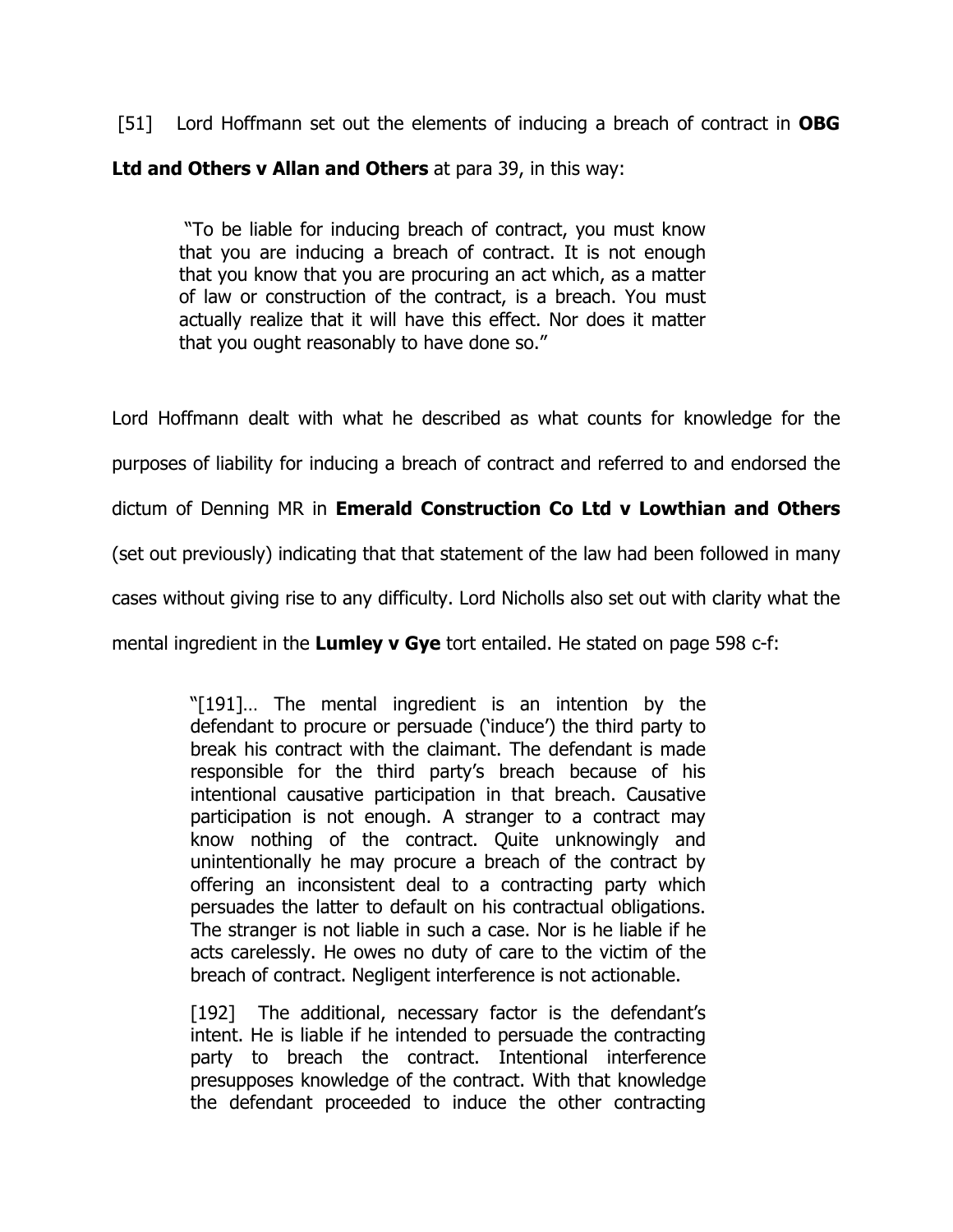party to act in a way the defendant knew was a breach of that party's obligations under the contract. If the defendant deliberately turned a blind eye and proceeded regardless he may be treated as having intended the consequence he brought about. A desire to injure the claimant is not an essential ingredient of this tort."

Lord Nicholls made it clear, however, that a defence of justification may be available in inducement tort cases, especially if the defendant's interference with another's contract was to protect an equal or superior right of his own. He also clarified that an honest belief by the defendant that the outcome sought by him will not involve a breach of contract, was inconsistent with him intending to induce a breach of contract, and in those circumstances, he would not be held liable for the third party's breach of contract.

[52] In the instant case, Mrs Parkins said in cross-examination that Citibank, at the material time, did not have a branch of its offices in Montego Bay. It only had one branch at Knutsford Boulevard in Kingston. It was her evidence that the opening of another branch would have increased Citibank's "returns by 100%", and that the opening of a branch in the "second city" was therefore very important to Citibank. Also, she said that utilising a site which had been used as a branch of a bank previously, made it "easier", and that there had been no other locations which she had visited which had that advantage. So, it is clear, that it was crucial to Citibank to pursue leasing the premises at 53 Gloucester Avenue.

[53] I have already indicated that the learned judge was correct when he found that Citibank had direct knowledge of the contract between Akbar and Mr Chen or had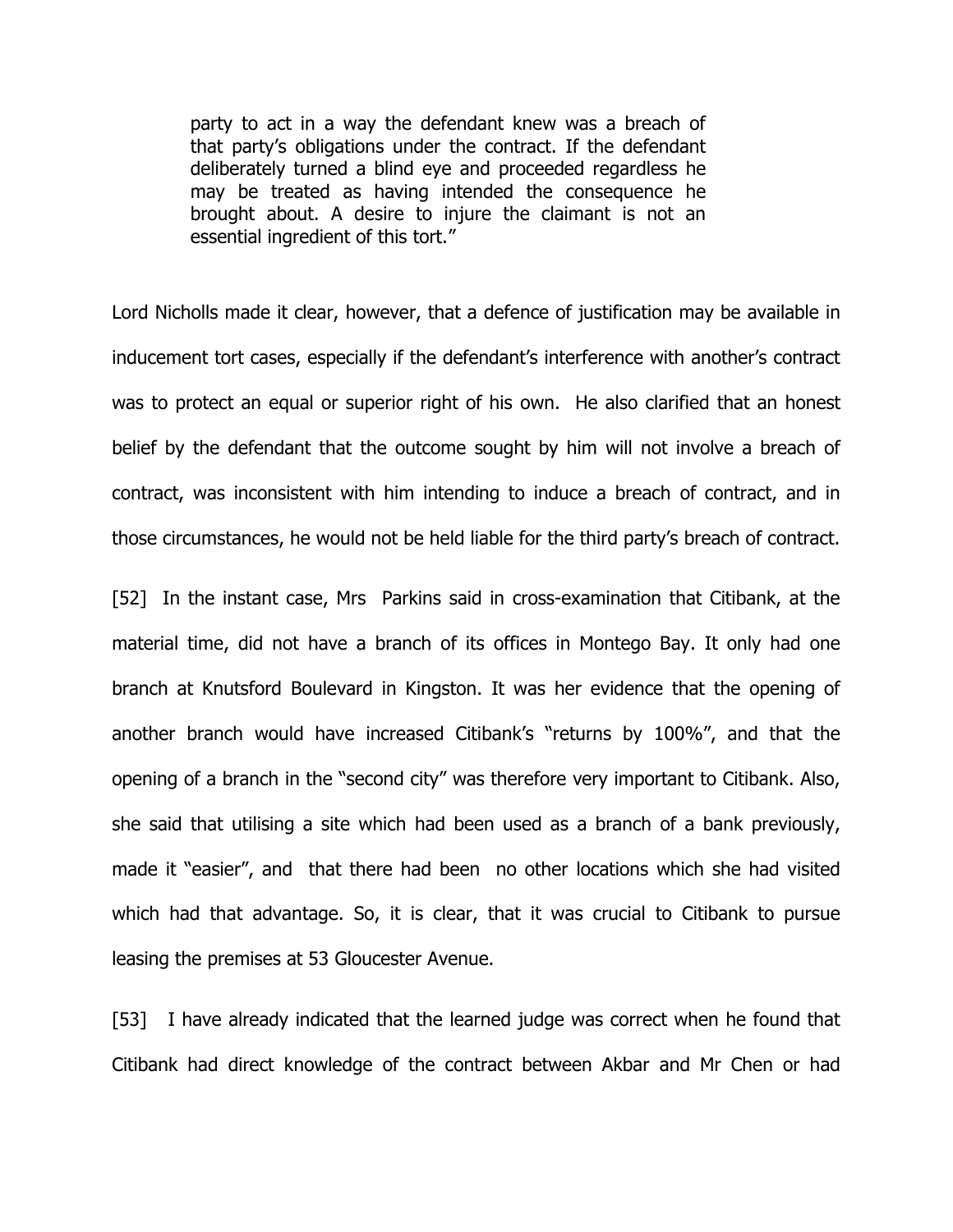deliberately turned a blind eye to the existence of the contract and its terms. It would be correct to find that Citibank would in those circumstances have intended the consequences which it have brought about. There certainly was no evidence that Citibank had any desire to injure Akbar, but there is evidence that in the face of the knowledge of the contract leasing the premises to Akbar, Citibank pursued arrangements to lease the same premises. The conclusion of those arrangements, between Citibank and Mr Chen, in respect of the lease of 53 Gloucester Avenue would clearly have been inconsistent with Mr Chen leasing the same premises to Akbar.

 [54] The evidence is that having known about the building of the kitchen and the kitchen equipment, and the lease to Akbar (although it was allegedly forfeited), Citibank paid its "good faith" cheque to Mr Chen and shortly thereafter the funds sent to Mr Chen's attorneys on behalf of Akbar in keeping with its contractual obligations were returned. Importantly, as previously indicated, after the "good faith" cheque was sent by Citibank on 2 October, on 6 October attorneys on behalf of Citibank were reviewing a proposed copy of the lease between Mr Chen and Citibank.

[55] Citibank cannot claim to be a stranger acting in ignorance of any contractual relations between Akbar and Mr Chen. It did not, in my view, act carelessly or negligently, but deliberately pursued the contract with Mr Chen to lease the premises, and must therefore bear the consequences. The clauses inserted in the lease between Citibank and Mr Chen are confirmatory of that position. Clause 4(h) was not indicative of a lack of knowledge of Akbar's contract, but an intention to enter into a lease agreement with Mr Chen regardless of the "Bakshi situation" and which could only have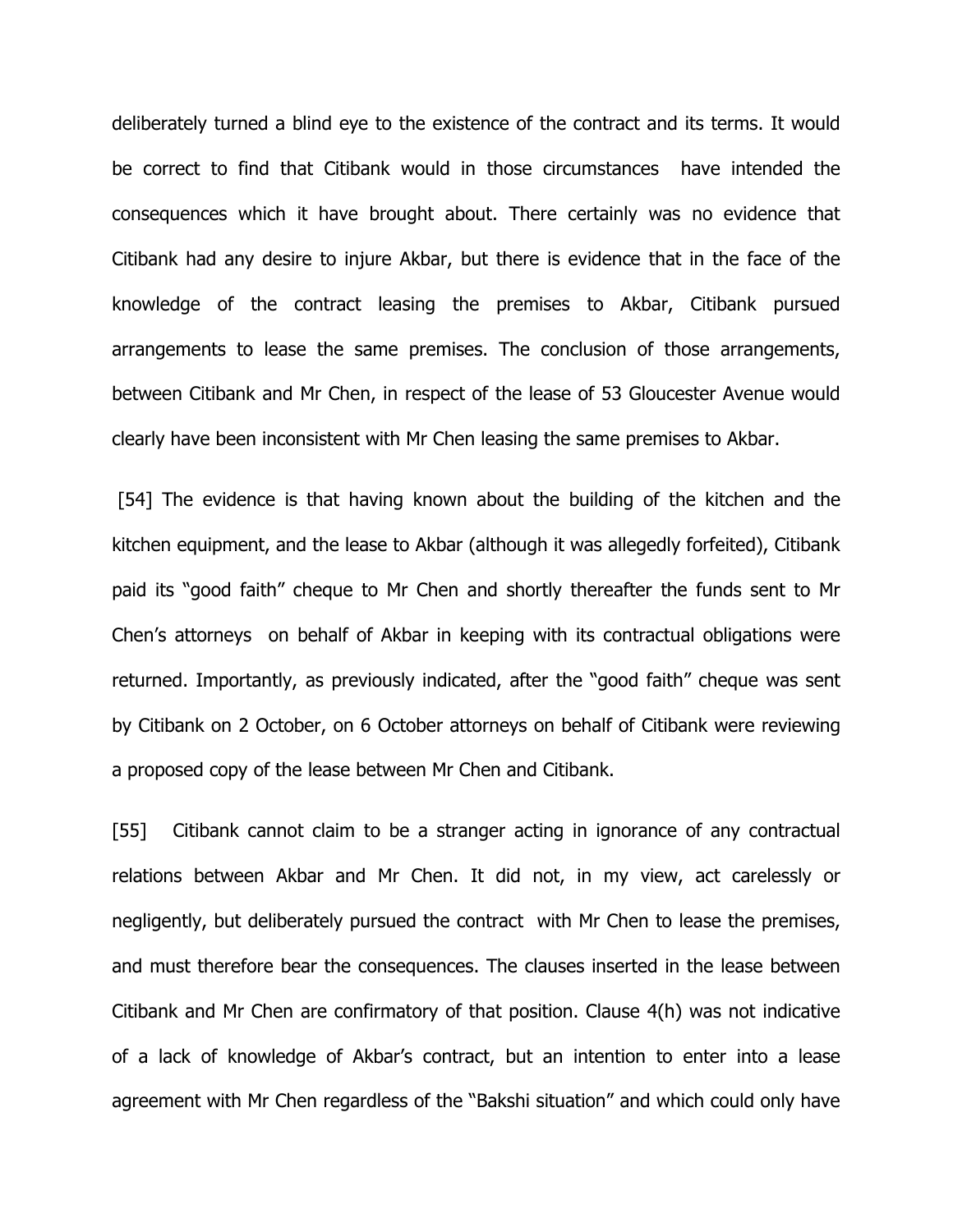occurred if Mr Chen breached his contract with Akbar. There was no basis on which Citibank could claim justification for so doing, and certainly its interest in pursuing the lease could not be in protection of a superior right to Akbar's, Akbar having entered into the lease agreement several months previously.

[56] The learned judge found that the return of the cheques on 8 October by Mr Chen's attorneys was a breach of the lease agreement and that Citibank had induced the breach. I agree. Ground (b) of the counter-notice must therefore fail.

[57] However that is not an end of the matter. The issue which of necessity arises is: has there been any loss suffered as a result of this inducement to breach the contract? Has Akbar proved any loss or the entitlement to any relief, by way of special and/or general damages?

# Issue iv - Ought the learned judge to have entered judgment in favour of Akbar on liability in circumstances where he was of the view that he was unable to assess damages?

[58] It is a fundamental principle of the law of torts that there will be no liability where there is no injury or loss occasioning the damage caused by the wrongful act complained of; this is expressed in the maxim, *damnum sine injuria'*. However, where the tort is inducement to breach a contract, it has consistently been held that specific damage need not be proven. In **Exchange Telegraph**, valuable information as to the prices of stocks and shares during the day was collected on the London Stock Exchange and supplied to the plaintiff for a consideration. The plaintiff upon receiving this information, in accordance with its agreement with its subscribers, would supply it to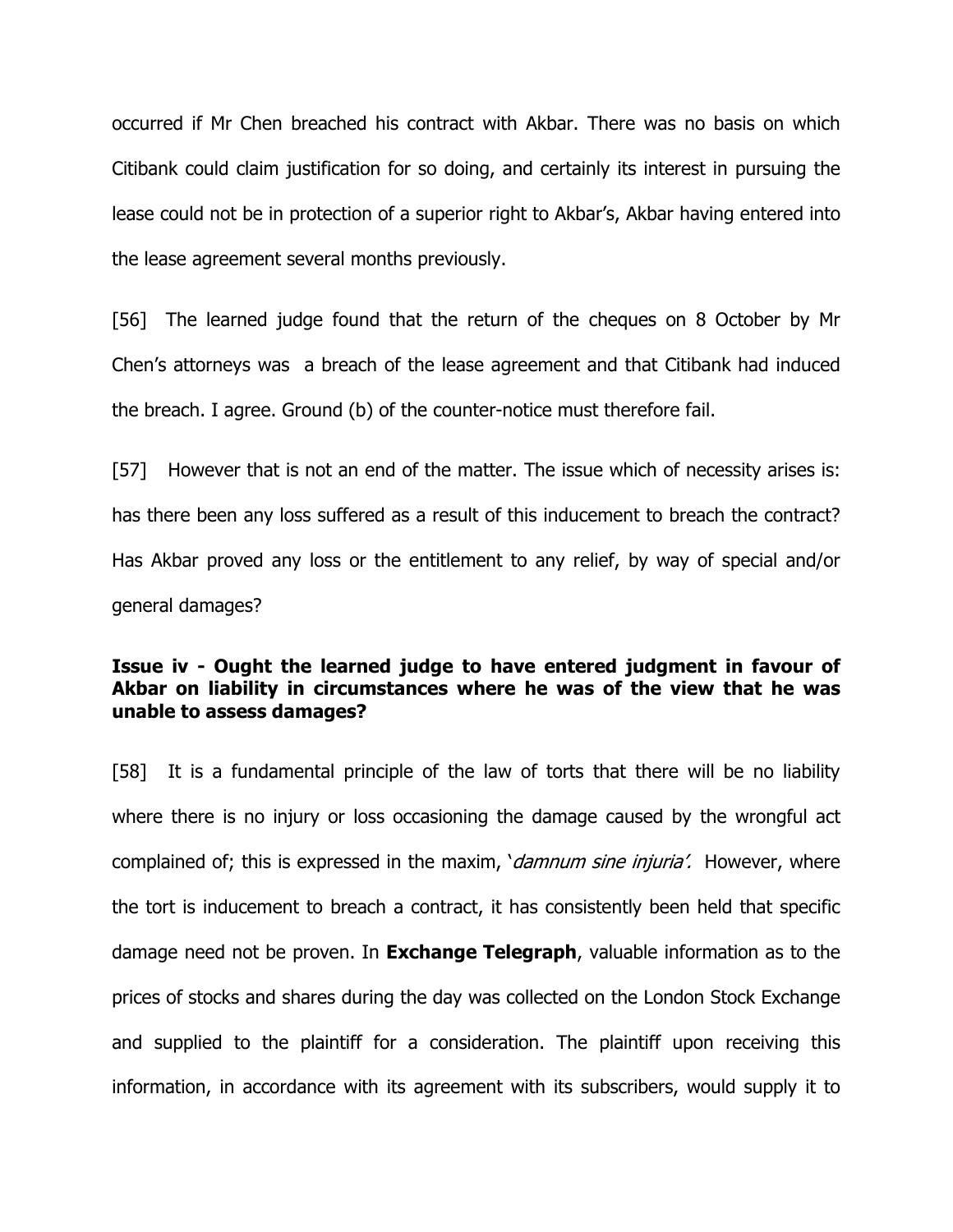each subscriber. By this agreement, each subscriber would pay an annual fee to the plaintiff for the information and would not sell or communicate the information to nonsubscribers for a pecuniary consideration or otherwise. The information was also printed in a newspaper produced by the plaintiff and sold to any person who wished to have a copy. The defendant, which was a former subscriber, obtained the information from one of the plaintiff's subscribers and posted it on notice boards and at other places in its office. An injunction was granted against the defendant restraining it from, inter alia, continuing to induce a subscriber to supply the information to it in breach of the subscriber's contract. On appeal, it was argued that the plaintiff had not been injured. Lord Esher MR in holding that the injunction had been rightly granted, stated:

> "To say that the damage must be such as can be measured – that you must shew how much the wrongful act complained of would injure the person against whom it was done – is no answer. A man who does such a wrongful act as the defendant has done lays himself open to be told by the tribunal before whom he appears, 'You have damaged the plaintiff….' It is not necessary to give proof of specific damage. The damages are damages at large."

[59] Lord Justice Kay, for his part, stated that though the gist of the action is damage, if a judge or jury could properly infer from acts complained of that those acts must result in damage to the plaintiff that would be sufficient for the purposes of grounding liability. He continued by saying that it was obvious that what the defendant did could be done by others, with the consequence that very few persons would become subscribers if the information could have been obtained by inducing a subscriber to communicate the information to others. He concluded that "the inference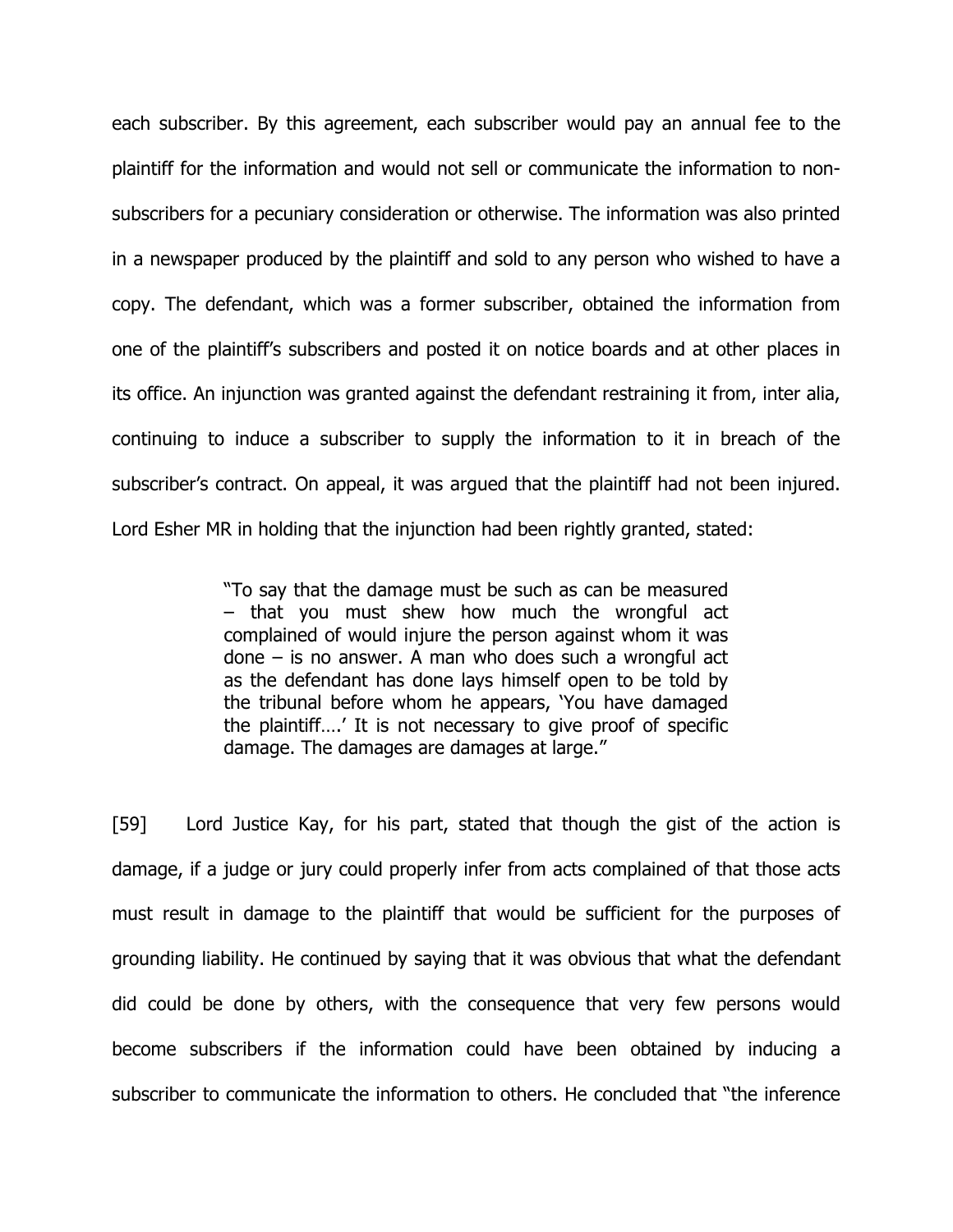[was] irresistible that damage must accrue". Similarly in **Goldsoll v Goldman**, Mr Goldsoll and Mr Goldman were rival dealers in imitation jewellery. Both entered into an agreement for the purpose of putting an end to the competition, whereby Mr Goldman agreed to discontinue his business and, that among other things, by himself or with others, directly or indirectly, he would not be engaged, concerned or interested in or render services to the business of a dealer in real or imitation jewellery. Neville J held that Mr Sessel of S. Sessel and Company had induced Mr Goldman to break his contract with Mr Goldsoll by obtaining from Mr Goldman the names of his customers, the name cards and the register, among other things. On the question of damage, he stated that damages are essential to the right of action and concluded that the evidence of damage in that case was sufficient. Referring to **Exchange Telegraph** he stated that if the breach which the defendant had procured had been such as must in the ordinary course of business have inflicted damage on the plaintiff, then "the plaintiff may succeed without proof of any particular damage which has been occasioned".

[60] Based on the above-mentioned authorities, it is clear that in order to succeed in its claim against Citibank, it was not necessary for Akbar to point to any particular damage or loss that it had suffered. If the breach by Mr Chen was of such that in the ordinary course of business, it would result in damage to Akbar, the learned judge would have been entitled to infer that some damage had resulted from Mr Chen's breach. In my view, it cannot be disputed that the breach of the lease of a property upon which the business of a restaurant is to be carried on and for which sums had been spent in procuring restaurant equipment and erecting a kitchen, must, in the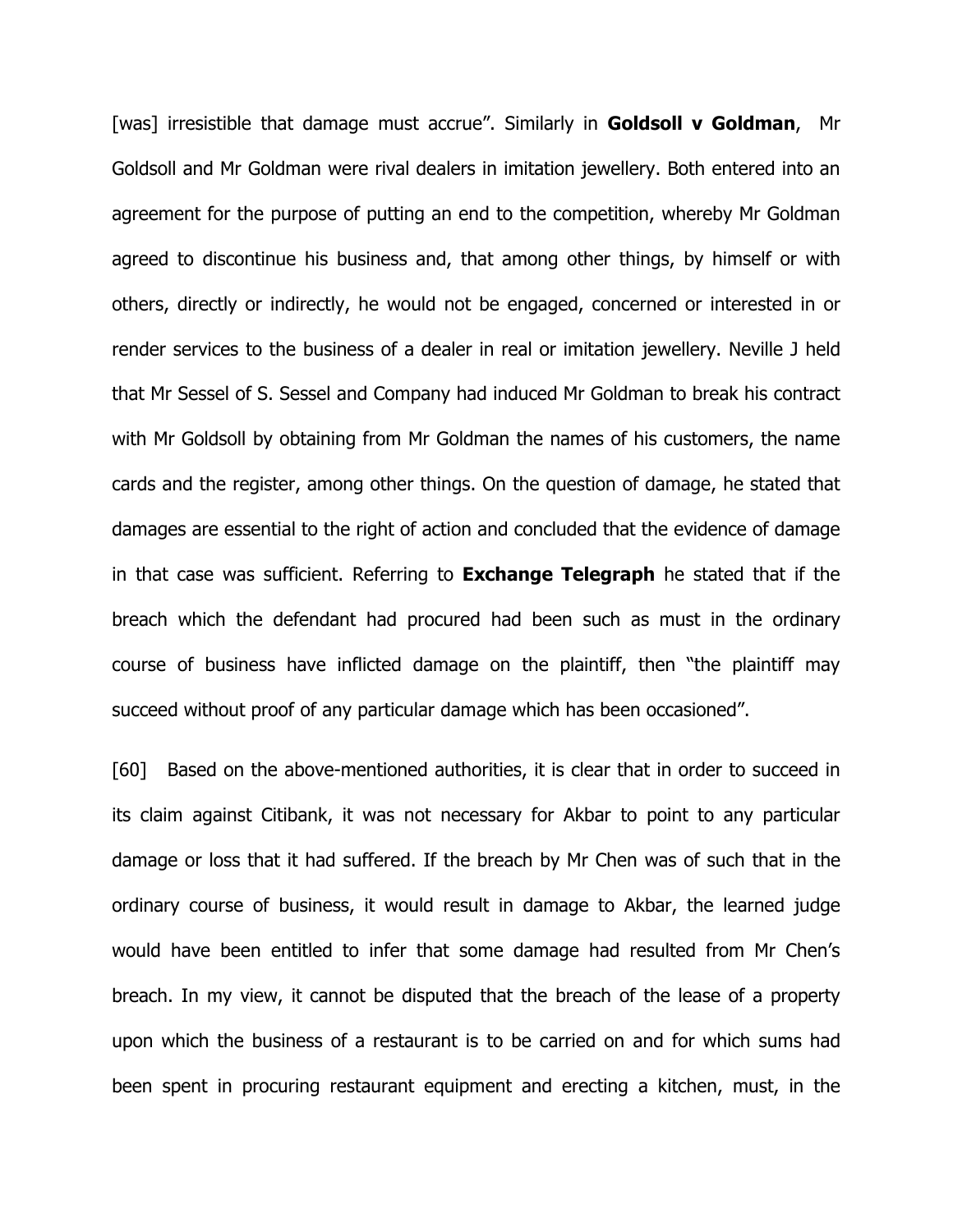ordinary course of business, result in pecuniary loss to the plaintiff, particularly, where loss of profits is concerned. The learned judge was therefore entitled to infer that some damage had resulted to Akbar for the purposes of establishing liability. Ground (c) of the counter-notice would therefore fail.

# Issue v - Ought the court to have made an award in relation to (a) inferred special damages and (b) general damages in the circumstances?

[61] In its amended statement of claim, Akbar had set out the following as its particulars of "special damages and/or damages for breach of contract":

| \$3,750,000.00 |
|----------------|
| 50,000.00      |
|                |
| 378,350.00     |
| 995,000.00     |
|                |
| 995,000.00     |
| 395,000.00     |
|                |
| 345,000.00"    |
|                |

Although written submissions were filed on behalf of Akbar as to its entitlement to special damages, as indicated previously, Mr Braham did not vigorously pursue those arguments before this court. In my view, this was the prudent course to adopt as it is trite law that special damages must be pleaded as well as proved (**Ratcliffe v Evans** (1892) 2 QB 524 per Bowen LJ), and Akbar did not attempt to resist the observation of this court that despite having pleaded all of the above items of expenditure, there was no supporting evidence to substantiate the sums claimed as being expended in relation to most of these items. Of course, the requirement that special damages must be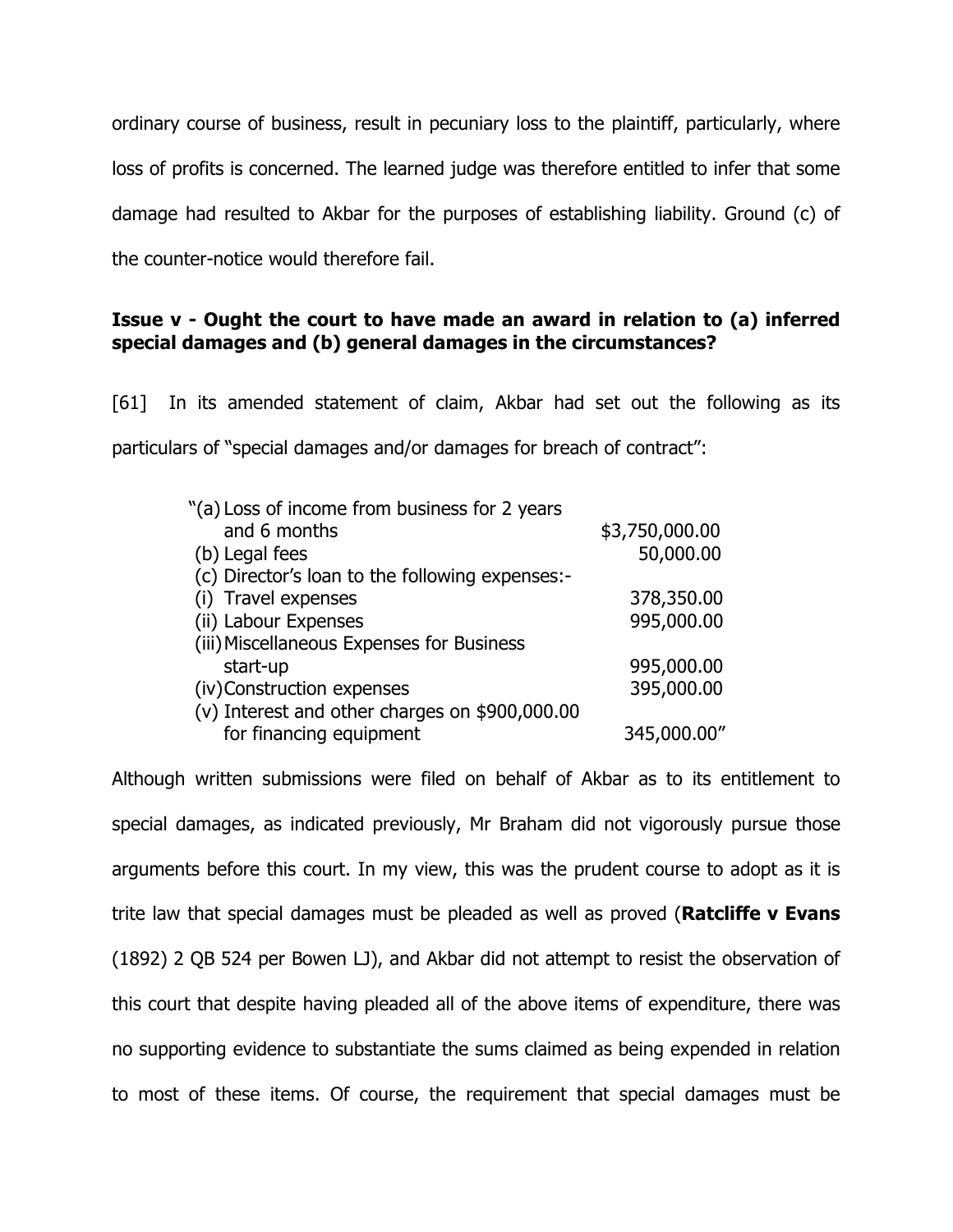specifically pleaded and strictly proven is not inflexible and depending on the circumstances of the case, an award may be made where strict documentary proof has not been forthcoming  $-$  see for example **Desmond Walters v Carlene Mitchell** (1992) 29 JLR 173 and Attorney General of Jamaica v Tanya Clarke SCCA No 109/2002, delivered 20 December 2004.

[62] In my view, there are several items for which there would not have been much difficulty in substantiating the sums claimed: for example, Mr Bakshi would have received invoices or receipts for the sums expended on airline tickets for the Indian chefs and should not have encountered much difficulty in obtaining copies of these. The same could be said for the loan and interest charges. Furthermore, he had been operating a restaurant at another location in Montego Bay at the time of the trial and so had the means to obtain figures to substantiate his claim for loss of income. He could also have obtained a receipt in respect of legal expenses. Although Mr Bakshi could perhaps have obtained invoices for the amounts spent on construction, he gave evidence of paying to Mr Chen \$50,000.00 as "start up" costs towards the construction of the kitchen. He had also stated that he considered Mr Chen to be a gentleman and so it is not unreasonable that he may not have asked for a receipt or if he had obtained one, to not have kept the receipt for future purposes. Furthermore, even if he had obtained a receipt and subsequently lost it, it would not have been feasible for him to obtain a copy of the receipt from Mr Chen and there was clear evidence that construction had taken place in respect of the kitchen. I would therefore accept that sum as having been pleaded and proved.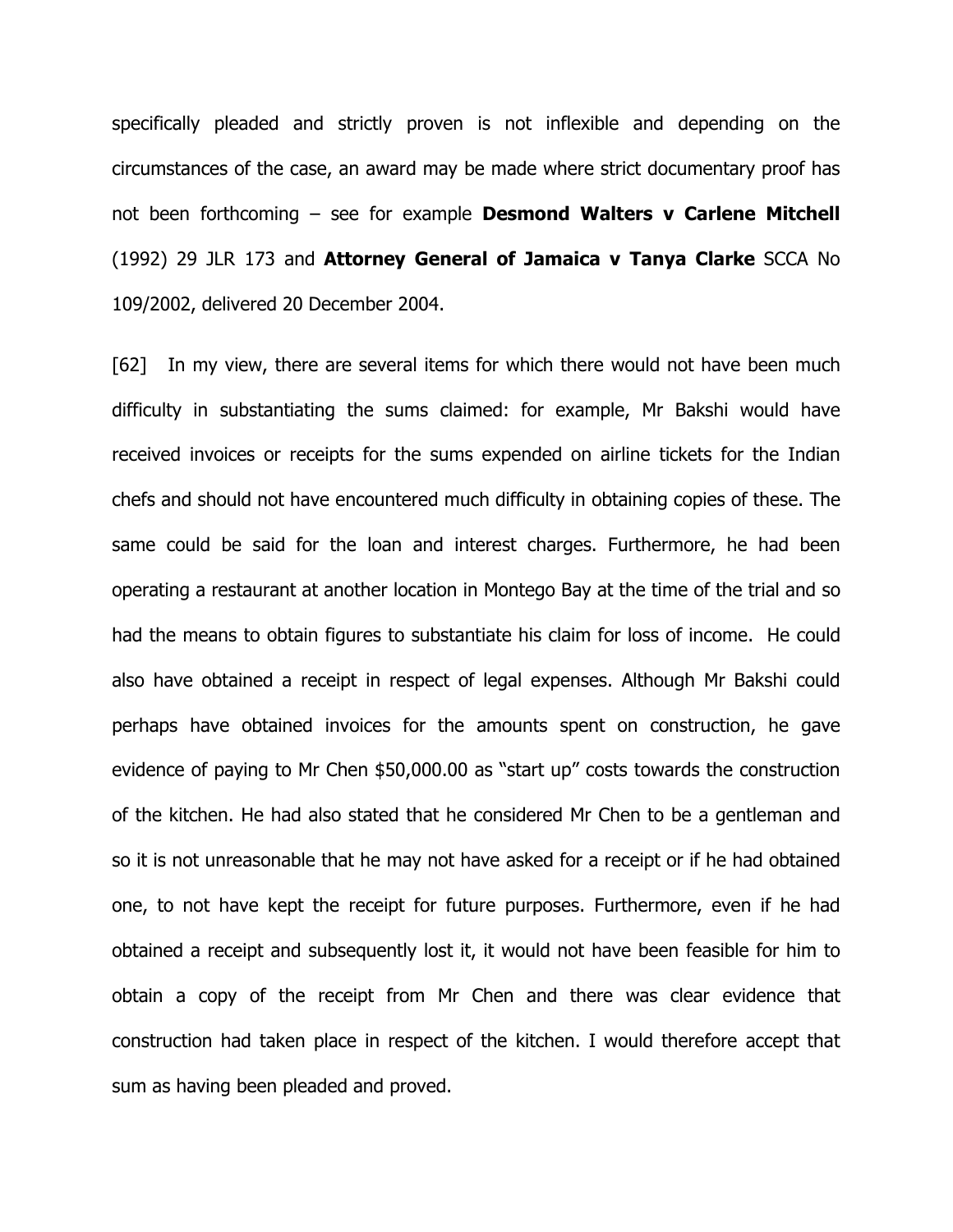[63] Akbar did not however plead any specific amount as special damages being due having been paid in respect of rental. But there was explicit evidence with regard to the payment of \$200,000.00 in August for rent. Indeed in paragraph 13 of Mr Bakshi's witness statement, he said:

> "When the kitchen was nearing completion in August 1997, I paid Two Hundred Thousand Dollars (\$200,000.00) to Mr Chen's account at C.I.B.C (First Caribbean International Bank) then forwarded the deposit slip to my said Attorneysat-law in Montego Bay for onward presentation to Mr Chen's Attorneys-at-law."

[64] As stated by the authors of McGregor on Damages  $(16<sup>th</sup>$  edition 1997) at paragraph 2025, special damages "consist in all items of loss which must be specified by the plaintiff before they may be prove and recovery granted". The important point is that the defendant must not be taken by surprise. The defendant is entitled to know the type of claim being made by the claimant and the amount that is being claimed. However, as stated by Harris JA in Grace Kennedy Remittance Services Ltd v Paymaster (Jamaica) Limited and Paul Lowe, SCCA No 5/2009, judgment delivered 2 July 2009, endorsing Lord Woolf's judgment/dicta in McPhilemy v Times **Newspaper** [1999] 3 All ER 775, once the general nature of a claim has been pleaded, if the witness statements are exchanged those statements may supply particulars of a claim. There is thus no longer the need for extensive pleadings. They are not superfluous, they are still required to mark out the parameters of the case of each party and to identify the issues in dispute, but the witness statements and other documents will detail and make obvious the nature of the case that the other party has to meet. In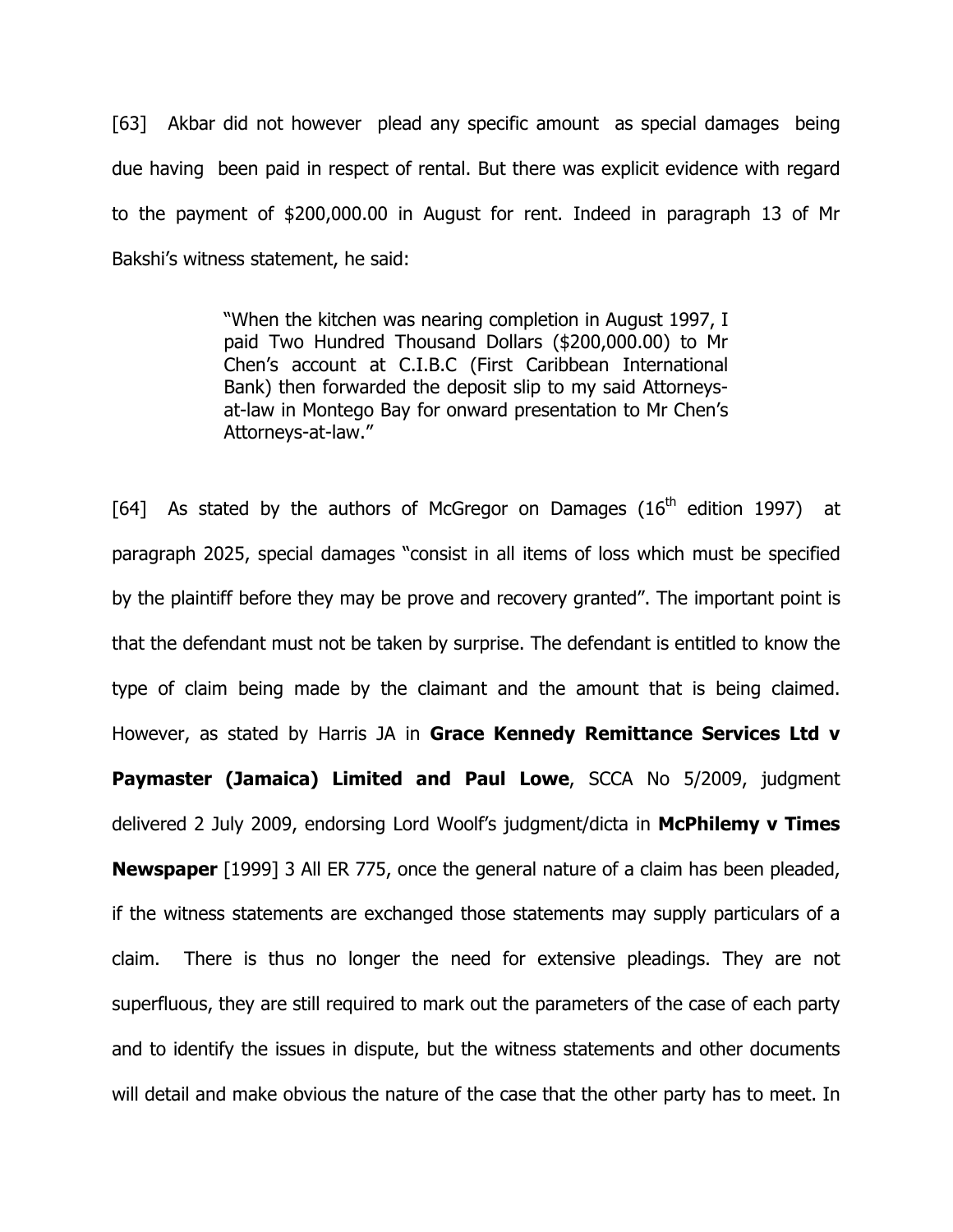Eastern Caribbean Flour Mills v Ormiston St Vincent and the Grenadines Civil Appeal No 12/2006 delivered 16 July 2007, Barrow JA at paras [43] and [44] also endorsed the principles declared by Lord Woolf and stated:

> "[43] … therefore, to prevent surprise at the trial, the pleading must contain the particulars necessary to serve that purpose. But there is no longer a need for extensive pleadings, which I understand pleadings to mean with an extensive amount of particulars, because witness statements are intended to serve the requirement of providing details or particulars of the pleader's case.

> [44] It is settled law that witness statements may now be used to supply details or particulars that, under the former practice, were required to be contained in pleadings… "

[65] Additionally in **MV Ltd v Tom L Vidrine**, Court of Appeal of Belize A.D. 2010, Civil Appeal No 1 of 2010, Morrison JA having reviewed the Civil Procedure Rules (part 8) in Belize, which are somewhat similar to the Civil Procedure Rules in Jamaica, concluded (with the agreement of the other members of the court), that save in respect of personal injury claims there really is no explicit requirement in the rules that obliges a claimant to particularise the specifics of special damages claimed. He thereafter endorsed the principles enunciated in McPhilemy and Eastern Caribbean

**Flour Mills.** I would therefore accept that the amount paid in respect of rent was recoverable, as special damages.

[66] It is my view, that Akbar having claimed construction expenses and having given evidence of having paid \$50,000.00 in respect of the construction of the kitchen, and having stated clearly in its witness statement that \$200,000.00 had been paid in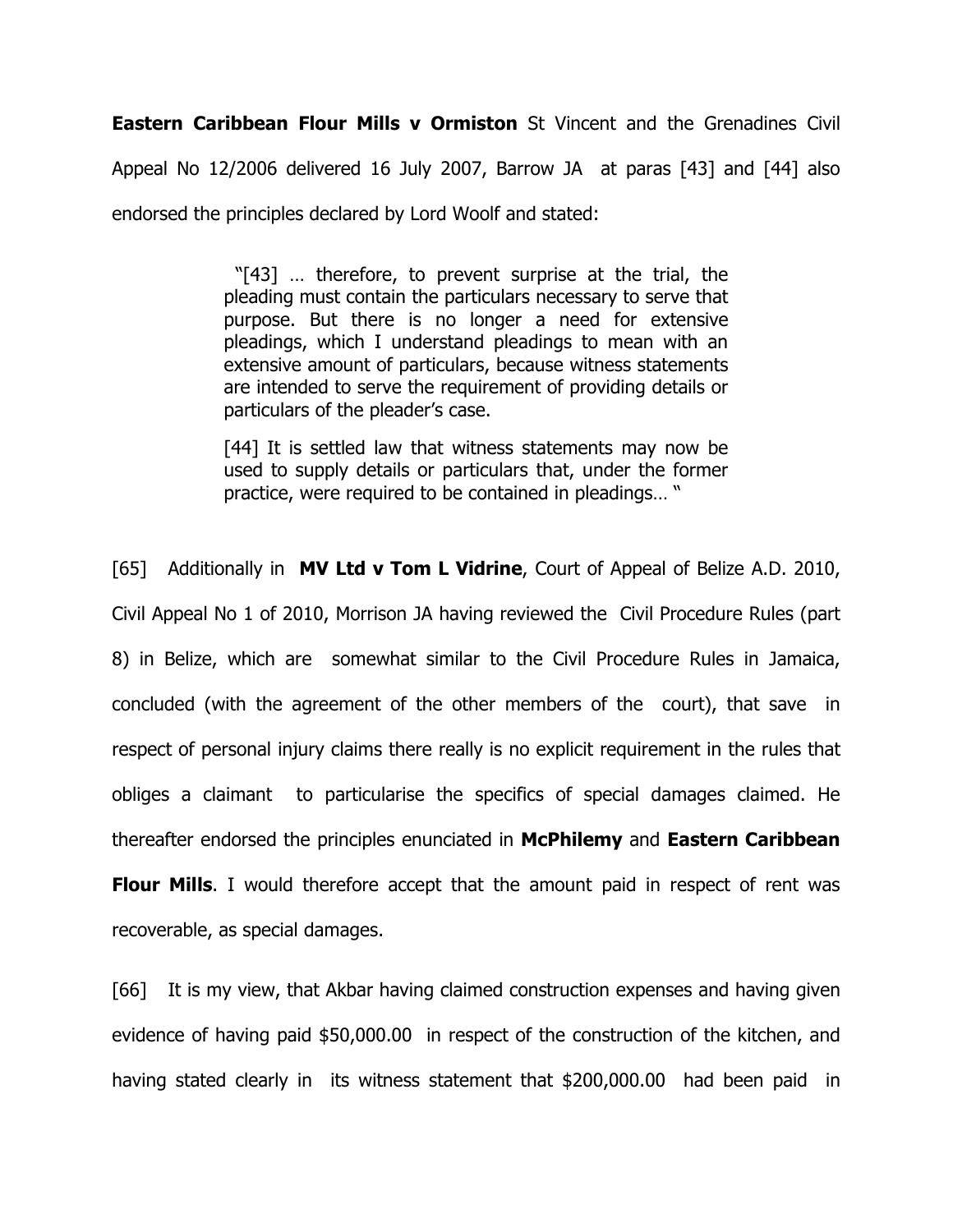respect of rental, which had been acknowledged as having been received, and thus proved, and as Citibank could not claim any surprise in relation to the latter claim, Akbar is entitled to recover the sum of \$250,000.00 as special damages.

[67] It was argued that where general damages are concerned, there ought to be an award because Akbar has been deprived of the use of the premises, which is a thing of value. It is well-accepted that unlike special damages, general damages are not capable of strict proof. In Mediana (Owners) v Comet (Owners) [1900-03] All ER Rep 126, the House of Lords had to decide whether the Mersey Docks and Harbour Board in that case should be entitled to recover damages for the loss of use of one of its reserve ships, which was caused by a collision due to the negligence of persons in charge of the Mediana, despite the board having failed to prove its loss. In concluding that the board was entitled to damages, Lord Halsbury said this in relation to special and general damages:

> "Where special damage is alleged you must show precisely the nature and extent of the injury sustained, and the person liable must have the opportunity of inquiring into the details before the case comes to court. In the case, however, of general damage no such principle applies, and the jury have only to give a proper equivalent for the unlawful withdrawal of the particular subject-matter. That broad principle comprehends this and many other cases, and the jury may assess damages which are not nominal damages though the amount may be trifling."

Although the instant case does not concern the deprivation of Akbar's property, it is my view that the "broad principle" in relation to general damages is nonetheless applicable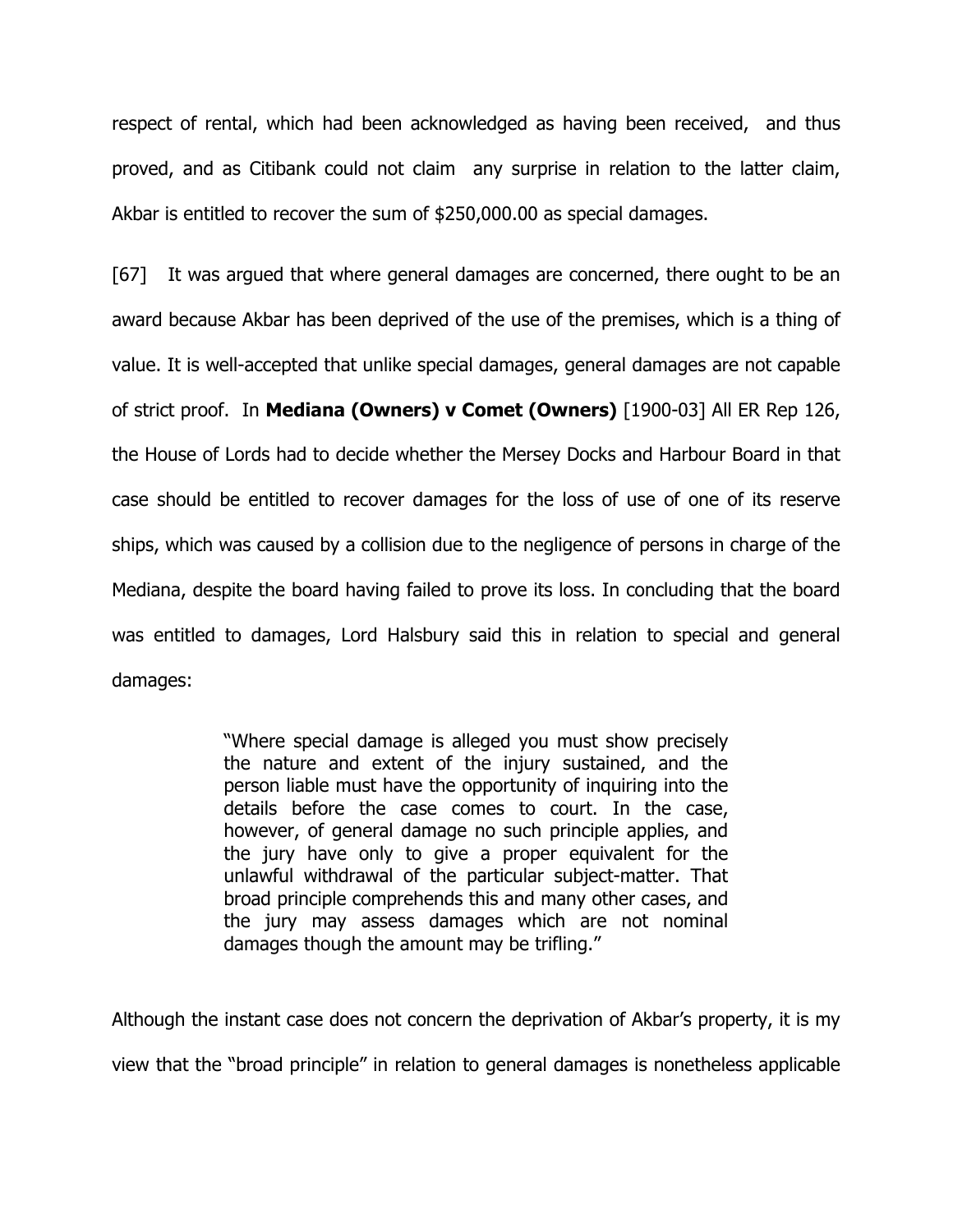and therefore the judge ought to have made an award. The question which arises is: what is an appropriate sum to be awarded? While I agree that the use of the premises was a thing of value, I do not think that the amount to be awarded should be with reference to the income that would have been obtained under the lease as that would have been the value of the use of the premises to Mr Chen and not to Akbar. However, in the light of Lord Halsbury's dictum, it is my view that nominal damages would not be appropriate in these circumstances nor should it be a "trifling sum". There is clear evidence of pecuniary loss that has been suffered by Akbar.

[68] Further, in arriving at an appropriate sum to award, the court is entitled to take into account the expenses incurred, as was the case in **British Motor Trade** Association v Salvadori [1949] 1 Ch 556 where the defendants' actions had caused a breach of a contract between the plaintiff association, which was a trade union consisting of car manufacturers and dealers, and purchasers of cars from the plaintiff association. The plaintiff had incurred expense in maintaining an extensive inquiry service and large investigation department in order to unearth the defendants' unlawful manoeuverings. The trial judge held that the expenses so incurred which could not be recovered as part of the costs of the action could be regarded as being directly attributable to the tort and it was immaterial that they could not be precisely quantified. In the instant case, there is evidence of labour costs being incurred and other costs associated with commencing operations although Mr Bakshi was unable to give a precise figure. There is an invoice for \$10,625.00 towards the costs of preparing building plans and a receipt from the parish council for \$1,345.00. These, however,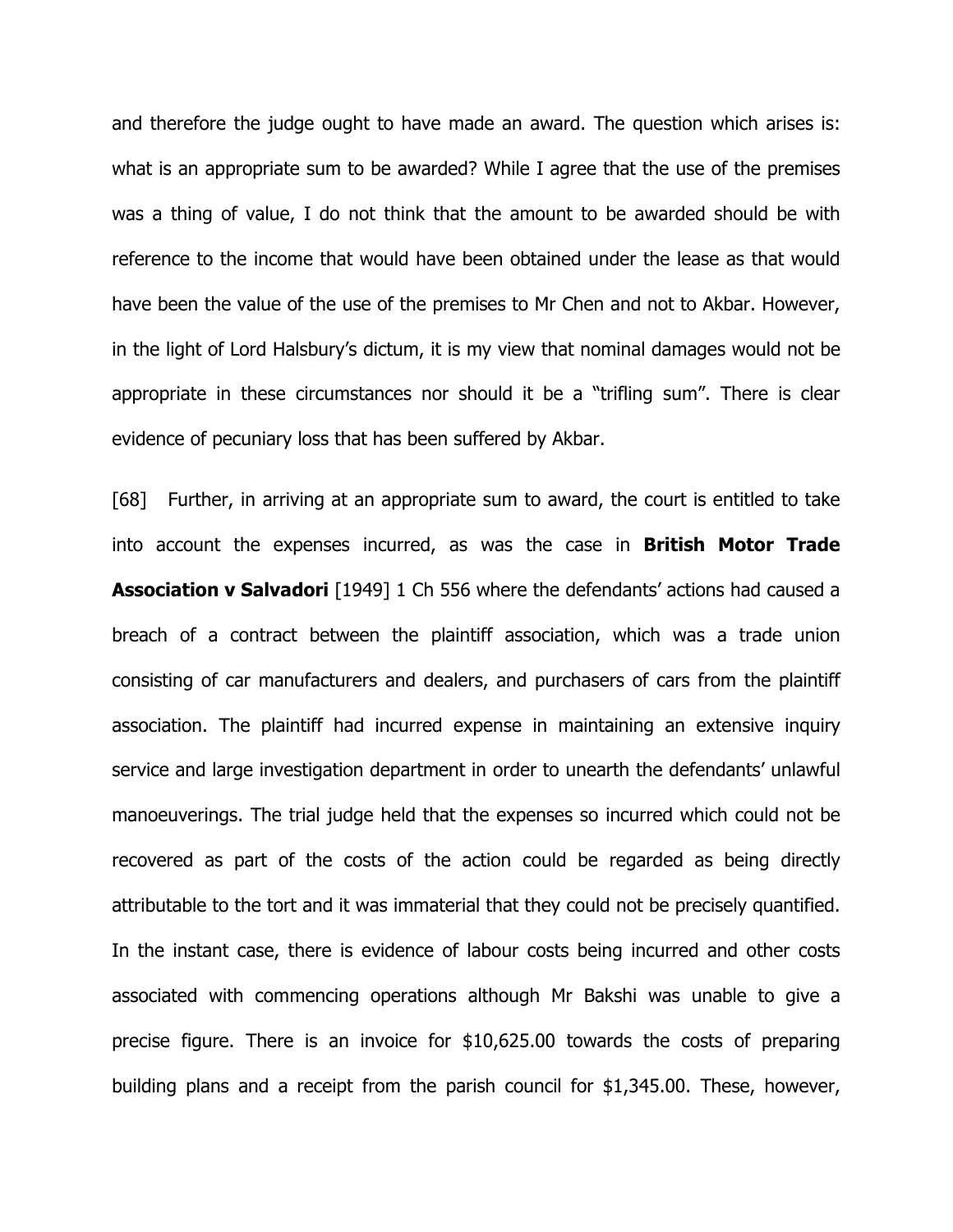related to another property, that is, 166 Gloucester Avenue and therefore cannot be taken into account. However, undoubtedly much expense had been incurred by Akbar.

[69] In addition, damages are at large in the circumstances of this case (see paragraph  $[58]$  above). In **Rookes v Barnard**, in dealing with the issue of what the court is entitled to consider when damages are at large, Lord Devlin in the House of Lords said:

> "It must be remembered that in many cases of tort, damages are at large, that is to say, the award is not limited to the pecuniary loss that can be specifically proved. In the present case, for example, and leaving aside any question of exemplary or aggravated damages, the appellant's damages would not necessarily be confined to those which he would obtain in an action for wrongful dismissal. He can invite the jury to look at all the circumstances, the inconvenience caused to him by the change of job and the unhappiness maybe by a change of livelihood. In such a case …, it is quite proper without any departure from the compensatory principle to award a round sum based on the pecuniary loss proved."

# And in Pratt v British Medical Association, [1919] 1 KB 224 McCardie J said:

"The plaintiffs are not limited to actual pecuniary damages suffered by them. The court or jury, once financial loss be proved, may award a sum appropriate to the whole circumstances of the tortious wrong inflicted."

[70] In that case, the judge, took into account the "deliberate and relentless vigour" of the defendants in carrying out the tortious act and the long period for which the plaintiffs had suffered humiliation and menace, in making his award of damages. There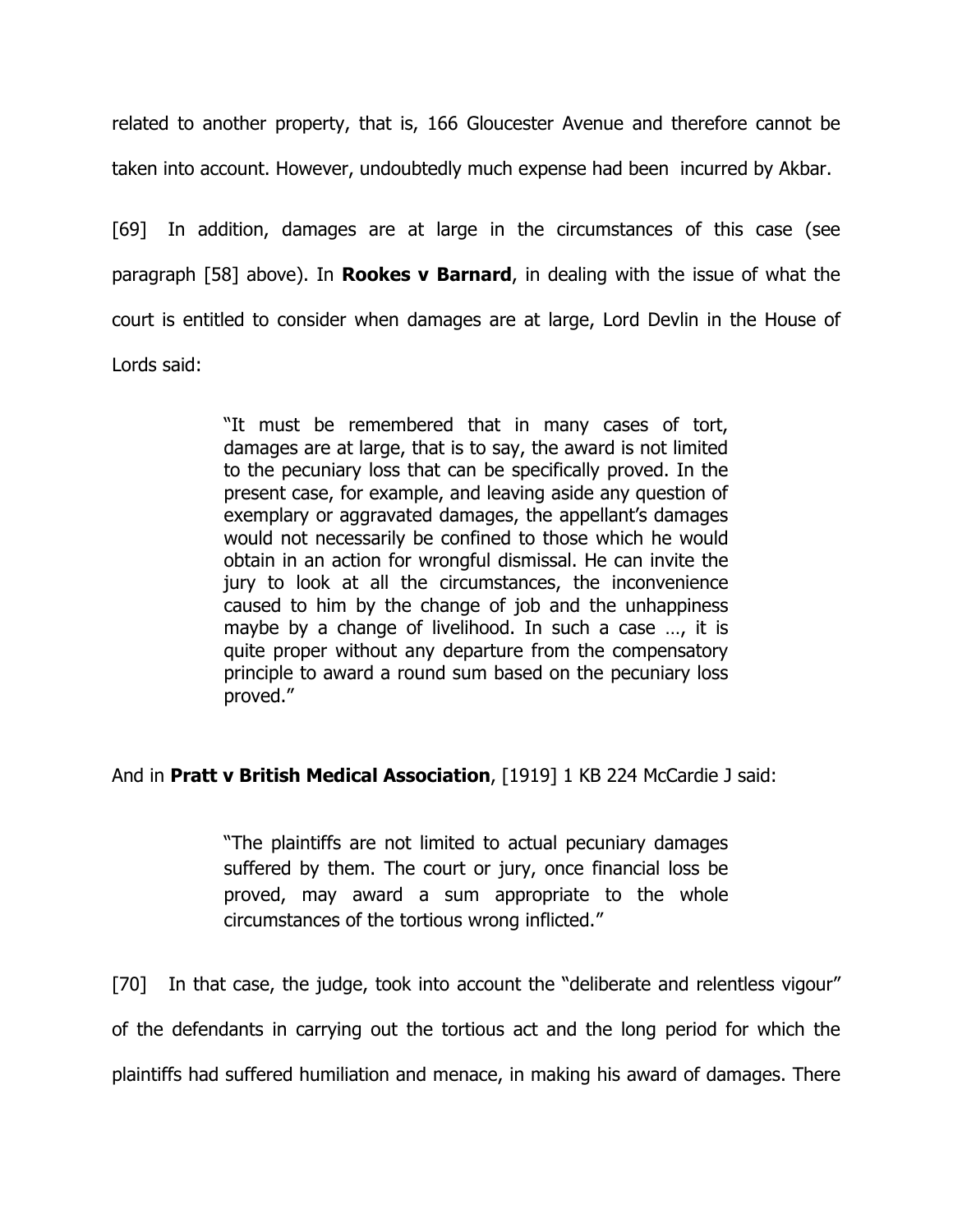is no doubt that Akbar through its director, Mr Bakshi, suffered loss beyond the monies expended and that there was non-pecuniary loss. According to Mr Bakshi's evidence, there was anxiety suffered as he had hoped to open the restaurant for December 1997 and by doing so, he would be seeking to recoup some of the monies that he had spent on his investment. Further, it is not unreasonable to assume that some inconvenience would be occasioned by Akbar being unable to operate its business for which it had already obtained a loan to purchase kitchen equipment and did purchase the equipment and had also spent sums in construction of the kitchen and hired workers from India. I am of the view that in the circumstances, in light of the inconvenience and hardship which would have been suffered by Akbar and the expenses which it would have incurred, the sum of \$250,000.00 should be awarded for general damages. Grounds (a) and (b) of the appeal would therefore succeed and ground (c) of the counter-notice would be dismissed.

# Issue vi - What is the appropriate order to be made in respect of costs in light of the fact that there was no award of damages made?

[71] Part 64.6 of the Civil Procedure Rules governs the award of costs in the court below, and by rule 1.18(1) of the Court of Appeal Rules, those principles are applicable to an appeal subject to certain modifications and amendments which are not relevant for present purposes. The general rule is that the unsuccessful party must pay the costs of the successful party, although the court may order a successful party to pay all or part of the costs of the unsuccessful party (rule 64.6(1) and (2)). In this case, Akbar is undoubtedly the successful party, it having succeeded on liability and although not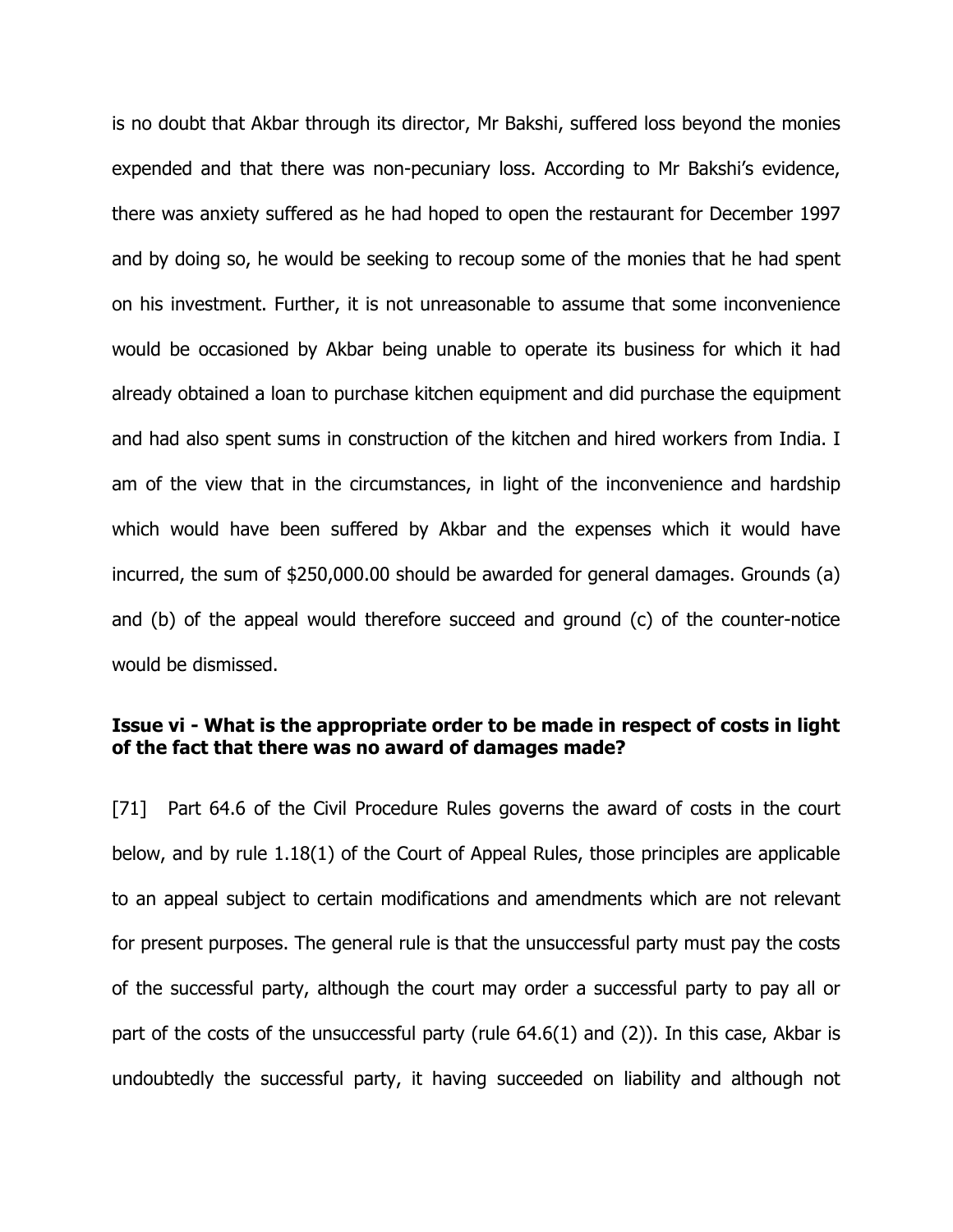being awarded all that it sought in damages, it may be regarded as succeeding on damages also. In these circumstances, it seems to me that the general rule should apply.

[72] Mr Graham has, however, argued that if costs are to be awarded to Akbar, Citibank ought to be awarded costs in respect of the dates when the matter continued for Akbar to make further submissions and provide further authorities to support its contention that it should be awarded damages. It is true that notwithstanding the general rule set out in rule 64.6(1), the court has the discretion to make a wide variety of orders in respect of costs. Rule 64.6 sets out the orders that the court may make, which includes orders that a party pay: a proportion of another party's costs; a stated amount in respect of another party's costs; and costs from or until a certain date only. However, a judge is entitled to seek the assistance of parties in an effort to deal with cases fairly and justly and I do not regard the circumstances of this case where the court sought assistance on damages, which assistance could have enured to the benefit of either party, to warrant a departure from the general rule as to costs. In any event, as explained above, I am of the view that Jones J ought to have awarded damages to Akbar. Grounds (d) and (e) of the counter-notice would therefore fail.

[73] I would therefore allow the appeal and dismiss the counter-notice of appeal. I would order that Citibank pay to Akbar \$250,000.00 by way of special damages plus interest at the prime lending rate from 31 August 1997 until payment and \$250,000.00 by way of general damages plus interest at the rate of 3% from 31 October 1997 until payment. I would award costs to Akbar.